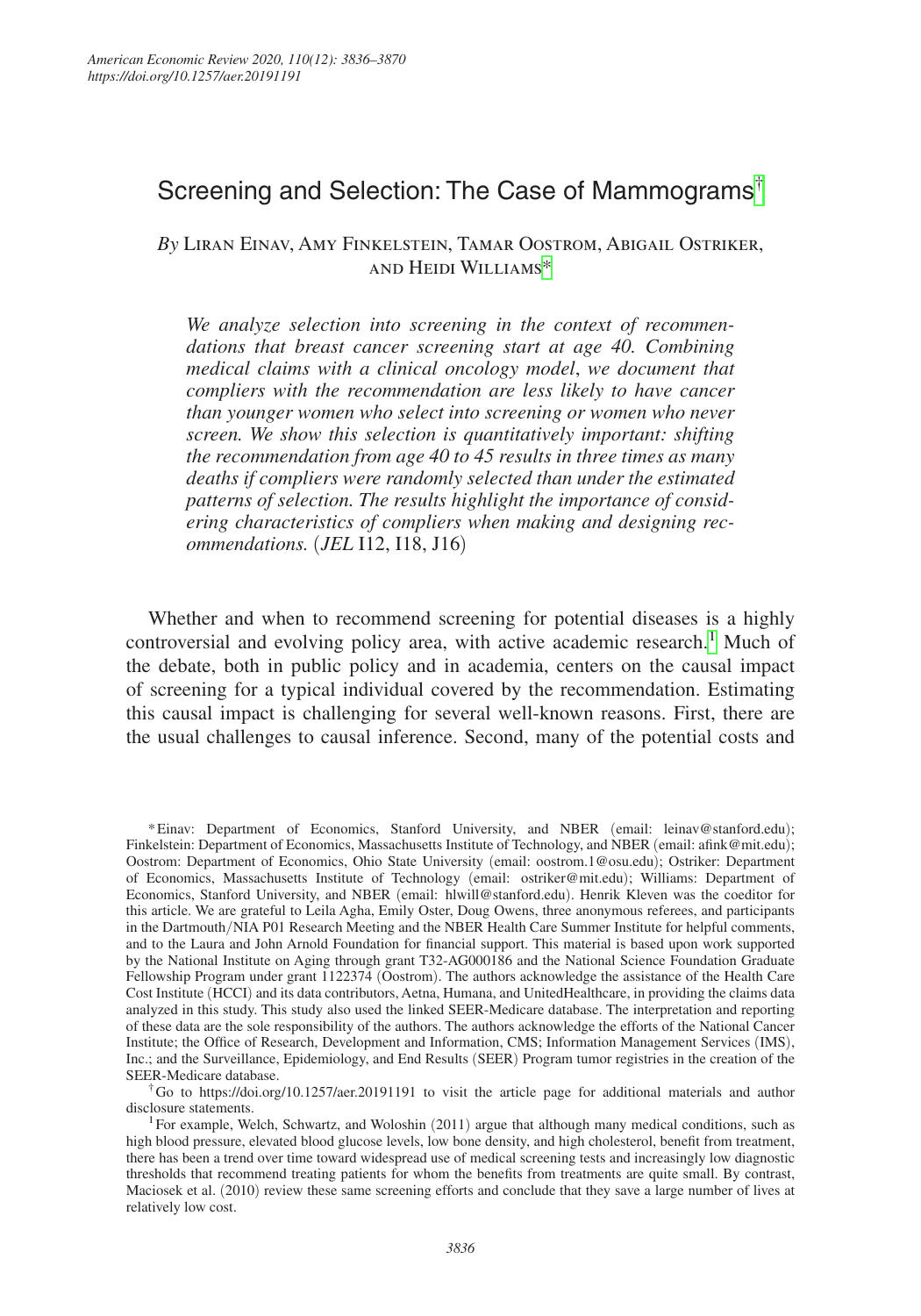benefits of screening are difficult to measure and to monetize.<sup>2</sup> In this paper, we highlight another important, and, we believe, overlooked, challenge in analyzing and designing screening recommendations: the typical individual covered by a recommendation may be very different from the typical individual who responds to the recommendation. As a result, the estimated impact of screening for a randomly selected individual may be quite different from the impact for an affected individual.

We explore this distinction in the context of the current controversy over whether to recommend annual mammograms for women starting at age 40. Results from randomized trials have consistently failed to show statistically significant mortality benefits of mammograms for women in their 40s. In 2009, these results prompted the US Preventive Services Task Force (USPTF) to change its recommendation for routine mammograms to begin at age 50 rather than at age 40. This change generated substantial public controversy (Saad 2009, Berry 2013).[3](#page-1-1)

This debate has focused on the costs and benefits of mammograms for typical ("average-risk") 40-year-old women, with little attention paid to what types of women respond to a screening recommendation and whether the costs and benefits for them may differ from the average woman. To investigate the type of women who respond, we draw on two primary data sources. The first is insurance claims data on mammogram choices and their results (negative, false positive, or true positive) for privately insured women aged 35–50 from the Health Care Cost Institute (HCCI). The second is cancer registry data, from the National Cancer Institute's Surveillance, Epidemiology, and End Results (SEER) database, on the size and stage of detected tumors for women aged 35–50 who were diagnosed with breast cancer. We supplement some of the descriptive analyses with additional information from the Behavioral Risk Factor Surveillance System Survey (BRFSS), which allows us to observe additional health behaviors and demographics of women who do and do not receive mammograms at various ages.

The visual evidence shows sharp and pronounced changes in behavior and outcomes at age 40. There is a 25 percentage point jump in the annual mammogram rate at age 40, from 10 percent to 35 percent of women. We then compare characteristics of the women who respond to the recommendation for a mammogram (i.e., "compliers" in the terminology of Angrist, Imbens, and Rubin 1996) to characteristics of always-takers (i.e., women who choose mammograms even in the absence of the recommendation, which is before age 40). We find that compliers have a lower incidence of cancer than always-takers: there is a roughly 30 percent decline (from 0.84 percent to 0.56 percent) in the share of screened women diagnosed with cancer (i.e., true positives) at age 40. Given the high rate of false positives (about 90 percent of initial positive mammograms turn out to be false positives) the sharp increase in the mammogram rate at age 40 translates into a substantial increase in the number of women experiencing false positives, from about 10 per 1,000 women to about 40 per 1,000 women. This is consistent with false positives being a key

<span id="page-1-0"></span><sup>&</sup>lt;sup>2</sup>The costs and benefits of screening include monetary costs, clinical outcomes, discomfort from unnecessary procedures, and psychological effects induced by the screening process, including pre-screening apprehension and anxiety due to false positives (e.g., Brett et al. 2005, Nelson et al. 2009, Welch and Passow 2014, Ong and Mandl

<span id="page-1-1"></span><sup>&</sup>lt;sup>3</sup> See also Gina Kolata, "Get a Mammogram. No Don't. Repeat," *New York Times*, November 21, 2009, https:// www.nytimes.com/2009/11/ 22/weekinreview/22kolata.html.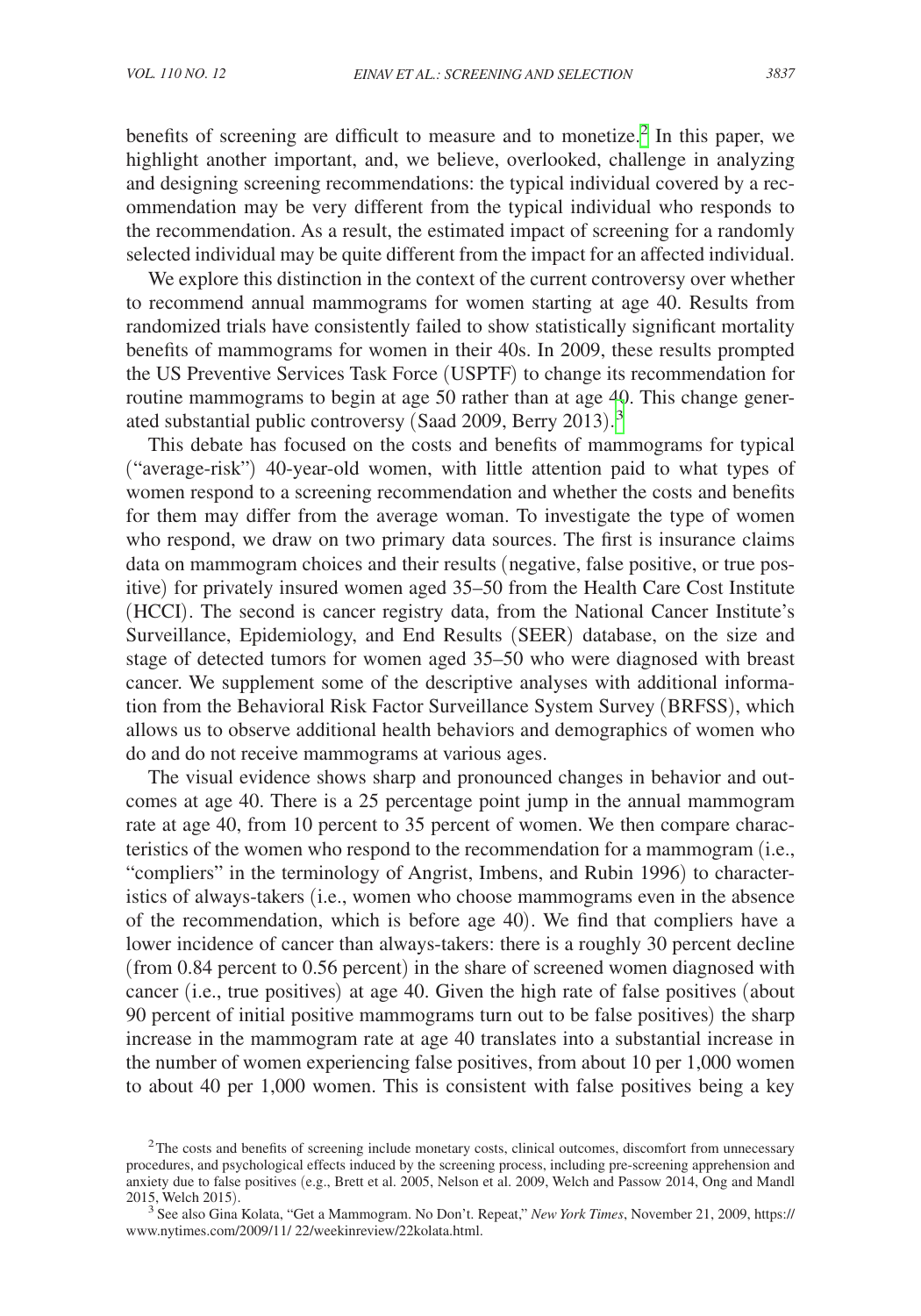concern that motivated moving the recommended age of beginning mammography from 40 to 50 (Nelson et al. 2009). Moreover, among those diagnosed with cancer, the registry data show a sharp decline in the average tumor's stage and size starting at age 40, compared to earlier ages. For example, the share of detected tumors that are in a late stage (invasive tumors) as opposed to early stage (in-situ tumors) falls by about 6 percentage points (or 7 percent) at age 40.

These descriptive results indicate that women who respond to the recommendation for a mammogram have lower risk of cancer than those who seek mammograms in the absence of the recommendation. For non-cancer characteristics, we can also compare compliers to never-takers (women who do not get mammograms even once the recommendation is in effect). We find that, relative to never-takers, compliers are more likely to undertake other types of recommended preventive care, such as cervical cancer screening tests and flu shots. This pattern is consistent with findings that when a health behavior is recommended, those who comply with the recommendation tend to exhibit other positive health behaviors (Oster 2020). It also echoes the observation that women who comply with assignment to mammograms in an RCT setting are healthier than never-takers (Kowalski 2019).<sup>[4](#page-2-0)</sup>

To assess the implications of these findings and to quantify costs and health outcomes under various counterfactual selection scenarios, we specify a model of mammogram demand that is a function of a woman's age, her (undiagnosed) cancer type (no cancer, in-situ, or invasive), and whether or not a mammogram is recommended at her age. We estimate the model by method of moments, using two key inputs. First, we leverage our data on the observed patterns of mammogram decisions and mammogram outcomes (specifically, cancer type) for women by age. Second, we bring in a clinical oncology model of the underlying rate of onset of breast cancer by age, as well as the cancer's clinical progression in the absence of detection and treatment.

The clinical model allows us to estimate the cancer characteristics of never-takers. In the absence of a clinical model, these cancer characteristics are inherently difficult (or impossible) to observe: cancer incidence is not observed in the non-screened population, and almost all detected cancer is treated immediately upon detection. The clinical model of breast cancer incidence and progression is drawn from a large-scale, coordinated project funded by the National Cancer Institute (NCI) involving seven different research groups (Clarke et al. 2006); since there is naturally some uncertainty about the underlying model, we confirm that our main findings are not sensitive to a range of alternative assumptions about the onset and distribution of cancer type by age.

The estimates from our model indicate that women who would select into mammograms in the absence of the recommendation ("always-takers") have much higher rates of both in-situ and invasive cancer than the general population. We refer to this as "positive selection" into mammograms (positive with respect to cancer incidence). However, our estimates indicate that the women who select into mammograms due to the recommendation ("compliers") are much less likely to have

<span id="page-2-0"></span><sup>4</sup>Because the context is naturally quite different, one might expect selection into compliance with RCT assignment to be different than selection into compliance with a recommendation. Indeed, never-takers comprise only 5 percent of the population in the context of Kowalski (2019), but are approximately 60 percent in ours.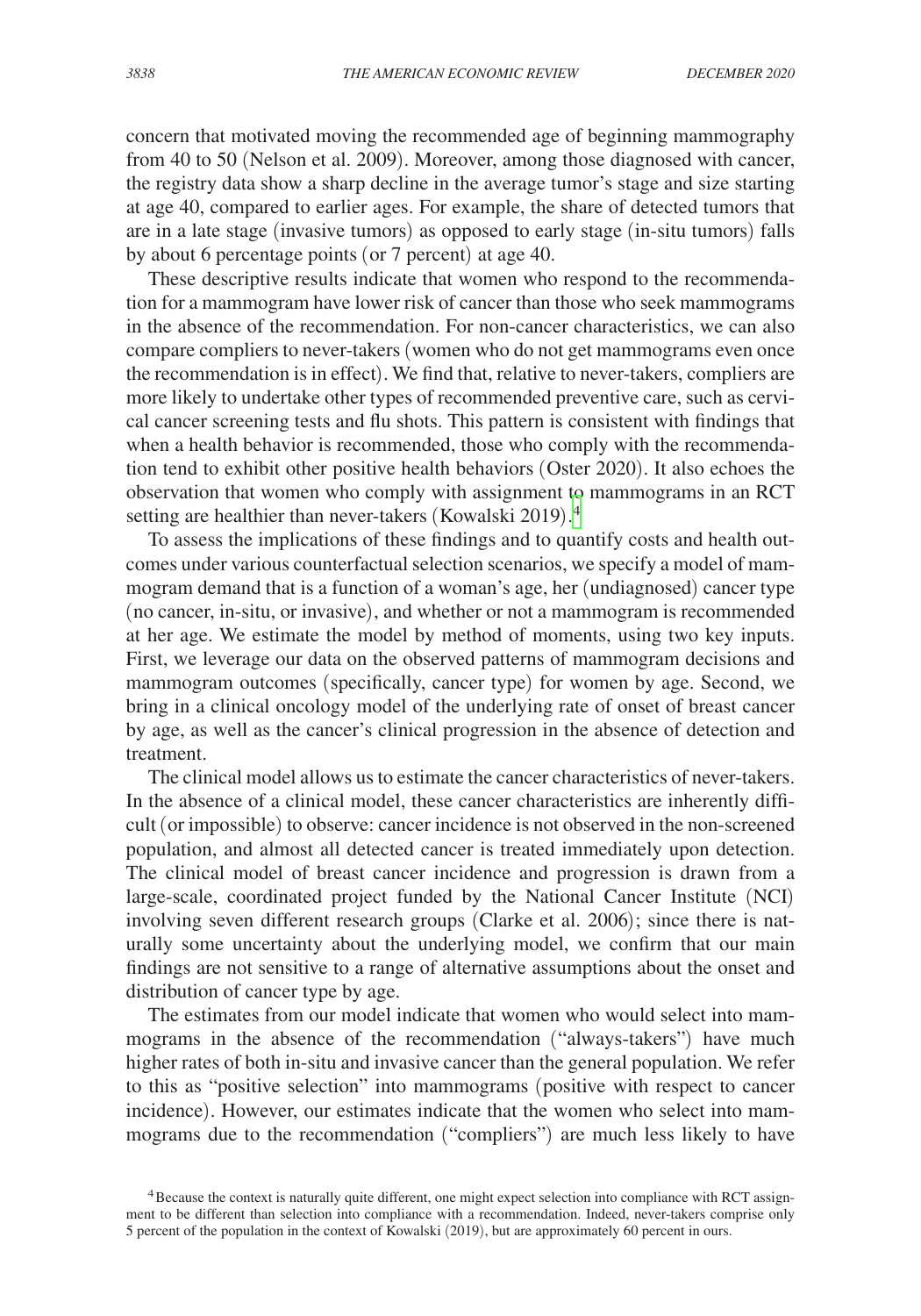invasive cancer, and are no more likely to have in-situ cancer, than women who do not select into mammograms ("never-takers"). The relative degree of selection preand post- the age-40 recommendation is identified directly from our data; the clinical model of underlying cancer incidence is needed to assess whether the observed selection either pre- or post-age 40 is positive with respect to the underlying population, whose cancer incidence is not directly observed.

We apply our model and its estimates to illustrate how the nature of selection in response to the recommendation affects the impact of the recommendation. Specifically, we estimate that shifting the recommendation from age 40 to age 45 results in more than three times as many deaths, at similar cost savings, if we assume that compliers with the recommendation are randomly drawn from the population rather than drawn based on the estimated selection patterns. We view this as a particularly instructive counterfactual, since assuming that the women who respond are randomly drawn from the population is conceptually similar to using estimates of the impact of mammography from randomized experiments (with full compliance). Because in practice those who respond to the recommendation have a much lower rate of invasive cancer than the underlying population, the mortality cost of moving the recommendation to age 45 is lower than under random selection. Conversely, our model also illustrates that if it were feasible to target the recommendations to those with higher rates of cancer, the mortality cost of moving the recommendation from age 40 to 45 could be substantially larger than even the random selection assumption would imply. This is consistent with recent interest in reducing over-diagnosis by developing targeted, precision screening for women at higher risk (Elmore 2016; Esserman, Shieh, and Thompson 2009).

Our paper relates to several distinct literatures. Most narrowly, it speaks to the large body of work on mammograms, which we describe in the next section. But beyond the specific application of mammograms, it speaks to a broader health policy debate about whether and when to recommend medical screening tests (e.g., Welch, Schwartz, and Woloshin 2011). A central challenge that has limited empirical research on this topic is that, in the datasets typically available to researchers, the testing decision is observed but the outcome of the test is not. An attractive feature of our setting is that the outcome of the test (i.e., cancer incidence and type of cancer) is measurable both in claims data and in registry data. In this sense our analysis is similar in spirit to Abaluck et al. (2016), who are able to measure the outcome of imaging tests for pulmonary embolism in claims data, which they use to investigate whether and when that imaging test is being "overused." Both our paper and Abaluck et al. (2016) share a common feature with the racial profiling literature on stop and frisks (Anwar and Fang 2006, Persico 2009): the object of interest is only observed conditional on an action. This raises an empirical challenge for analyzing how the action (in our case, screening) relates to the underlying object of interest (in our case, the underlying incidence of cancer and cancer types). In our setting, we overcome this empirical challenge by combining two insights. First, the recommendation at age 40 serves as an exogenous source of variation in the screening rate, allowing us to estimate the cancer type of the marginal person affected by the recommendation. Second, the clinical oncology model of cancer incidence and growth allows us to use the observed moments (namely, outcomes conditional on screening under different regimes) to model outcomes under counterfactual regimes.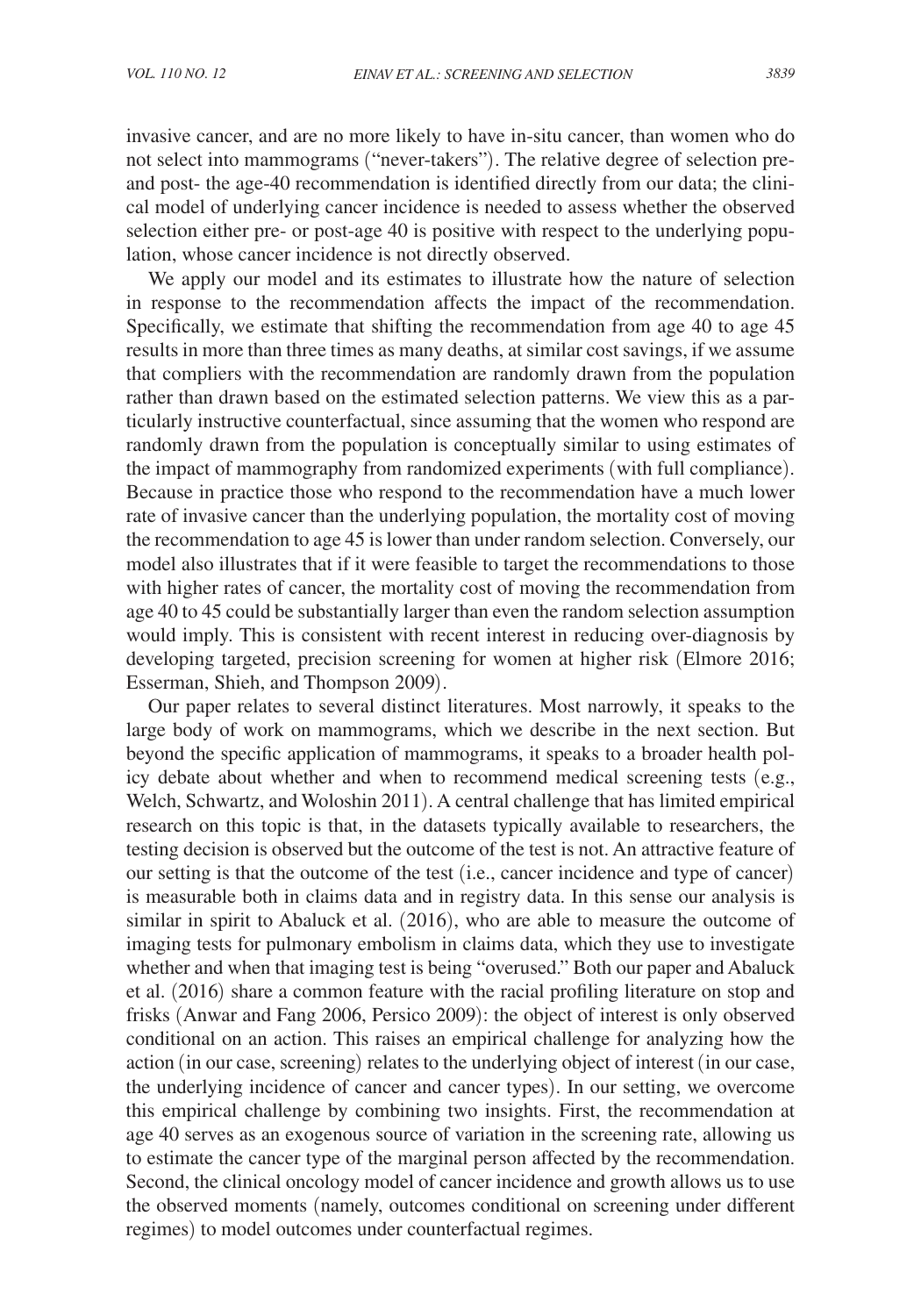More broadly, our paper speaks to the value of complementing reduced-form estimates of causal effects with economic models of behavior, and particularly of selection. Reduced-form methods, both quasi-experimental and randomized experiments, aim to estimate causal effects by shutting down any endogenous choices. In practice, however, most policies involve an element of choice, so that the ultimate impact of the policy depends not only on the distribution of causal treatment effects but also on which women select into treatment. In this sense, our paper relates broadly to the literature on Roy selection, or selection on gains. In the health care context specifically, Einav et al. (2013) emphasize that the impact on health care spending of offering a high-deductible health insurance plan may be very different than what would be estimated from random assignment of high-deductible plans across individuals, because the types of people who choose high-deductible plans can have very different health care utilization responses to cost sharing than a typical individual. Our analysis speaks to a similar issue, in the context of evaluating recommendations for disease screening.

The rest of the paper proceeds as follows. Section I summarizes the relevant institutional details of our empirical context (breast cancer and mammography), and describes the existing evidence regarding the effect of mammograms and of various policy interventions that are designed to increase mammography rates. Section II describes our data and presents descriptive results. Section III presents our model of mammogram choice and describes how we estimate it using the observed descriptive patterns together with a clinical oncology model. Section IV presents the model estimates and discusses their implications for the impact of changing the recommended age of beginning mammography under both observed and counterfactual selection patterns. The last section concludes by using our findings to speculate about possible policy implications more broadly.

# **I. Empirical Context**

# A. *Breast Cancer*

The earliest stages of breast cancer typically produce no symptoms and are not detectable in the absence of screening technologies.<sup>[5](#page-4-0)</sup> As breast cancer progresses, it can spread within the breast, to adjacent tissues, to adjacent lymph nodes, and to distant organs (known as metastases). In clinical settings, tumors are classified according to the size of the tumor, the extent to which it has spread to lymph nodes, and whether it has metastasized. Public health research typically relies on a standardized classification, namely, the SEER classification system, which includes four stages: in-situ, local, regional, and distant; the last three stages are collectively referred to as "invasive" tumors.

Our analysis focuses on the distinction between in-situ and invasive tumors, a distinction that has been a key focus of the policy debate around mammography recommendations. In-situ refers to abnormal cells that have not invaded nearby tissues, instead remaining confined to the ducts or glands in which they originated. Some

<span id="page-4-0"></span><sup>5</sup>Unless otherwise noted, the discussion in this section draws from the American Cancer Society (2017a).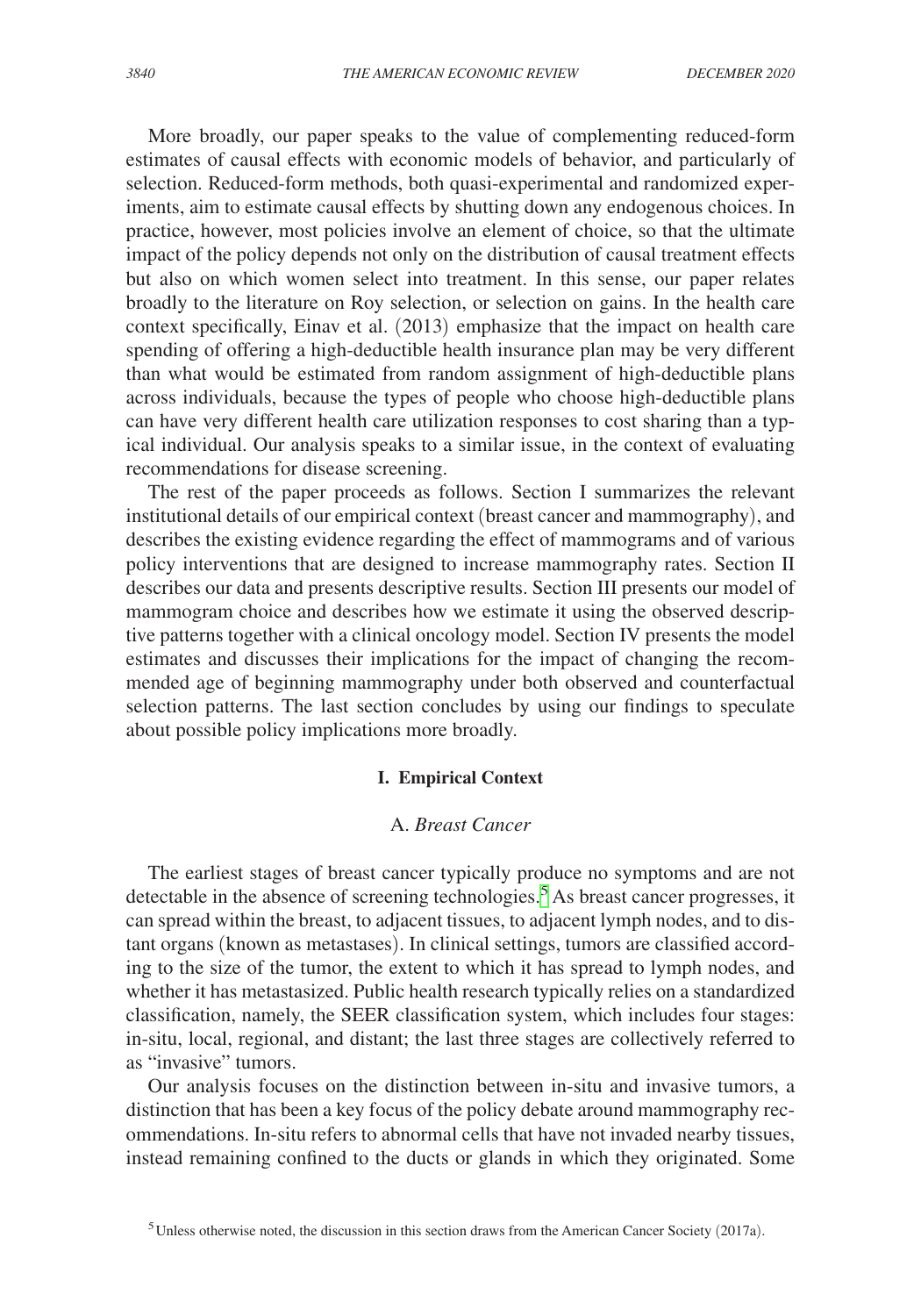but not all in-situ tumors will become invasive. Expected survival time varies greatly by stage at diagnosis: women who are diagnosed with localized breast cancer are 99 percent as likely as cancer-free women to survive to 5 years after diagnosis, compared to 85 percent for regional breast cancer, and 27 percent for distant-stage breast cancer.<sup>[6](#page-5-0)</sup> Within a stage, survival also varies with tumor size. For example, among women with regional disease, 5-year survival (again, relative to comparable cancer-free women) is 95 percent for tumors smaller than 2 centimeters in diameter, 85 percent for tumors of 2–5 centimeters, and 72 percent for tumors greater than 5 centimeters[.7](#page-5-1)

## B. *Mammography*

Asymptomatic breast cancer can be detected by a mammogram, which is a low-dose X-ray procedure that allows visualization of the internal structure of the breast. If an abnormality is detected on a routine screening mammogram, the woman is typically called back in for a diagnostic mammogram and, if needed, a confirmatory biopsy (Cutler 2008, Hubbard et al. 2011). Once a diagnosis has been confirmed, the woman may undergo surgery to remove the tumor, in addition to other treatments which aim to reduce the risk of recurrence, such as radiation therapy, chemotherapy, hormone therapy, and/or targeted therapy.

Mammography is based on the theory of early detection of invasive cancer, rather than detection and removal of precancerous lesions (Humphrey et al. 2002). The efficacy of mammography is the subject of considerable debate. Mechanically, mammography is most beneficial if machines can detect tumors in their earliest stages, and if tumors (on average) rapidly become more difficult to treat the longer they go undetected. The benefits from mammography will be lower if a tumor is slow to advance from stage to stage, if mortality when treatment begins at a later stage is similar to when tumors are treated earlier, or if mammogram machines are unlikely to correctly identify tumors. In practice, because most women diagnosed with breast cancer are treated immediately upon detection, there is little information about the natural history of breast cancer tumors, making it difficult to know how an individual tumor would have progressed had it not been treated (Zahl, Maehlen, and Welch 2008). This complicates attempts to quantify the benefits of mammography.

In principle, the major potential health benefit of mammography is reduced mortality. However, in practice, randomized trials of the impact of mammograms on mortality have documented mixed results (Habbema et al. 1986; Alexander et al. 1999; Miller et al. 2000, 2002; Nyström et al. 2002; Bjurstam et al. 2003; Moss et al. 2006). There have been nine trials in total, with the first one dating back to the 1960s (Welch and Black 2010). Their estimates of relative risk reduction in breast-cancer mortality due to invitation to mammography range from 0 percent to 31 percent (Welch and Passow 2014), but many of these studies have lacked the statistical power to separately determine effects in different age groups (Humphrey

<span id="page-5-0"></span><sup>6</sup>These tabulations are drawn from US SEER cancer registry data from 2007–2013, as in American Cancer Society (2017a).<br><sup>7</sup>These tabulations are drawn from US SEER cancer registry data from 2000–2014, as in American Cancer

<span id="page-5-1"></span>Society (2017a).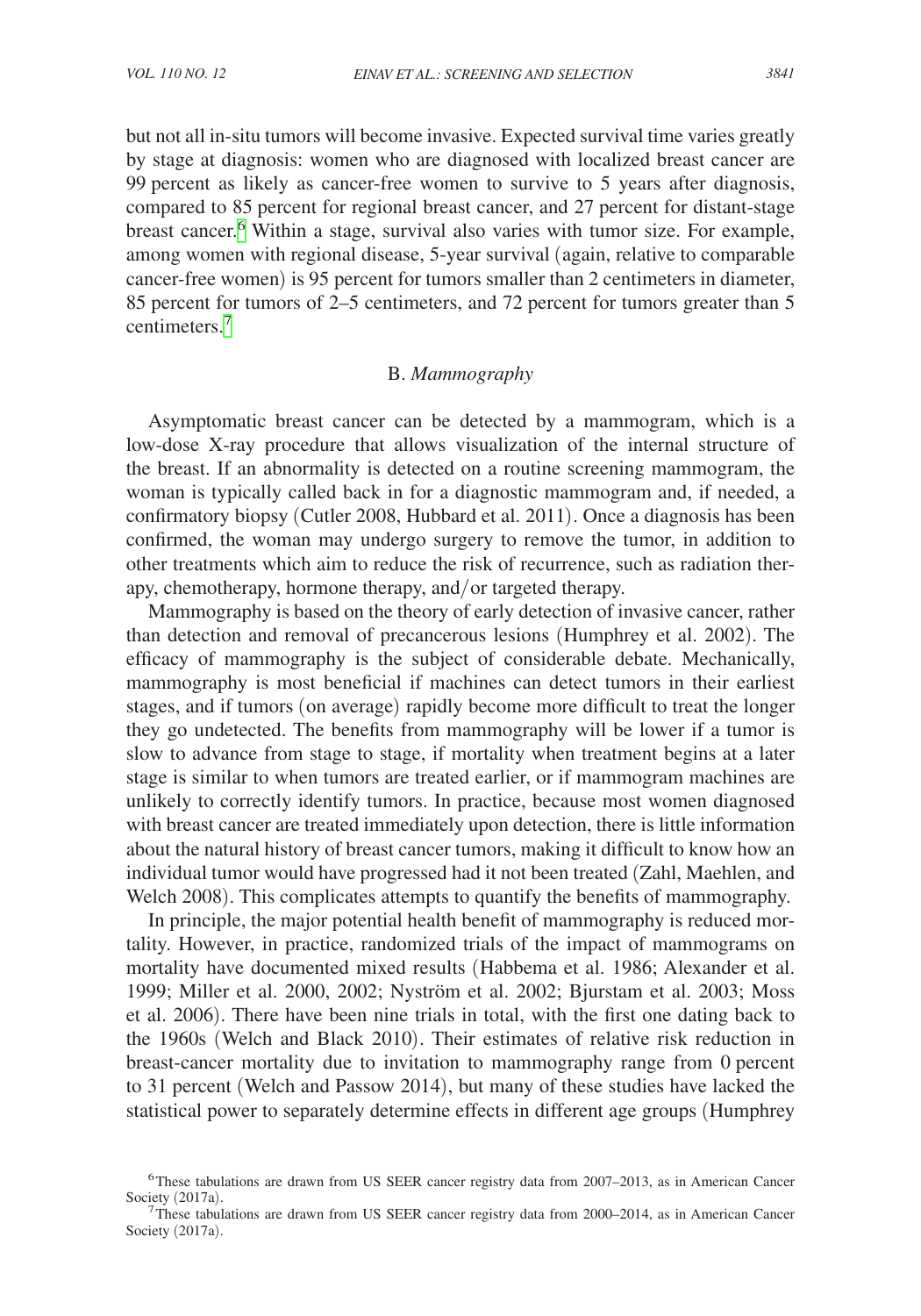et al. 2002). In particular, while most studies indicate that mammography reduces mortality among average-risk women over age 50, recent trials specifically designed to study mammography in younger women (aged 40–49) have estimated statistically insignificant reductions in breast-cancer mortality in this age group (Bjurstam et al. 2003, Moss et al. 2006).

The potential costs of mammography include financial, physical, and psychological costs. These costs arise from the initial screening, the frequent finding of false positives, and the treatment of cancers that would not have become clinically relevant in a woman's lifetime (often referred to as "over-diagnosis") (Jørgensen and Gøtzsche 2009). Some of these costs, such as the financial cost of a screening, are easy to quantify, while others are much more difficult to estimate. Estimates of the rate of over-diagnosis of breast cancer (from both observational work and inferences from randomized control trials) range from less than 5 percent to more than 50 percent of diagnosed breast cancers (Zackrisson et al. 2006, Jørgensen and Gøtzsche 2009, Bleyer and Welch 2012, Oeffinger et al. 2015, Harding et al. 2015, Welch et al. 2016, Jørgensen et al. 2017).<sup>[8](#page-6-0)</sup>

# C. *Age-Specific Mammogram Recommendation and Its Impact*

Several studies have combined the existing evidence to quantify the costs and benefits of mammograms (e.g., Welch and Passow 2014, Ong and Mandl 2015). For example, Welch and Passow (2014) estimate that for every 1,000 women aged 40–49 who undergo annual mammography for 10 years, 0.1–1.6 women will avoid dying from breast cancer, while 510–690 will have at least one false-positive result and up to 11 women will be over-diagnosed and (unnecessarily) treated. As the estimates of the costs and benefits of mammography have evolved, so have the recommendations by medical associations regarding which groups of women should receive mammograms, and how often.

In the 1980s, following the first randomized trials of routine mammography, the National Institutes of Health (NIH), the National Cancer Institute (NCI), and 11 other health care organizations issued recommendations for routine screenings of women over age  $40.9^{\circ}$  $40.9^{\circ}$  $40.9^{\circ}$  These recommendations became the subject of controversy over time as more trials were published, and the US federal government subsequently reconsidered its position. In 1997, an NIH panel concluded that there was insufficient evidence to recommend routine screening for women in their 40s, a finding that was controversial (one radiologist described the finding as a "death sentence" for women (Taubes 1997)). After public pressure, the Senate encouraged an advisory board to reject that conclusion.[10](#page-6-2) In 2009, following the publication of experimental data that failed to show statistically significant mortality benefits of mammograms for women in their 40s, the US Preventive Services Task Force (USPSTF) recommended that women begin screening at age 50. Again, this conclusion generated backlash from patient advocacy groups like the American Cancer

<span id="page-6-0"></span><sup>&</sup>lt;sup>8</sup>Selection into screening potentially (partially) explains the phenomenon of over-diagnosis, since it results in more diagnoses of low-risk tumors.

<span id="page-6-2"></span><span id="page-6-1"></span><sup>&</sup>lt;sup>9</sup> Gina Kolata, "Get a Mammogram. No Don't. Repeat." See footnote 3.  $10$  Ibid.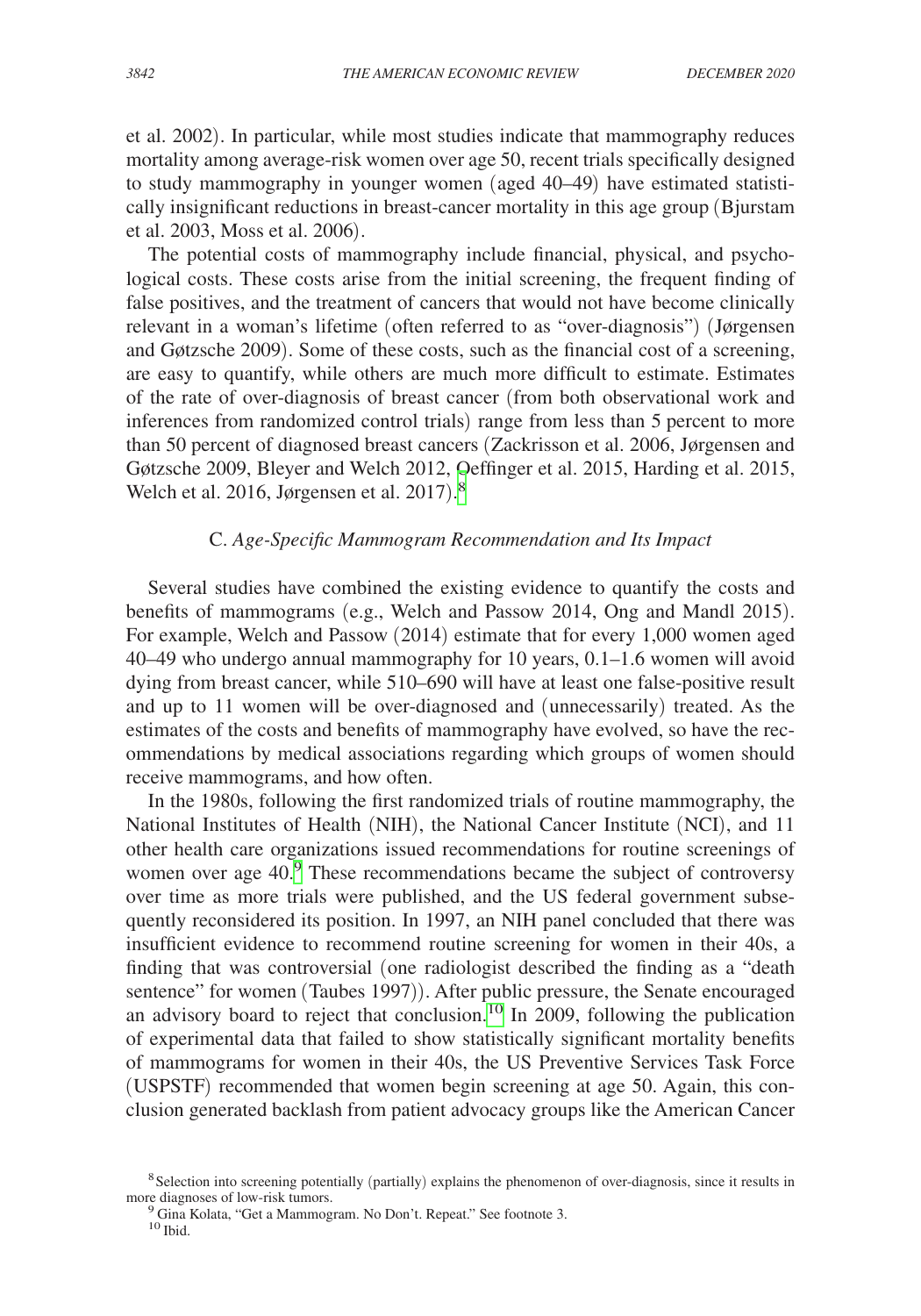Society, which at the time recommended annual screening for women aged 40 and above (American Cancer Society 2018). [11](#page-7-0) This negative reaction was exacerbated by fears that the Affordable Care Act (ACA, then being drafted) would allow insurers to refuse to cover mammograms for younger women. The USPSTF stood by its recommendation, but a poll found that 84 percent of women aged 35–49 did not plan to follow the new recommendations, and the ACA was modified to mandate that insurers reimburse mammograms for women aged 40 and over (Saad 2009). Although in the last few years most patient advocacy organizations have begun to moderate their stances, the question of whether mammography should be recommended in the 40–49 age group remains controversial.

Importantly, both the academic literature and the policy debate over the costs and benefits of mammograms have primarily focused on the average impacts of mammograms at specific ages. For example, Welch and Passow (2014) extrapolate results from mammography RCTs to the entire population without considering selection effects. In contrast, our focus is on the characteristics of women whose decision to get a mammogram is influenced by the mammogram recommendation, and how their underlying cancer incidence and characteristics may differ from that of a randomly selected woman in the population.

Several papers have examined the mammogram response to recommendations (Kadiyala and Strumpf 2011, 2016; Jacobson and Kadiyala 2017). Most closely related to our work on the selected response to mammogram recommendations is Kadiyala and Strumpf (2016), who document a sharp increase in self-reported mammograms at age 40 and estimate that most of the "newly detected" cancers are early-stage cancers. Also closely related is the work of Kim and Lee (2017) and Bitler and Carpenter (2016), who document that women who elect to receive mammograms in response to price reductions are in better health than those who get the mammogram even without the price reduction or those who don't get the mammogram even with the price reduction. Finally, Kowalski (2019) shows that the compliers in a Canadian mammography RCT are healthier on both cancer dimensions (i.e., rates of breast cancer) and non-cancer dimensions (e.g., body mass and smoking) than the never-takers.

#### **II. Data and Descriptive Patterns**

## A. *Data and Variable Construction*

Our analysis of mammogram choices and outcomes focuses on women aged 35–50 and draws on two primary data sources. The first is claim-level data provided by the Health Care Cost Institute (HCCI), consisting of all claims paid by three large commercial insurers (Aetna, Humana, and UnitedHealthcare) from January 2008 through December 2012. Together, these three insurers represented about one-quarter of individuals under age 65 with commercial insurance (HCCI 2012). The data capture the billing-related information contained in the claims that these insurers pay out to medical providers; this includes the exact date and purpose of

<span id="page-7-0"></span><sup>&</sup>lt;sup>11</sup> The American Cancer Society currently recommends annual screening for women between ages 45–54 and screening every 2 years for women 55 years and older (American Cancer Society 2018).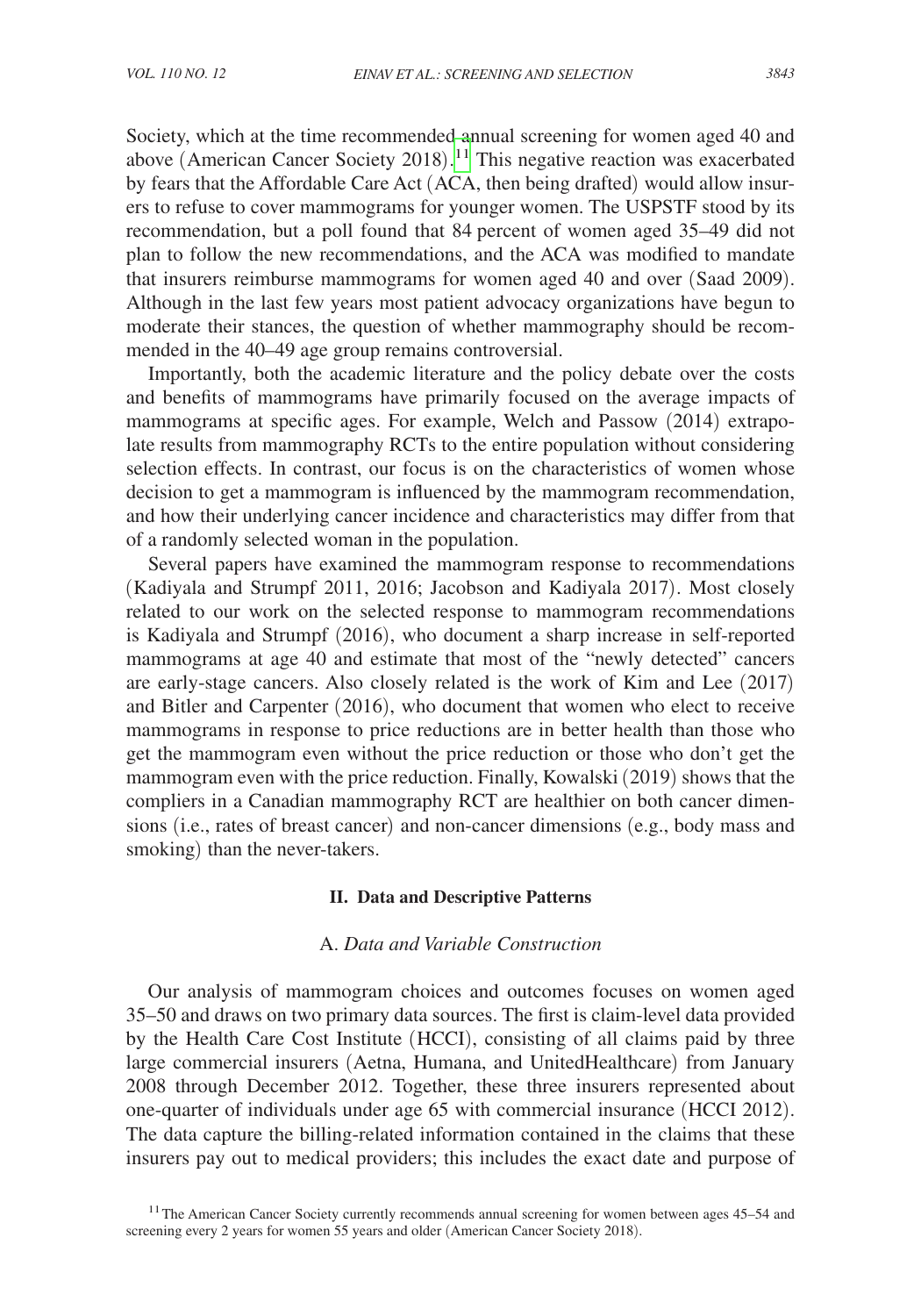each claim, as well as the amount paid by the insurer and the amount owed out of pocket. The data also include a (masked) person identifier as well as the individual's birth year and gender.

The claim-level information in the HCCI data allow us to construct variables measuring whether an individual had a screening mammogram,  $12$  whether the result was positive or negative, and whether a positive result was a true positive or false positive. Our coding of screening mammograms (henceforth, "mammograms"), as well as their outcomes, broadly follows the approach of Segel, Balkrishnan, and Hirth (2017), which we cross-validated using Medicare claims data linked to cancer registry data (see online Appendix Section A for more details).

The complete HCCI data contain about 28.7 million privately insured women aged 25–64, and over 70 million woman-years. We limit the data to woman-years aged 35–50 who are covered continuously for at least three years between January 2008 and December 2012; we keep all the years of coverage except the first and last (since for every woman-year we need to observe the previous year to define screening mammograms and the subsequent year to measure outcomes). This results in about 7.4 million woman-years, and 3.7 million distinct women over the years from January 2009 to December of 2011.

The primary drawback of the HCCI data is that we are not able to observe information on a breast cancer diagnosis beyond its detection. To overcome this limitation of the HCCI data, we also analyze the National Cancer Institute's (NCI) Surveillance, Epidemiology, and End Results (SEER) database. This is an administrative, patient-level cancer registry of all cancer diagnoses in 13 US states, covering about one quarter of the US population (SEER 2019). We analyze all the breast cancer diagnoses in the data between 2000 and 2014 for women aged 35–50 at the time of diagnosis; this covers about 212,000 diagnoses. All cancer diagnoses are required to be reported, with data collected directly from the cancer patients' medical records at the time of diagnosis (rather than self reports). [13](#page-8-1) For each diagnosed cancer, the SEER data contain information about the size and stage of each tumor at diagnosis. They also contain basic demographics for the patient including age at time of diagnosis, race, and insurance coverage, as well as subsequent mortality information through December 2013.

In our HCCI sample, the average woman's age is 43 and 27 percent of woman-years are under 40. In the SEER data, because cancer risk increases with age, the average age at diagnosis is a bit higher (44.6) and only 13 percent of the SEER diagnoses occur in women under 40. In SEER, where we can observe race, slightly over three-quarters of the sample is white. And unlike the HCCI data where, by construction, everyone is privately insured, in the SEER data only 84 percent are privately insured, while 13 percent are on Medicaid.

[Table 1](#page-9-0) documents mammogram rates and test results in the HCCI data. About 30 percent of woman-years are associated with a mammogram. The vast majority

<span id="page-8-0"></span> $12A$  "screening mammogram" is a routine test that is conceptually different, and coded differently in the data, from a "diagnostic mammogram," which would typically follow the emergence of a possible breast cancer symptom

<span id="page-8-1"></span><sup>&</sup>lt;sup>13</sup>See [https://seer.cancer.gov/manuals/2018/SPCSM\\_2018\\_maindoc.pdf](https://seer.cancer.gov/manuals/2018/SPCSM_2018_maindoc.pdf) for more information. SEER registries are required to collect data on persons who are diagnosed with cancer and who, at the time of diagnosis, are residents of the geographic area covered by the SEER registry.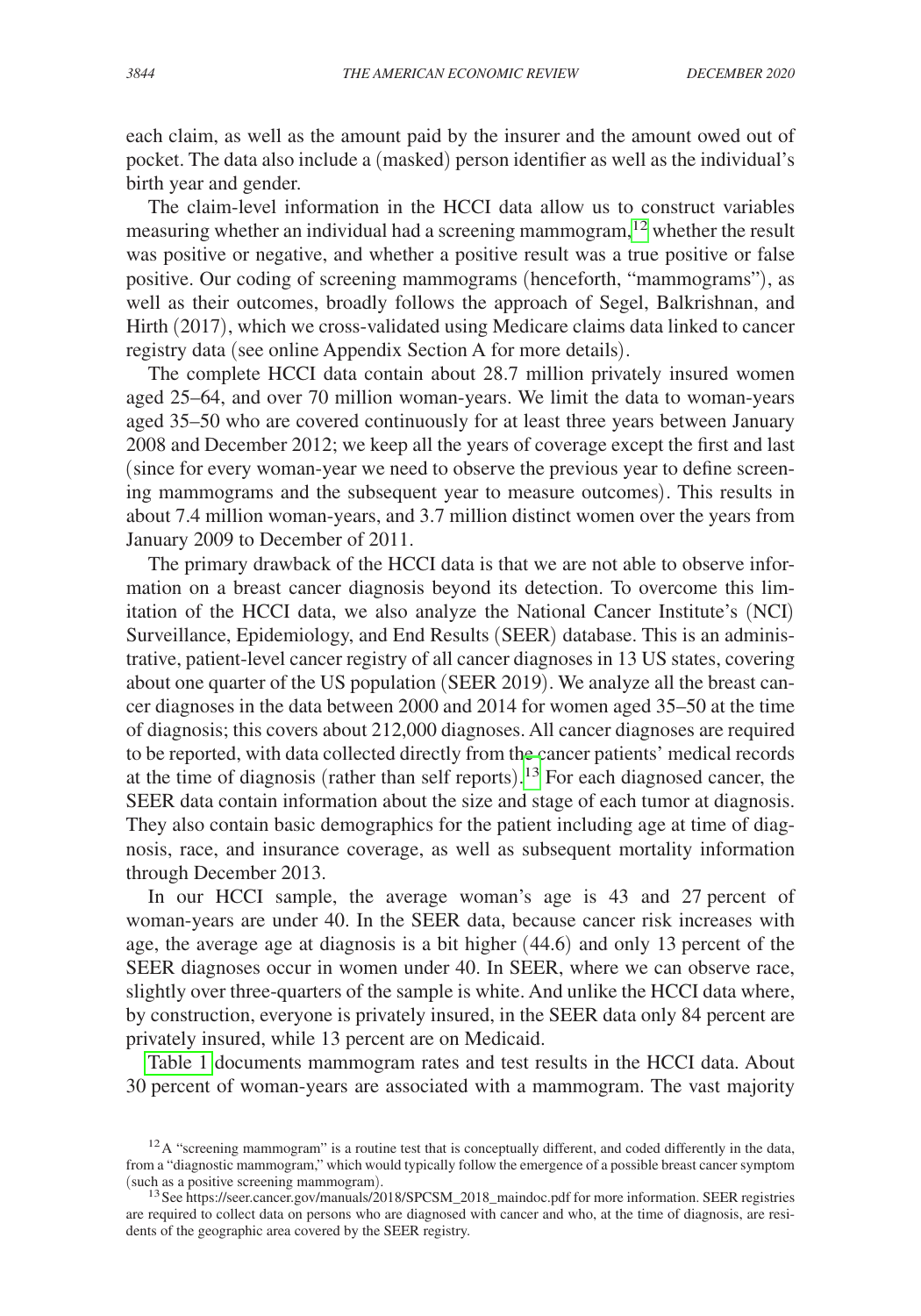<span id="page-9-0"></span>

|                          | <b>Observations</b> |              | Health care spending (US\$) |               |
|--------------------------|---------------------|--------------|-----------------------------|---------------|
|                          | N(000s)             | <b>Share</b> | Total                       | Out-of-pocket |
| No mammogram             | 5,166.2             | 0.701        | 4,300                       | 625           |
| Mammogram                | 2,206.9             | 0.299        | 4,985                       | 751           |
| Conditional on mammogram |                     |              |                             |               |
| Negative                 | 1.977.8             | 0.896        | 4,552                       | 715           |
| False positive           | 214.6               | 0.097        | 6,106                       | 952           |
| True positive            | 14.4                | 0.007        | 47,639                      | 2,821         |

Table 1—Summary Statistics

*Notes:* Table shows summary statistics from insurance claims data on a set of 35–50-year-old privately insured women from 2008–2012, for mammograms between 2009–2011. Each observation is a woman-year. 12-month spending measures health care spending in the 12 months after the mammogram (including the mammogram itself) for those with a mammogram. For those without a mammogram, we draw a reference date from the distribution of actual mammograms in that year. All reference dates are set to be the first of the given month. Spending is measured in the 12 months after this reference date.

(89.6 percent) of mammograms are negative, and another 9.7 percent are false positives. Only 0.7 percent are true positives. Among all woman-years with a mammogram, total (insurer plus out-of-pocket) health care spending in the 12 months starting from (and including) the mammogram averages \$5,000; while it is slightly higher (by about \$1,000) for those with a false positive, it is dramatically higher for those with true positives, averaging almost \$50,000. Out-of-pocket spending in the 12 months post-mammogram is about \$2,800 for women with a positive mammogram, compared to \$715 for women with a negative mammogram and \$950 for women with a false positive.

The SEER data provide more information on tumor stage and tumor size for the 212,000 true positives (i.e., diagnoses) we observe. Just over 15 percent are in-situ; the rest are invasive. Of the invasive, about 57 percent are localized, 38 percent are regional, and the remaining 5 percent are distant.

## B. *Mammograms and Outcomes by Age*

[Figure 1](#page-10-0) shows the age profile of annual mammogram rates in the HCCI data. Because we observe birth year, the mammogram rate at age, say, 40 is the share of women who got a mammogram in the year they turned 40. Between ages 39 and 41, the mammogram rate jumps by over 25 percentage points, from 8.9 percent to 35.2 percent. This pronounced jump in mammogram rates at age 40 has been previously documented in self-reported data (Kadiyala and Strumpf 2011, 2016). [14](#page-9-1) One might be concerned that the existence of a recommendation for mammograms at age 40 could bias upward self-reports at that age. However, our analysis, which uses claims data, confirms a real change in mammogram behavior at 40. Indeed, as we show in online Appendix Figure A.1, the increase in mammogram rates that

<span id="page-9-1"></span><sup>&</sup>lt;sup>14</sup>Our data span the time period when the 2009 US Preventive Services Task Force changed its recommendation for routine mammograms to begin at age 50 rather than at age 40. Past analyses, such as Block et al. (2013), have documented that this appears to have had little affect on women's mammography behavior, which is not surprising given the substantial public controversy over this recommendation change.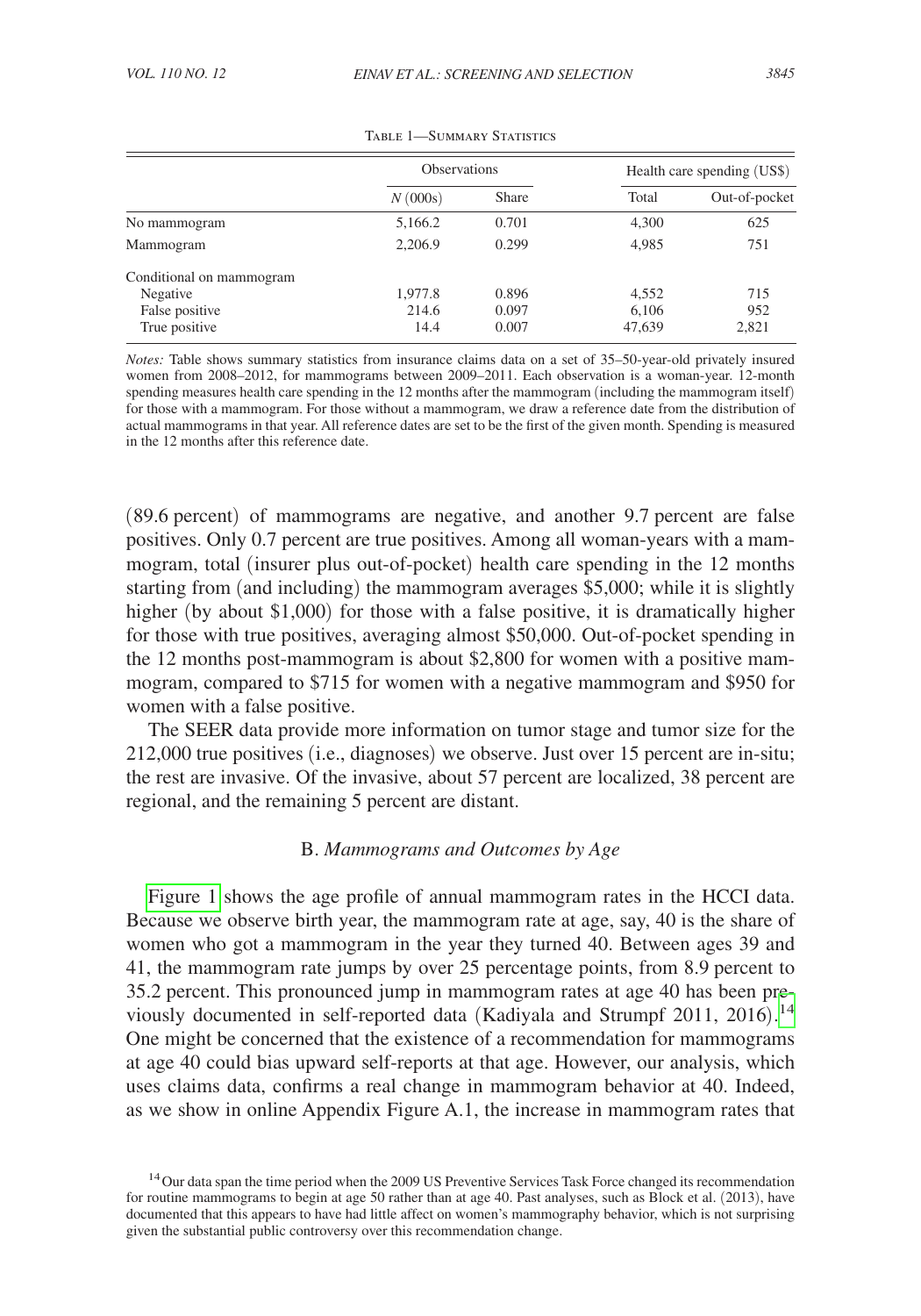<span id="page-10-0"></span>

Figure 1. Mammogram Rates by Age

*Notes:* Figure shows share of women who had a mammogram by age, from insurance claims data on a set of privately insured woman-years from 2008–2012, for mammograms between 2009–2011. Because we observe birth year, age is measured as of the start of the calendar year. Thus, the mammogram rate at age 40 is the share of women who got a mammogram in the year they turned 40. Error bars (small, and therefore not visible in the figure) reflect 95 percent confidence intervals. *N* = 7,373,302 woman-years.

we estimate at age 40 in the HCCI data is very similar to what we estimate using self-reported data (from the Behavioral Risk Factor Surveillance System Survey, or BRFSS), although, consistent with prior work (Blustein 1995, Cronin et al. 2009), we estimate lower mammogram rates at every age in claims data compared to self-reported data.

We examine the outcomes of these mammograms (negative, false positive, and true positive) by age in the HCCI data. As shown in online Appendix Figure A.2, the vast majority (85 to 90 percent) of mammograms are negative, and almost all of the remainder are false positives; spending is much higher for true positives than false positives and negatives.

Panel A of [Figure 2](#page-11-0) shows the share of mammograms that are true positive and false positive by age. Between ages 39 and 41, the share of true positives falls by one-third (from 0.84 percent to 0.56 percent). This indicates that the marginal women who choose to have a mammogram because of the screening recommendation at age 40 (i.e., "compliers") have lower underlying rates of cancer (i.e., true positive diagnoses) than those who choose to get screened at younger ages before the recommendation kicks in ("always-takers").

The share of mammograms that are false positive is generally declining smoothly in age because the probability of a false positive is higher for women with denser breast tissue, and density generally decreases with age (Susan G. Komen Foundation 2018). The exception is a small "spike" in false positives around age 40; this likely is attributable to the fact that the probability of a false positive mammogram is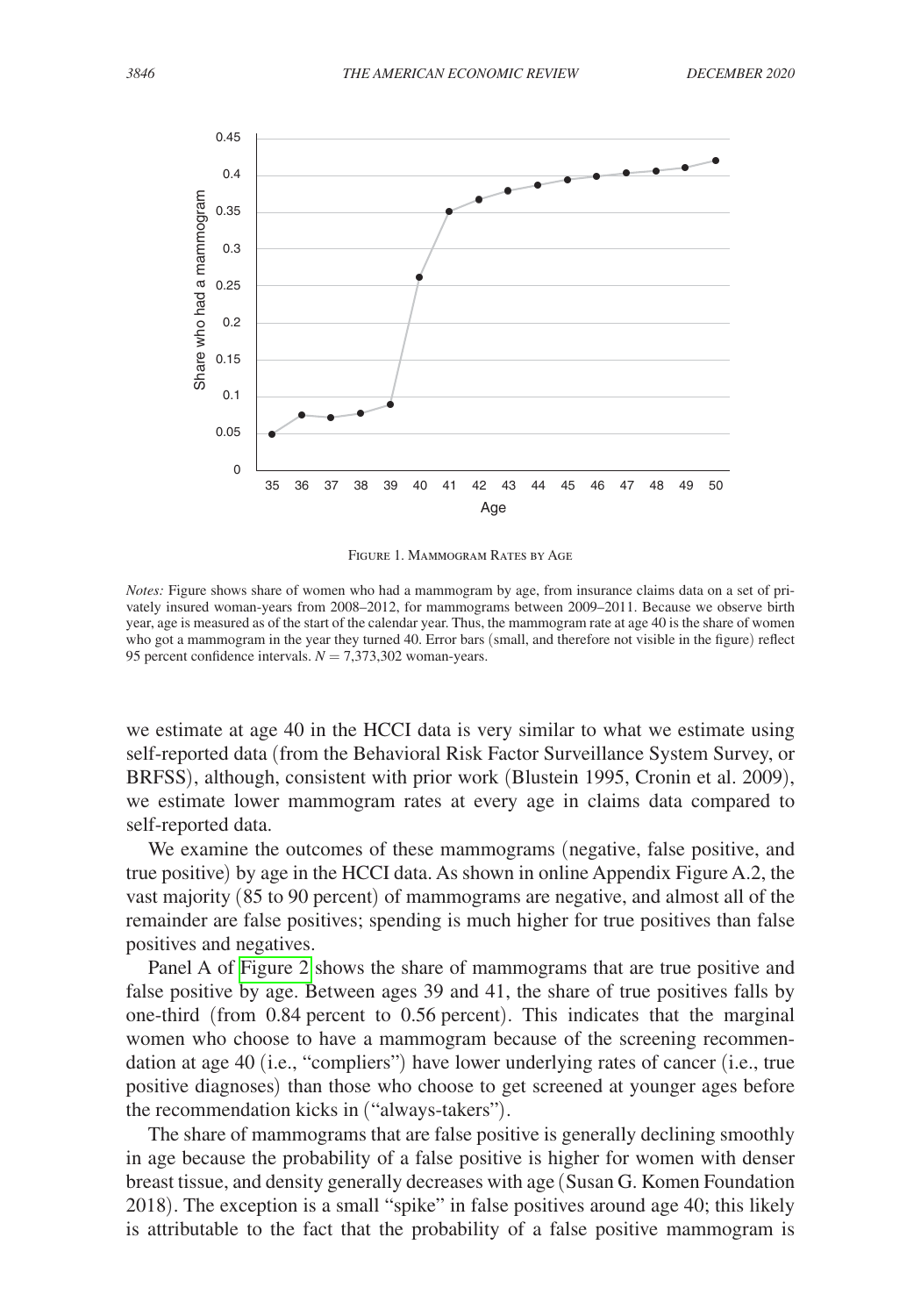

<span id="page-11-0"></span>Panel A. Share of mammograms that are true positive and false positive





Figure 2. Mammogram Outcomes by Age

*Notes:* Sample is limited to the set of privately insured woman-years from the private insurance claims data who had a mammogram.  $N = 7,373,302$  woman-years. For each age (measured by the age at the beginning of the calendar year), panel A shows the share of mammograms that are true positive (left-hand axis) and false positive (right-hand axis); the omitted category is mammograms that are negative. Panel B presents the share of women with a false positive by age; this reflects both mammogram rates by age from Figure 1, and the share of mammograms with a false positive by age from panel A. Error bars reflect 95 percent confidence intervals.

highest for a woman's first mammogram (American Cancer Society 2017b). Note, however, that while the share of mammograms that are false positive is trending fairly smoothly in age, the share of women experiencing a false positive rises considerably at age 40, since there is a 25-percentage-point increase in the share of women who have a mammogram. This is shown in panel B: the share of women experiencing a false positive mammogram quadruples at age 40, from about 10 to 40 per 1,000 women.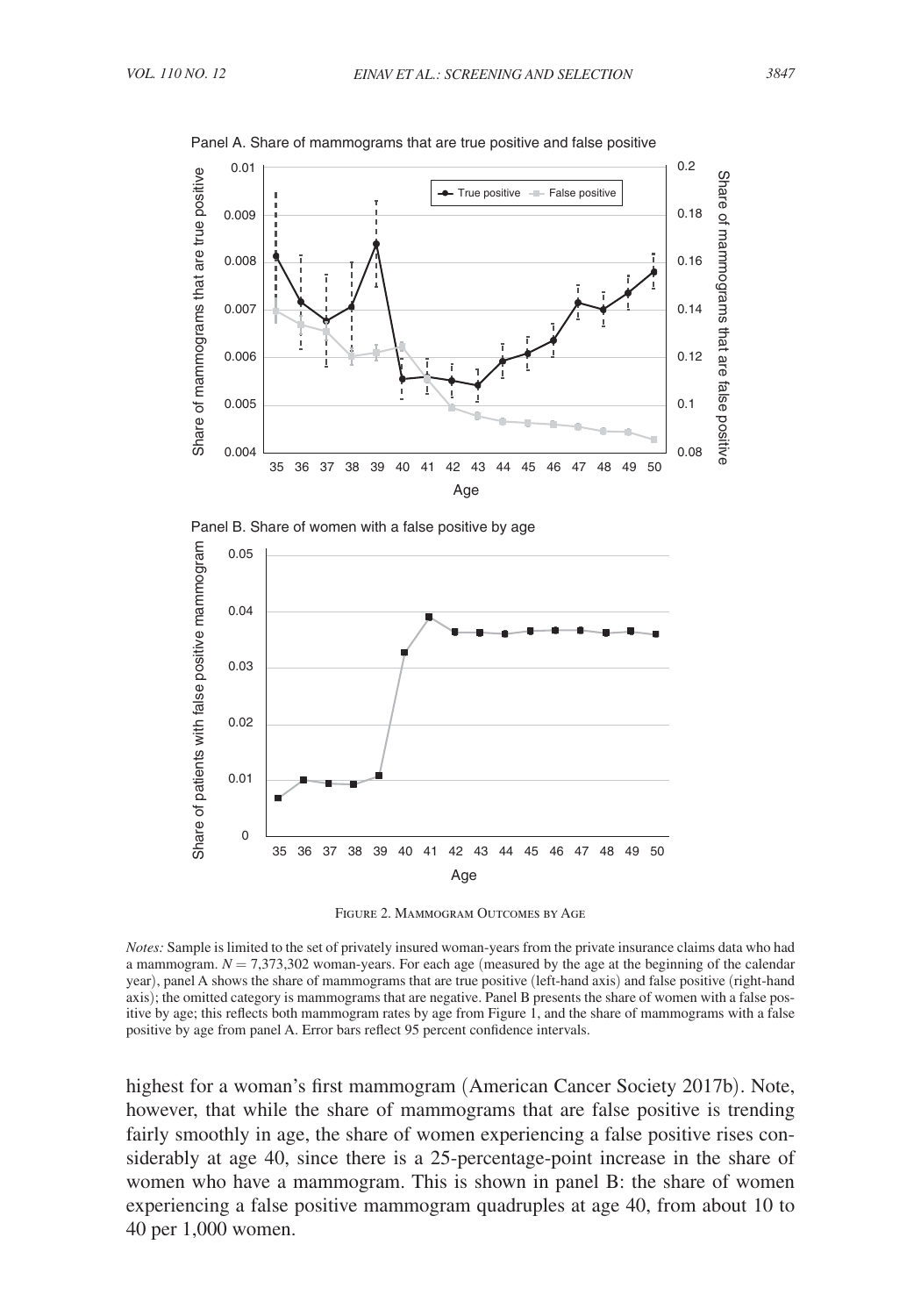

Panel B. Mortality 0.25 - In-situ diagnosis Invasive diagnosis 0.2 5-year mortality (since diagnosis) 5-year mortality (since diagnosis) 0.15 0.1 0.05 0 35 36 37 38 39 40 41 42 43 44 45 46 47 48 49 50 Age

Figure 3. Tumor Characteristics and Mortality by Age

*Notes:* Panel A shows diagnosed breast cancer tumors by age in the SEER data from 2000–2015;  $N = 197,956$ breast cancer diagnoses. Primary *y*-axis shows share of breast cancer tumors that are in-situ; secondary *y*-axis shows average size of diagnosed tumors. Panel B shows 5-year mortality for diagnosed breast cancer tumors separately by age of diagnoses and by tumor stage (in-situ and invasive) in the SEER data from 2000–2010 to account for five-year mortality outcomes by 2015; *N* = 147,243 diagnoses with non-missing 5-year mortality. Error bars reflect 95 percent confidence intervals.

Panel A of Figure 3 documents the age profile of tumor type among all diagnoses in the SEER data. Between ages 39 and 41, the share of detected tumors that are in-situ (as opposed to invasive) rises by 6 percentage points, from 11.6 percent to 17.9 percent; this is consistent with prior findings from Kadiyala and Strumpf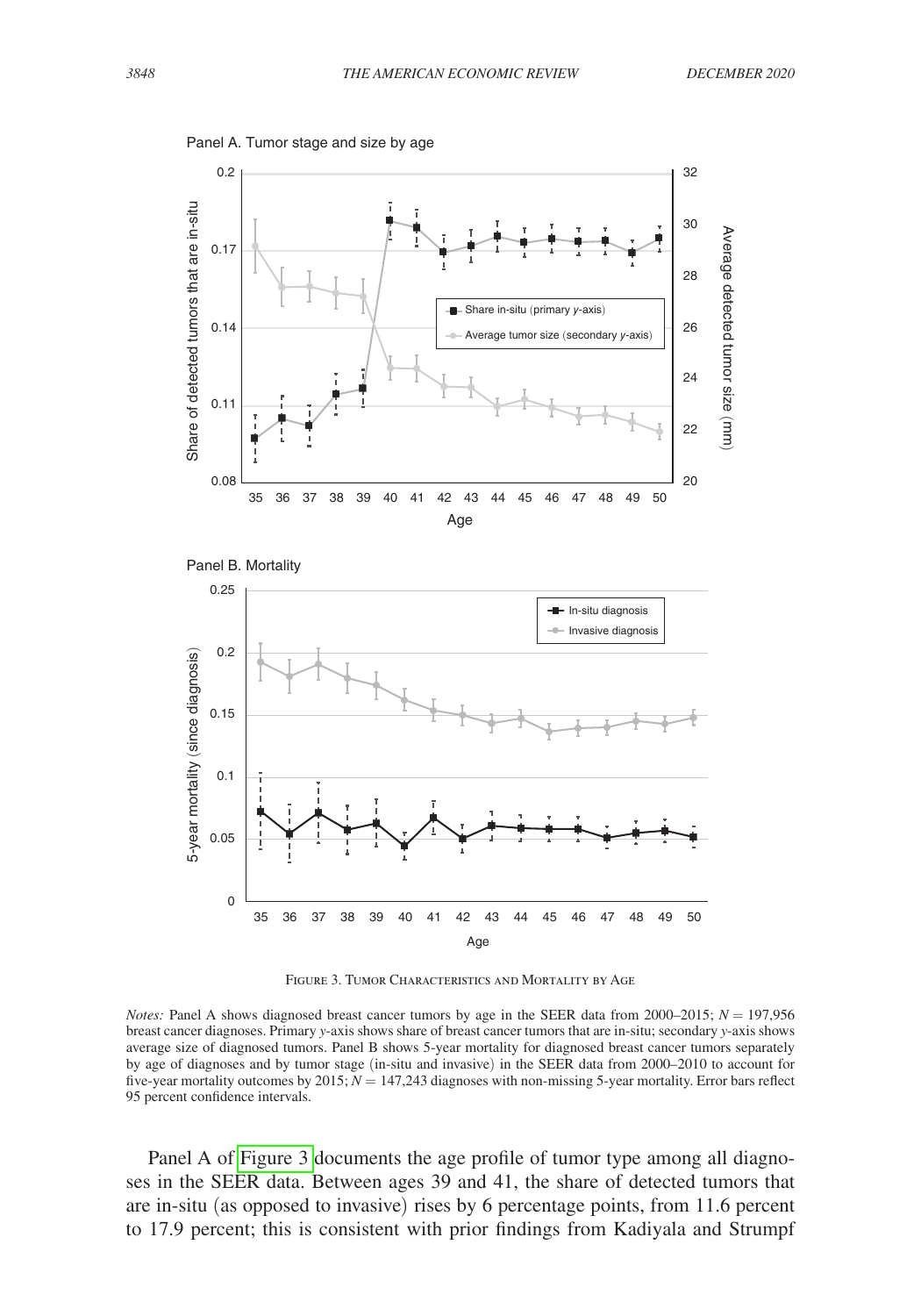(2016). The average size of a detected tumor falls by over 10 percent, from 27.3mm at age 39 to 24.4mm at age 41, although the pattern is less dramatic since detected tumor size is also falling (albeit less rapidly) at earlier ages.

Finally, panel B documents 5-year mortality post-diagnosis in the SEER data by age of diagnosis, separately for tumors initially diagnosed as in-situ and invasive tumors. Mortality is almost three times higher for invasive tumors compared to in-situ tumors. For example, at age 40, the five-year mortality rate is 16.2 percent for invasive tumors compared to 4.5 percent for in-situ tumors. However, the mortality rate is roughly flat by age within tumor type.

## C. *Who Responds to the Recommendation?*

The preceding descriptive results from both the HCCI and SEER data suggest that the women brought into screening by the recommendation at age 40 have a lower cancer disease burden than those who sought screening prior to the age-40 recommendation. This manifests in lower rates of cancer, detection of cancer at earlier stages, and smaller tumors conditional on cancer detection among compliers compared to always-takers.

Naturally, we are also interested in comparing compliers to never-takers: those who do not get screened even after the age-40 recommendation is in effect. Since the cancer status of women who do not get screened is inherently difficult (or impossible) to observe, we will draw on a clinical model of breast cancer incidence and progression to estimate the cancer profile of never-takers. Before turning to this exercise in the next section, we can use the available data to compare compliers and never-takers on various non-cancer characteristics.

Specifically, we use the discrete onset of the recommendation at age 40 in a regression discontinuity framework to implement the Abadie (2002, 2003) approach to characterizing compliers and never-takers. [Figure 4](#page-14-0) shows the results. The left panel compares various characteristics of compliers and never-takers; for completeness, the right panel compares compliers to always-takers. The top panel examines preventive health behaviors and prior health care use in the HCCI data. The bottom two panels examine insured women in the BRFSS data; these data allows us to observe additional health behaviors and demographic characteristics. Online Appendix Section B contains more detail on the estimation approach and also shows the average characteristics of the population and the subset who receive a mammogram, by age.

Overall, Figure 4 suggests that women who receive a mammogram as a result of the recommendation are more likely to comply with other recommended preventive care than women who do not get a mammogram even in the presence of the recommendation. In particular, both datasets indicate that compliers are more likely to get flu shots and Papanicolaou tests (also known as Pap tests, which are used to screen for cervical cancer) than never-takers. The HCCI data also indicate that compliers have lower health care spending and have fewer emergency room visits than never-takers. These results are consistent with Oster's (2020) finding that when a health behavior is recommended, those who take it up also tend to exhibit other positive health behaviors. The results are also broadly consistent with related patterns reported by Kowalski (2019) in the context of selection into participation in clinical trials. Interestingly, however, we find no evidence of pronounced differences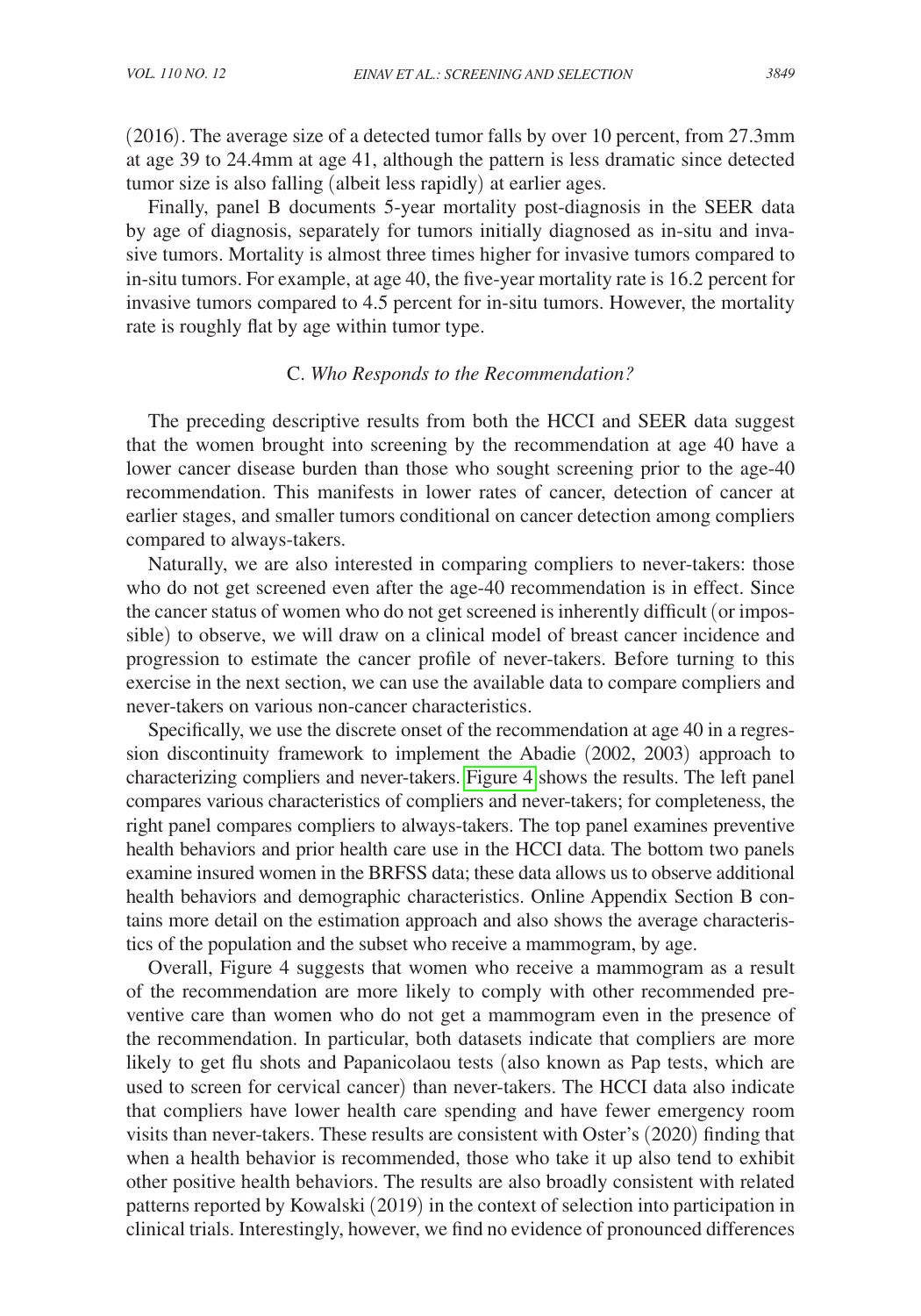<span id="page-14-0"></span>

Figure 4. Characteristics of Who Selects into Mammograms

*Notes:* Figure reports the ratio of health care use, behavior, and demographics for compliers relative to always-takers (left panel) and compliers relative to never-takers (right panel). The mean characteristics for these groups were calculated using regression coefficients from the estimation of equation (A.1) as described in online Appendix Section B. Error bars represent 95 percent confidence intervals. Standard errors are constructed using a bootstrap with 100 repetitions clustered at the age level. The error bars for *Use oral contraceptive pill* and *Number of drinks in prior month* in the right panel are truncated at 0 and 2 for scaling; the actual bootstrap confidence intervals are larger. The sample in the first section is a set of privately insured woman-years from HCCI from 2008–2012, for mammograms between 2009–2011. The sample in the second and third sections is from BRFSS for even years 2000–2012, restricted to women with any health insurance (the data do not distinguish between public or private insurance status). Details for each outcome are listed in online Appendix Figures A.3, A.4, and A.5.

between compliers and never-takers on non-health-care dimensions; they look similar on other health behaviors (such as seat belt use and alcohol consumption) as well as on basic demographics.

#### **III. Model and Estimation**

The empirical patterns documented in the preceding section indicate that the women who respond to the mammogram recommendation have a lower incidence of cancer than those who seek mammograms in the absence of a recommendation. To evaluate the implications of this selection for alternative, counterfactual timings of the screening recommendation (such as at age 45 instead of age 40), we write down a stylized model of mammogram decision making. We then estimate this model using the observed patterns shown in Section II combined with a clinical oncology model of the underlying cancer incidence in the population and tumor evolution in the absence of detection. The clinical oncology model provides the (hitherto absent) crucial information on the cancer disease burden of women who respond to the mammogram recommendation compared to women who do not. Naturally, we explore sensitivity to alternative clinical assumptions.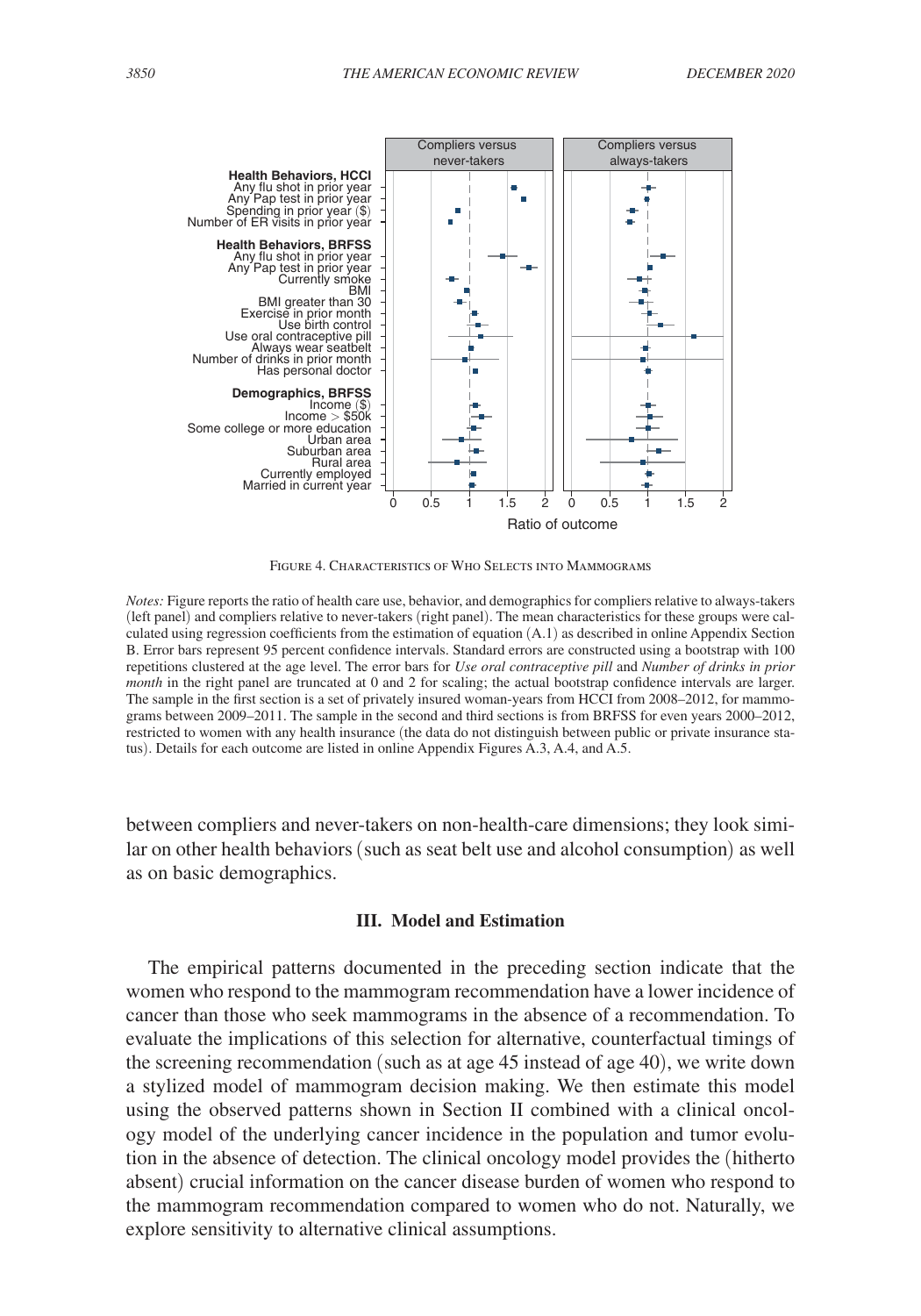# A. *A Descriptive Model of Mammogram Choice*

Consider a woman *i* in a given year she is observed in the data.<sup>15</sup> We model the annual decision of whether or not to have a mammogram; annual decision frequency seems natural given that mammogram screening tends not to be done more frequently than once a year. Absent any recommendation to do so, we assume that the "organic" decision to have a mammogram follows a simple probit, so that

$$
(1) \ \Pr(m_i^o = 1) = \Pr(\alpha^o + \gamma^o a_i + \delta_{in-situ}^o I(c_i^{in-situ}) + \delta_{invasive}^o I(c_i^{invasive}) + \varepsilon_i^o > 0),
$$

where  $m_i^o$  is an indicator for whether woman *i* had a mammogram in that observed year,  $a_i$  is woman *i*'s age that year,  $c_i = (c_i^{in-situ}, c_i^{invasive})$  describes woman *i*'s undiagnosed cancer status that year, and  $\varepsilon_i^o$  is a (standard) Normally distributed error term. Following our discussion in Section II, our baseline specification summarizes cancer status  $c_i$  with two indicator variables, one that indicates an in-situ tumor and another that indicates an invasive tumor; the omitted category is no cancer.

If it is recommended that woman *i* obtain a mammogram, we model her response to the recommendation as a second, subsequent decision that is taken within the same year. That is, if a woman has already decided to have a mammogram "organically" based on equation (1), a recommendation has no additional impact. But for women who decided not to have a mammogram organically (that is,  $m_i^o = 0$ ), a second decision point arises due to the recommendation, and we model this second decision point in a similar fashion, except that the parameters are allowed to be different:

(2) 
$$
\Pr(m_i^r = 1 | m_i^o = 0)
$$

$$
= \Pr(\alpha^r + \gamma^r a_i + \delta_{in-situ}^r I(c_i^{in-situ}) + \delta_{invasive}^r I(c_i^{invasive}) + \varepsilon_i^r > 0),
$$

where  $\varepsilon_i^r$  is a (standard) Normally distributed error term, drawn independently from  $\varepsilon_i^{\rho}$ <sup>16</sup> This model assumes that the impact of the recommendation is (weakly) monotone for all women. For each woman, it only increases the probability that she has a mammogram, a feature that seems (to us) natural.<sup>17</sup>

Since we do not directly observe whether a mammogram was taken for organic reasons or in response to a recommendation, the probability that woman *i* obtains a mammogram in the year she is observed is given by

$$
Pr(m_i = 1)
$$
  
= 
$$
\begin{cases} Pr(m_i^o = 1) & \text{if not recommended} \\ Pr(m_i^o = 1) + Pr(m_i^r = 1 | m_i^o = 0) Pr(m_i^o = 0) & \text{if recommended.} \end{cases}
$$

<span id="page-15-0"></span><sup>15</sup>We observe women for one, two, or three years. As discussed below, this is a static model, which does not use the panel dimension, so we essentially treat the entire data as a cross-section of woman-years, each denoted

<span id="page-15-1"></span><sup>&</sup>lt;sup>16</sup>While this independence assumption may appear restrictive, note that equation (2) only applies to those women who elected not to obtain an "organic" mammogram. It is therefore effectively restricted to women with "low enough" ε*<sup>i</sup> o*

<span id="page-15-2"></span><sup>&</sup>lt;sup>17</sup>That is, as in the analysis of Section IIC, we assume that there are no defiers. As will become clear later, other than appearing a natural assumption to us, it also simplifies the intuition of how counterfactual recommendation policies play out.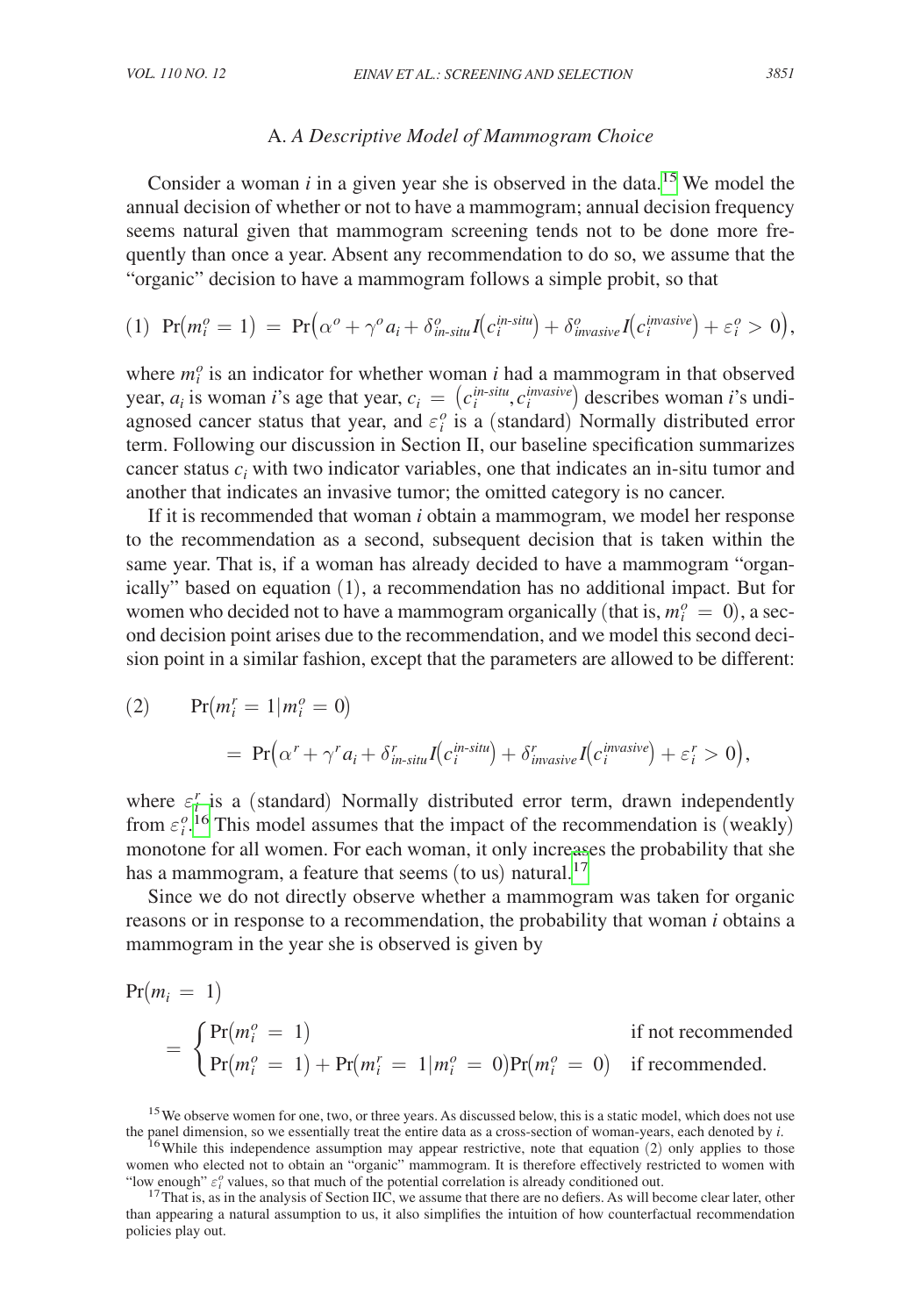We use the model's results to quantify the degree of selection into mammograms in the presence and absence of a recommendation, and to examine how the nature of this selection affects the impact of recommendations. To do so, we use the model estimates to predict mammogram rates and mammogram outcomes under the current recommendation to begin mammograms at age 40 as well as under a counterfactual recommendation to begin at age 45. Consistent with our focus on selection, we also examine how alternative, counterfactual selection into mammograms in response to the recommendation would change the impact of changing the recommended age of beginning mammography from 40 to 45.

*Discussion*.—Importantly, this is a descriptive, or statistical model of mammogram choice, rather than a behavioral one. This is most apparent from the fact that we use the cancer status  $c_i$  as an explanatory variable, when naturally this cancer status is unknown by undiagnosed women. Cancer status  $c_i$  is also unobserved by the econometrician; we describe below the clinical model of tumor evolution which we use to "fill in" these missing data, thus essentially integrating over the population distribution of this cancer status component.

We take this modeling approach for several reasons. First, many of the outcomes in this setting are difficult to assess or monetize, e.g., the stress and anxiety associated with false-positive test results or the nonmonetary costs associated with the breast cancer treatment (even if successful). This makes it difficult to translate the rich set of outcomes into a single metric of utility. Second, our key focus is on the impact of the recommendation policy. With a perfectly informed population of women, recommendations should have no impact, yet the data in Section II show a clear increase in the mammogram rate in response to the age 40 recommendation. We could try to attribute this recommendation-induced increase in mammogram rate to improved information, but this would require us to make assumptions about what type of information is being revealed and how, or why women did not have such information to begin with. We prefer instead to remain agnostic about the behavioral channel by which the recommendation affects screening rates. Finally, a descriptive model of decision making does not require us to try to reconcile observed patterns of decisions with optimal behavior, or model deviations from optimality. The drawback is, of course, that we will not be able to engage with other policy changes or with the impact of changes in the recommendation policy on individual welfare directly, but rather will only evaluate changes in recommendation policies through their effect on observed outcomes.

Another key feature of our setup is that we model the mammogram decision to be a static, and perhaps naïve, one. The decision is static in the sense that we assume that women do not take into account, for example, the time elapsed since their most recent mammogram (if any). [18](#page-16-0) The decision is naïve in the sense

<span id="page-16-0"></span><sup>&</sup>lt;sup>18</sup> While restrictive, there is no strong evidence of such dynamic patterns in the data. We only have a short panel of at most three years for each woman, so it is difficult to apply any formal statistical testing. However, conditional on having two mammograms during the three years of mammogram claims we observe (2009–2011), the frequency of getting a mammogram "every other year" (that is, getting mammograms in 2009 and 2011 but not in 2010) is not more likely than getting a mammogram in consecutive years (34 percent, relative to 39 percent for 2009 and 2010, and 27 percent for 2010 and 2011).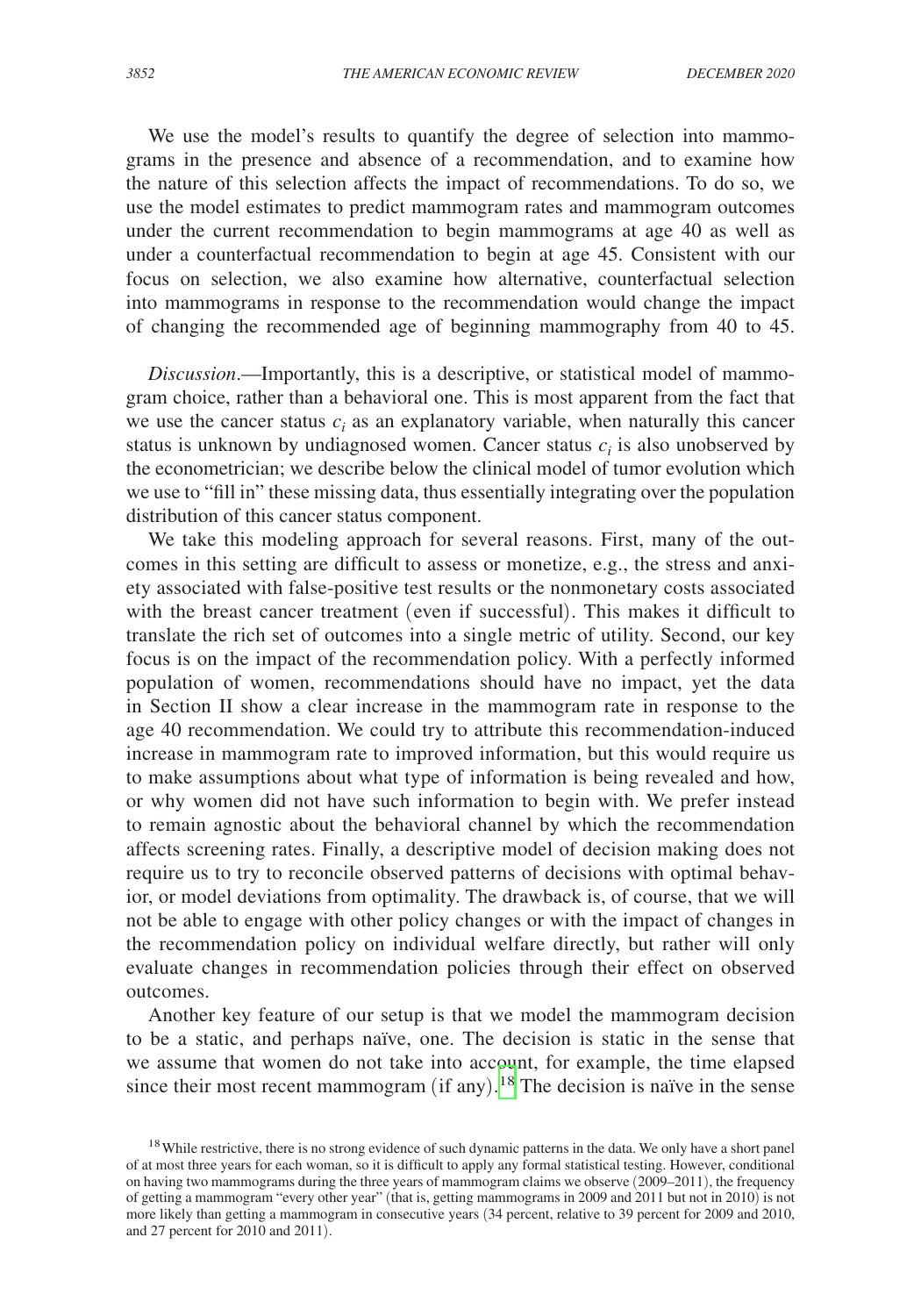that we assume that women, when deciding to get a mammogram, do not explicitly take into account their propensity to get a mammogram in future years. This assumption seems not unrealistic, and simplifies the model. This assumption is particularly important in the context of our counterfactual exercise, which holds the estimated model as given while we change the age at which it is recommended to begin mammography. Specifically, in considering the changes that occur when the mammogram recommendation begins at age 45 instead of 40, our static model assumes that this would have no impact on women aged 39 or younger. In a dynamic model with forward-looking agents, however, it could increase the propensity of women under age 40 to get a mammogram. Our current model could in principle capture such dynamics implicitly by allowing serial correlation in  $\varepsilon_i^o$ and in  $\varepsilon_i^r$ . However, because we have a relatively short panel, and because we only use age to match the two main datasets, it would be hard to identify such a serial correlation structure. Consistent with this being a fairly inconsequential assumption, Figure 2 shows very low rates of pre-recommendation mammograms, and no evidence that mammogram rates decline in the year or two that are right before age 40 (when forward-looking women might anticipate their future mammogram).

## B. *Implementation*

*A Clinical Model of Tumor Appearance and Evolution*.—To complete the empirical specification, we specify a clinical oncology model of tumor appearance and tumor evolution. The oncology model has two important roles in our analysis, one for estimation and another for our counterfactual exercises. For estimation, the key role of the oncology model is that it allows us to "impute" cancer status for the "never-takers," i.e., the women who do not get screened even when it is recommended. This clinical model delivers two key elements. First, it produces the underlying incidence of cancer (and cancer type) by age. This cannot be directly observed in data since cancer incidence is only observed conditional on screening. Intuitively, since we observe the rate of cancer among those who get screened and the share of women who get screened, then, with the estimate of the overall rate of cancer from the clinical model, we can deduce the rate of cancer in the unscreened population. Second, the clinical model provides (counterfactual) predictions for the rate at which tumors would progress in the absence of detection and treatment (the so-called "natural history" of the tumor). Since breast cancer is usually treated once diagnosed, rather than being monitored without treatment, it is difficult (perhaps impossible) to directly estimate the natural history of tumors from existing data. This latter element is particularly important for our counterfactual exercises, in which the effect of different selection patterns depends on the share of cancer cases that get diagnosed, as well as how early tumors are found. In order to assess how clinically important early diagnosis is (e.g., in its effect on mortality), a model of tumor evolution is needed.

For the clinical model, we draw on an active literature creating clinical/biological models of cancer arrival and growth. Specifically, we draw on the work of the Cancer Intervention and Surveillance Modeling Network (CISNET) project funded by the National Cancer Institute to analyze the role of mammography in contributing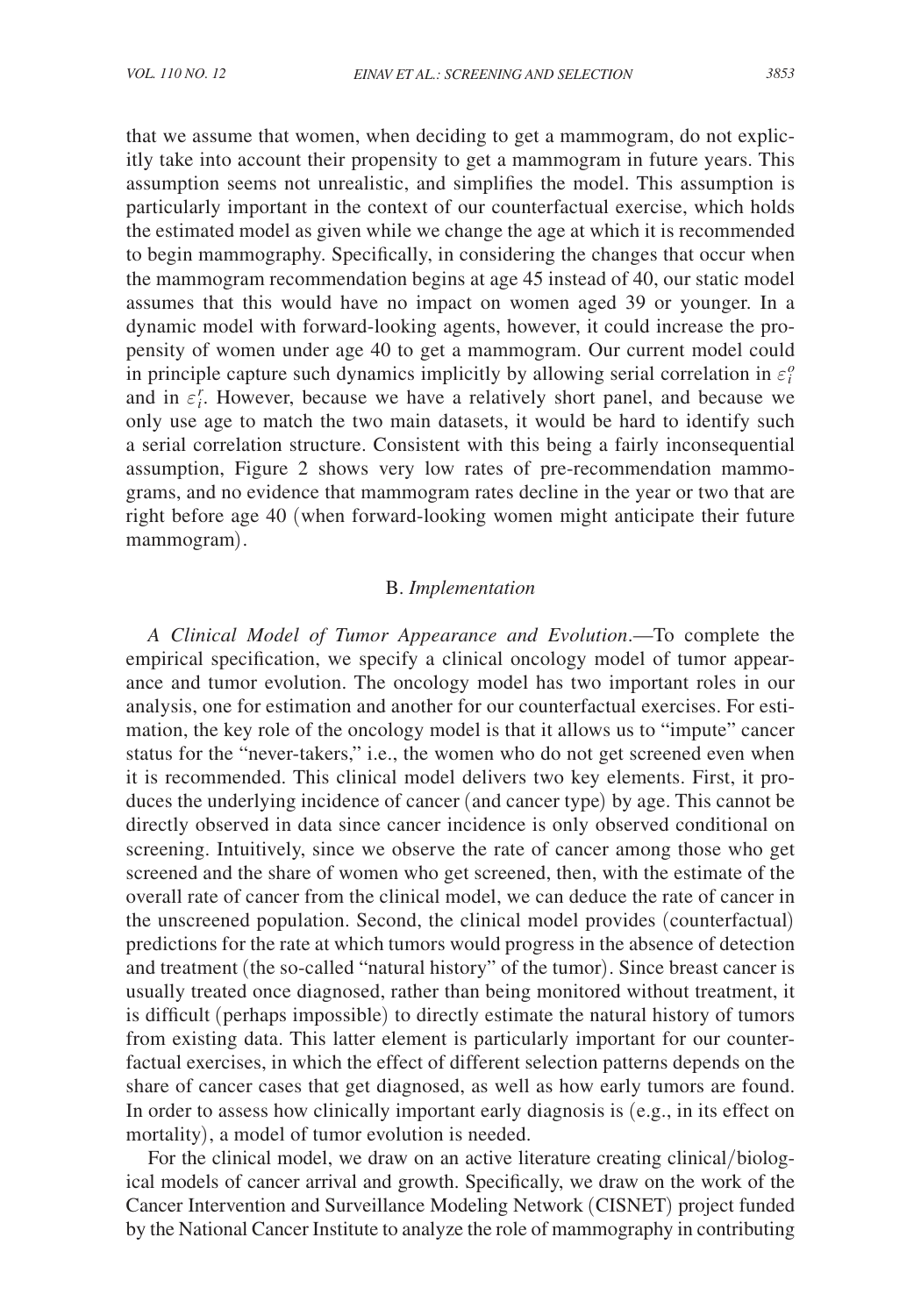to breast cancer mortality reductions over the last quarter of the twentieth century. As part of this effort, seven different groups<sup>[19](#page-18-0)</sup> developed models of breast cancer incidence and progression (Clarke et al. 2006). For convenience, we focus on one of these models, the Erasmus model (Tan et al. 2006). As we discuss below, we also confirm that our main results are not sensitive to alternative specifications designed to produce markedly different estimates for the key objects (the underlying incidence of cancer and cancer types).

We briefly summarize the Erasmus model here; online Appendix Section C describes the model in much more detail. Starting with a cancer-free population of 20-year-old women, the Erasmus model assumes that breast tumors appear at a given age-specific rate (that is increasing in age). When they appear, tumors are endowed with a given invasive potential and initial rate of growth, and then evolve accordingly over time with respect to those two characteristics. Tumors can either be invasive, leading to death of the women if not detected early enough, or be in-situ. In-situ tumors are not themselves harmful but may either transform into a harmful invasive tumor or remain benign. In some sense, a key issue in the debate over mammograms is the extent to which tumors that are detected early (e.g., in-situ tumors) would have become harmful if not detected or would have remained benign; Marmot et al. (2013) discusses how, depending on the method of analysis, a wide variety of estimates can be obtained when trying to answer this question. The Erasmus model further classifies tumors by whether or not they are detectable by screening, which in the case of invasive tumors depends on their size and in the case of in-situ tumors depends on their subtype. Finally, the model assumes that beyond a certain size, invasive tumors are fatal.

The original Erasmus model was calibrated using a combination of Swedish trial data and US (SEER) population data. To better match the cancer incidence rates in the SEER data (birth cohorts 1950–1975), we introduce a proportional shifter of overall cancer incidence and calibrate this parameter on the SEER data. Online Appendix Figure A.6 shows the calibrated model's predictions, under the assumption of no screening, of the share of women with cancer at each age, and the share of existing cancers that are in-situ (rather than invasive) by age.

*Estimation and Identification*.—We estimate the model using method of moments. The observed moments we try to match are the mammogram screening rate at each age (Figure 1), the true positive rate at each age (panel A of Figure 2), and the share of tumors at each age that are in-situ conditional on true positive (as in panel A of Figure 3).<sup>20</sup> Because identification is primarily driven by the discontinuous change

<span id="page-18-0"></span><sup>&</sup>lt;sup>19</sup>The composition of the CISNET consortium has changed over time, but the seven groups who produced models for the original publication in 2006 were affiliated with the Dana-Farber Cancer Center, Erasmus University Rotterdam, Georgetown University Medical Center, University of Texas M. D. Anderson Cancer Center, Stanford University, University of Rochester, and University of Wisconsin-Madison.<br><sup>20</sup>Panel A of Figure 3 shows the share of all diagnosed cancers (in the SEER data) that are in-situ, but the model

<span id="page-18-1"></span>produces a different metric: the share of screening mammogram-diagnosed cancers that are in-situ. Cancers that are clinically diagnosed are highly unlikely to be in-situ, so the SEER value likely underestimates the true value of share in-situ for screening mammogram-diagnosed cancers. Online Appendix Section D describes how we adjust the SEER moments to account for this.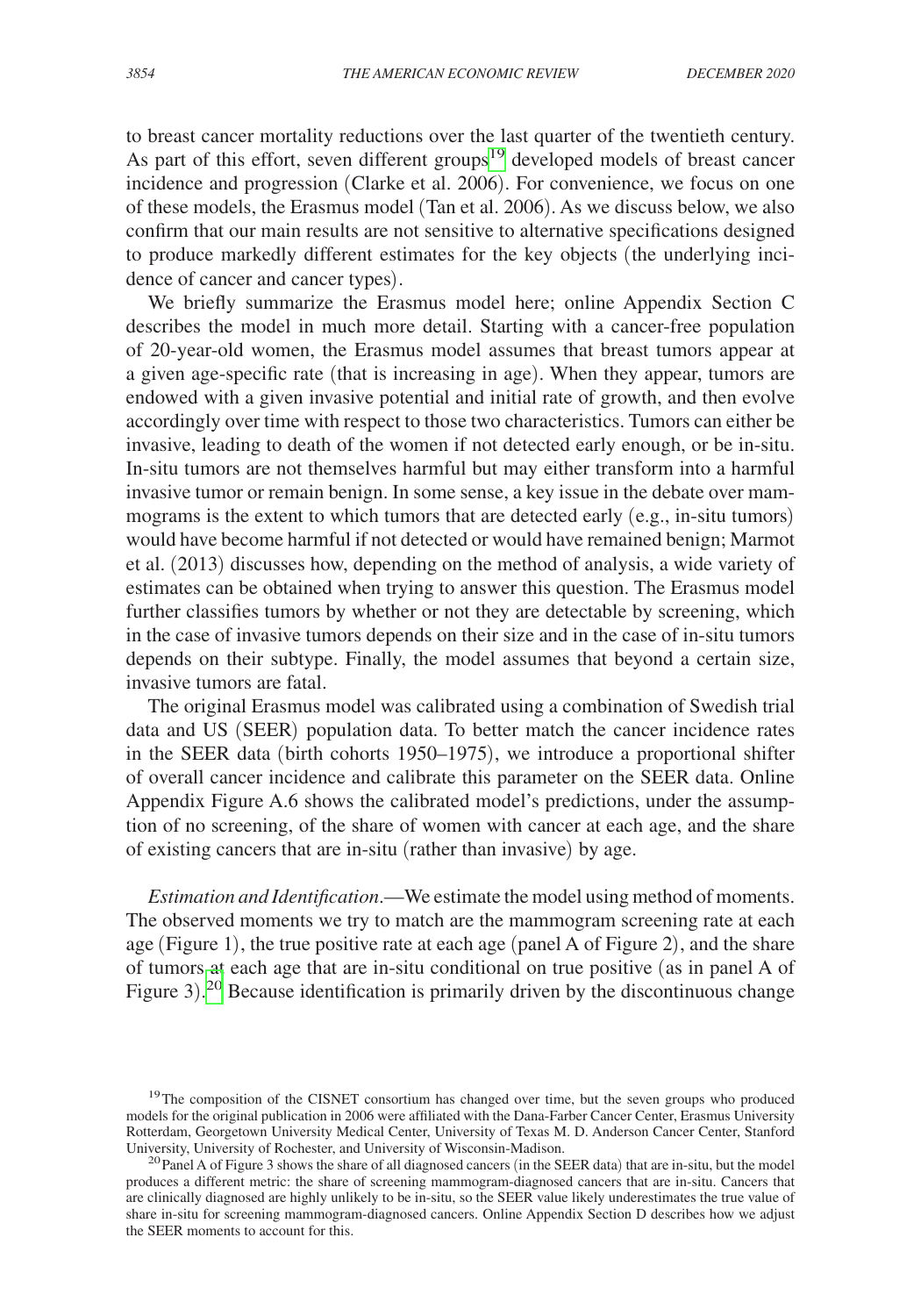in screening rates at age 40, we weight more heavily moments that are closer to age 40 than moments that are associated with younger and older ages. $2<sup>1</sup>$ 

To generate the corresponding model-generated moments, we simulate a panel of women starting at age 20, and use the clinical model described above to generate cancer incidence and tumor growth for each woman. We then apply our mammogram decision model, by age and recommendation status, to each simulated woman who is alive and has yet to be diagnosed with cancer. The simulated cohort allows us to see the fraction of women with a detectable (by mammogram) tumor at each age, and thus generate the mammogram rate, and the true positive rate (by cancer type) conditional on screening. As mentioned above, for cancer type, we distinguish only between in-situ and invasive tumors.

With this simulated population of women, an assumed value of parameters associated with the mammogram decisions with and without recommendation (equations (1) and (2)) and the observed policy recommendation (40 and above), the model generates an age-specific share of women who are screened, and the tumor characteristics (in-situ and invasive rates), conditional on getting screened. We then search for the parameters that minimize the (weighted) distance between these generated moments and the observed moments described above.

Although the model is static, it does have a dynamic element because we calculate the model-generated moments only for women who were not diagnosed with cancer in previous years, and for those who did not die (from breast cancer or other causes) prior to the given age. Specifically, because the mammogram decision applies to women who have yet to be diagnosed with cancer, fitting the model requires calculating the rate of cancer among the population who is eligible to be screened, which includes those who have currently undiagnosed cancer or no cancer, but does not include those who are dead or already diagnosed. Online Appendix Section D provides more detail on this and other aspects of the estimation.

For our counterfactual exercises, the estimates from the mammogram choice model, and the assumption that choices would be smooth in age through age 40 in the absence of the recommendation, allow us to predict mammogram decisions and outcomes under counterfactual scenarios. Crucially, the model estimates allow us to forecast the cancer characteristics of women who (counterfactually) do not get screened and whose cancer may therefore progress in the absence of diagnosis. The key parameters are  $\delta^o$  and  $\delta^r$ , which capture the nature of selection into mammogram screening. Positive selection (i.e., positive  $\delta$ ) implies that women with cancer (or with invasive versus in-situ cancer) are more likely to get a mammogram than are women without cancer. A negative  $\delta$  implies the opposite. Both types of selection are plausible. Positive selection could arise, for example, if women with a greater risk of breast cancer (e.g., due to family history) are more likely to get a mammogram; negative selection could arise, for example, if women with certain underlying characteristics (e.g., risk aversion) are both more likely to get a mammogram and also more likely to avoid risk factors linked to breast cancer. Importantly, by allowing  $\delta^o$  and  $\delta^r$  to be different, the model allows for the nature of selection to

<span id="page-19-0"></span><sup>&</sup>lt;sup>21</sup> Specifically, the weight on moments associated with ages 39 and 41 is  $10/11$  of the weight on the age 40 moment, the weight on moments associated with ages 38 and 42 is  $9/11$  of the weight on the age 40 moment, and so on.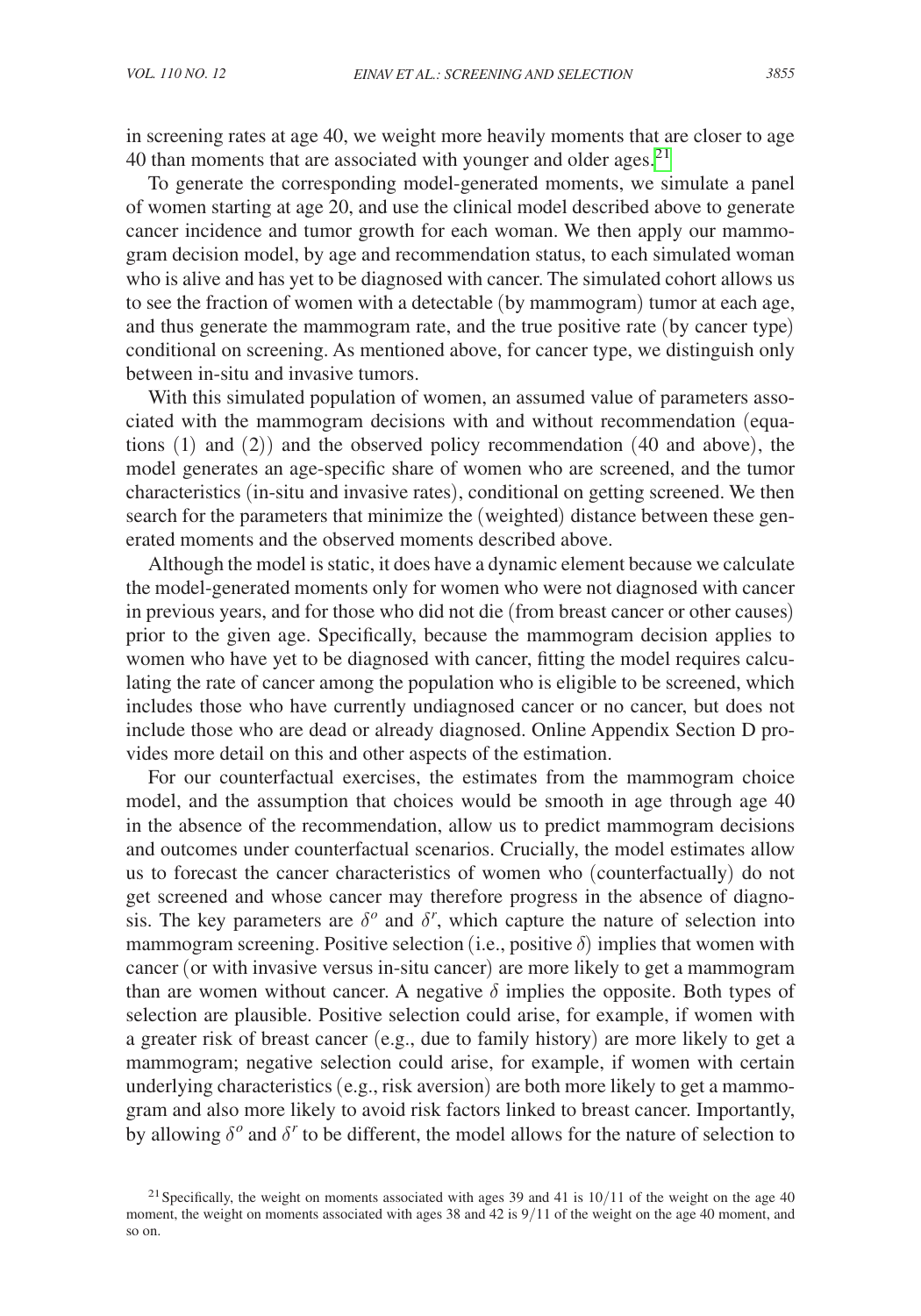be different for organic and recommendation-driven mammograms. Identification of these selection effects is driven by comparing the share of cancer in the population (which is "data" provided by the clinical oncology model) to the true positive mammogram rates. The extent to which this relationship changes discretely at age 40, when the recommendation kicks in, allows us to separately identify  $\delta^o$  and  $\delta^r$ .

#### **IV. The Impact of Alternative Screening Policies**

# A. *Model Fit and Parameter Estimates*

[Figure 5](#page-21-0) presents the model fit to the key moments, which we view as quite reasonable. The parameter estimates are shown in [Table 2.](#page-22-0) It may be easiest to see the implications of these parameters in the context of our counterfactual results, but one can already infer the general pattern by focusing on the four  $\delta$  parameters, which indicate the extent of selection into mammogram. The two  $\delta^o$  parameters are positive and relatively large, indicating strong positive selection into the "organic" decision to have a mammogram. For example, for the average woman-year in the sample (that is, using the distribution of ages in the sample), the estimated coefficients imply that the "organic" mammogram rates for women with either an in-situ or invasive tumor are much higher (0.30 and 0.57, respectively) relative to the "organic" mammogram rates for cancer-free women (0.20).

In contrast, the two  $\delta^r$  parameters tell a different story. The estimates suggest that there is no differential selection into the "recommended" decision for women with in-situ tumors (relative to cancer-free women), and that essentially no woman with an invasive tumor selects into mammogram due to the recommendation. This result is driven by precisely the patterns in the data that identify these parameters, and which were presented in panel A of Figure 3. Namely, conditional on diagnosis, the share of in-situ tumors rises sharply at age 40, so that virtually all the increase in detected cancers reflects in-situ tumors. As we show below, this pattern has a critical effect on our results, because women without cancer or with in-situ tumors, who constitute the primary incremental positive mammogram results, may not face drastic health implications if those tumors would instead be discovered several years later.

We note that the large confidence intervals on  $\delta_{invasive}^o$  and  $\delta_{invasive}^r$  reflect the fact that the estimates imply that virtually all women with invasive tumors who get screened do so organically, with essentially no women with invasive tumors getting screened in response to the recommendation; as a result, the likelihood function is fairly flat for high values of  $\delta_{\text{invasive}}^o$  and low values of  $\delta_{\text{invasive}}^r$ . But for exactly the same reason, these imprecise estimates of the parameter have little impact on the counterfactual results, as reflected by the much tighter standard errors associated with the counterfactuals of interest reported in the next section.

## B. *Implications*

We apply the estimated parameters from Table 2 to analyze outcomes under various counterfactual recommendations. For concreteness, we focus on outcomes under the current recommendation to begin mammograms at age 40 as well as under a counterfactual recommendation to begin at age 45. Our model is well suited for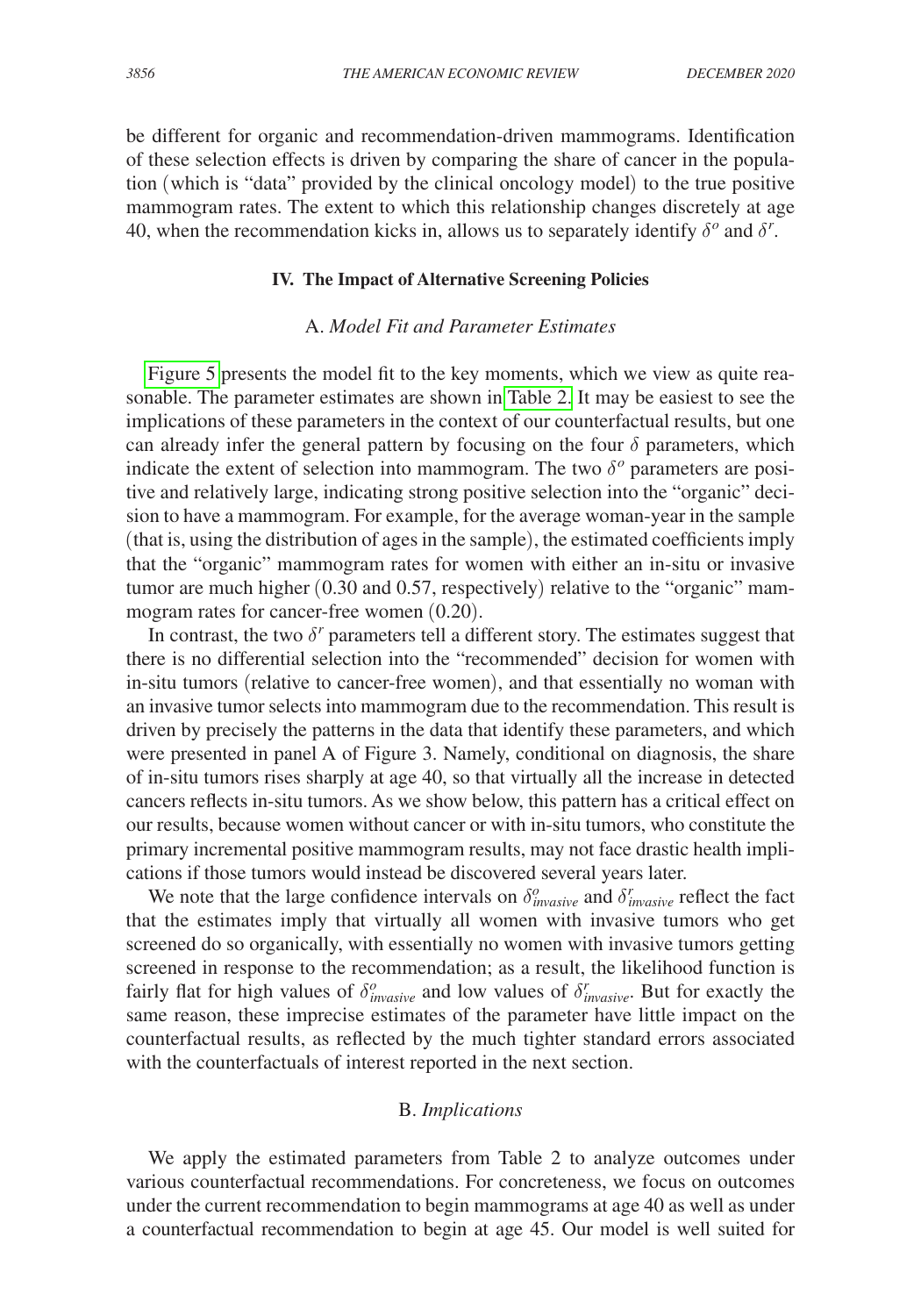<span id="page-21-0"></span>











*Notes:* Figure shows model fit by comparing the observed patterns of mammogram rates, outcomes, and types of diagnoses by age to the fitted values from the model based on the parameter estimates from Table 2. The observed data on mammograms (panel A) was previously shown in Figure 1; the observed data on share of mammograms that are true positives was previously shown in panel A of Figure 2; the observed data on the share of diagnoses that are in-situ is a modified version of the data shown in panel A of Figure 3. While panel A of Figure 3 presented the share of all diagnosed cancers that are in-situ, we match the share of mammogram-diagnosed cancers that are in-situ, as shown in panel C. Online Appendix Section D provides more detail.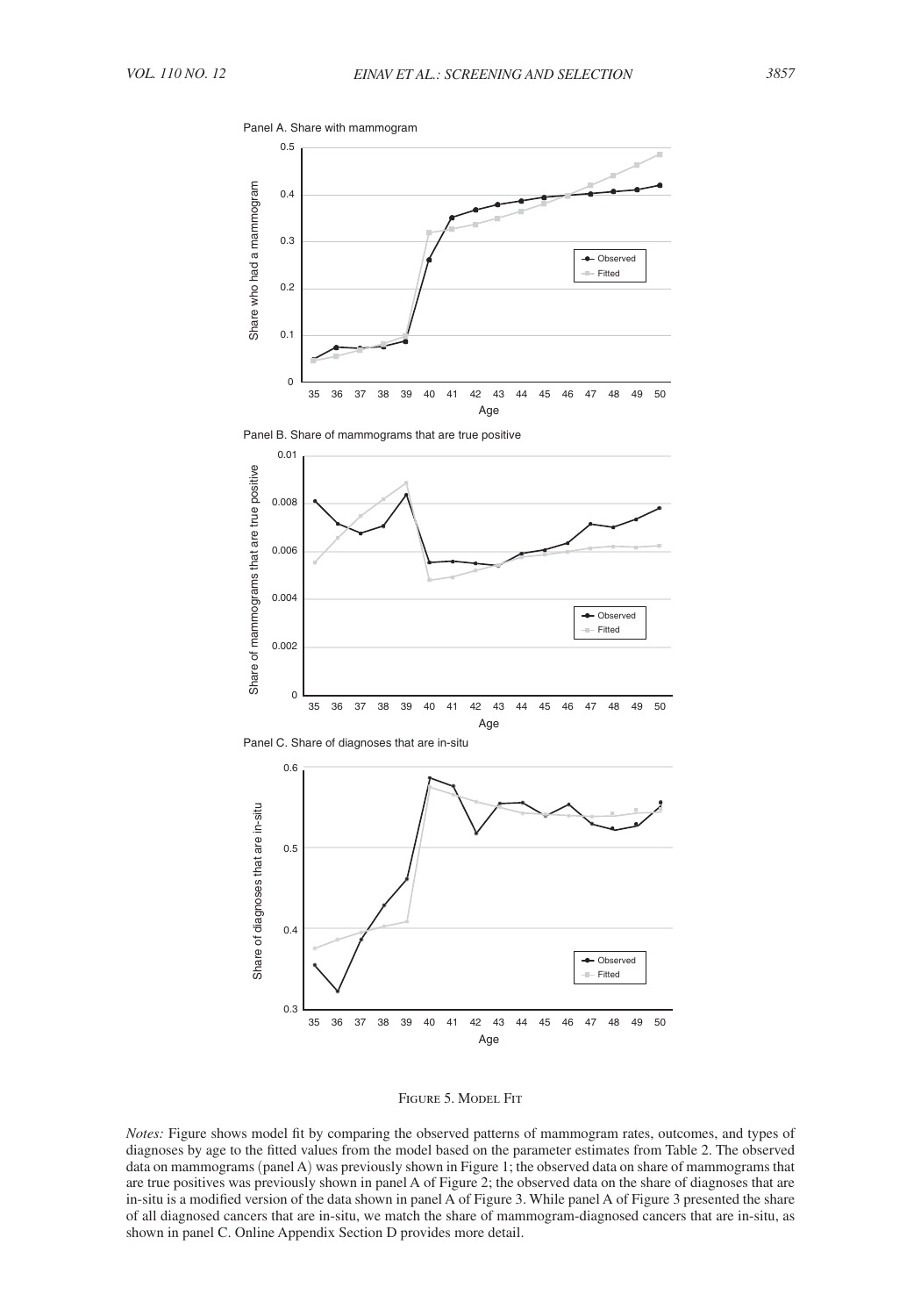<span id="page-22-0"></span>

| Parameter                    | Estimate | 95% Confidence interval |  |
|------------------------------|----------|-------------------------|--|
| $\alpha^o$                   | $-5.21$  | $[-5.63, -4.48]$        |  |
| $\gamma^{\prime}$            | 0.10     | [0.08, 0.11]            |  |
| $\delta_{in-situ}^o$         | 0.36     | [0.29, 0.97]            |  |
| $\delta_{\text{invasive}}^o$ | 1.13     | [0.98, 56.73]           |  |
| $\alpha^r$                   | 0.29     | $[-0.63, 1.18]$         |  |
| $\gamma^r$                   | $-0.03$  | $[-0.05, 0.00]$         |  |
| $\delta_{in-situ}^r$         | $-0.01$  | $[-0.20, 0.77]$         |  |
| $\delta_{\text{invasive}}^r$ | $-4.67$  | $[-143, -0.01]$         |  |

Table 2—Parameter Estimates

*Notes:* Table shows the parameter estimates from the mammogram decision model. Confidence intervals are calculated using 100 repetitions of the bootstrap.

such a counterfactual exercise: we simply assume that mammogram decisions are based on the "organic" decision until age 45, and only at age 45 is there a second, recommendation-induced decision. Given the static nature of the model, mammogram rates will remain the same until age 40, and would be the same (conditional on cancer status) from age 45 and on, but will decrease for women aged 40–44 without a recommendation. We choose a counterfactual recommendation that begins at age 45 because this is not too far out of sample, and also in the range of realistic policy alternatives; Canada, for instance, recommends routine screening beginning at age 50 (Kadiyala and Strumpf 2011). Of course, such counterfactuals do require us to rely on our assumption of a linear age profile in order to predict outcomes for always-takers beyond age 40 in a counterfactual world in which the recommendation does not occur until age 45; while this strikes us as not unreasonable, given that the linear specification in age seems to fit the data well, it is of course an important (and untestable) assumption.

For both the age 40 and age 45 recommendations, we also examine how alternative, counterfactual selection into mammograms in response to the recommendation would change the recommendation's impact. The main outcomes we generate under the various counterfactuals are age-specific mammogram rates, mammogram outcomes (specifically, negative, false positive, and true positive, as well as tumor type), total health care spending, and mortality. We do not attempt to quantify other potential consequences of a change in recommendation (such as the opportunity to use less invasive treatments for early-stage diagnoses, or increased anxiety from false positive results, which are more uncertain (Welch and Passow 2014)).

Throughout the counterfactual exercises, mammogram rates are generated directly from the parameter estimates in Table 2, and mammogram outcomes are generated based on the parameter estimates in Table 2 and the underlying incidence and natural history of breast cancer tumors from the Erasmus model. We also use the Erasmus model's parameters in order to map detection of tumors to subsequent mortality, allowing us to translate the estimated changes in detection into implied changes in mortality. Finally, we use the auxiliary data from online Appendix Figure A.2b on how health care spending varies with age and mammogram outcomes to translate the estimated change in mammogram rates and mammogram outcomes into implied spending changes. Online Appendix Section E provides more details behind these counterfactual calculations.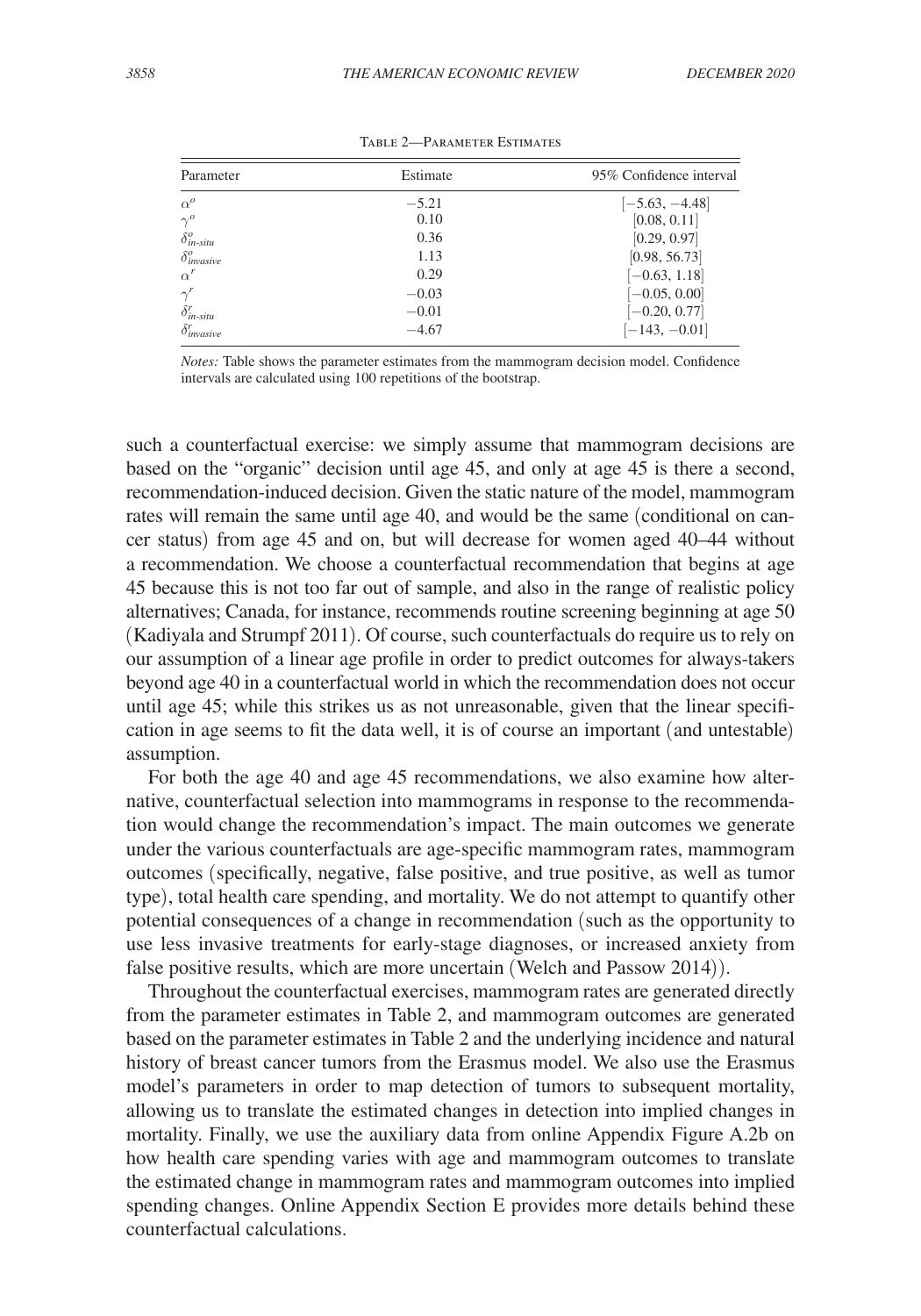|                                                | Rec at age 40 | Rec at age 45 | Change    |
|------------------------------------------------|---------------|---------------|-----------|
| Panel A. Screening and spending (per woman)    |               |               |           |
| Mammograms                                     | 4.70          | 3.80          | $-0.90$   |
|                                                | (0.06)        | (0.14)        | (0.08)    |
| Negative                                       | 4.22          | 3.42          | $-0.81$   |
|                                                | (0.05)        | (0.12)        | (0.07)    |
| False positives                                | 0.46          | 0.36          | $-0.09$   |
|                                                | (0.01)        | (0.02)        | (0.01)    |
| True positives                                 | 0.0208        | 0.0204        | $-0.0004$ |
|                                                | (0.0024)      | (0.0024)      | (0.0001)  |
| In-situ diagnoses                              | 0.0063        | 0.0060        | $-0.0004$ |
|                                                | (0.0005)      | (0.0005)      | (0.0001)  |
| Invasive diagnoses                             | 0.0145        | 0.0145        | 0.0000    |
|                                                | (0.0019)      | (0.0019)      | (0.0001)  |
| Total health care spending (\$)                | 71,326        | 71,007        | $-319$    |
|                                                | (128)         | (155)         | (29)      |
| Panel B. Mortality (per 1,000 women by age 50) |               |               |           |
| Dead                                           | 15.98         | 16.03         | 0.05      |
|                                                | (0.53)        | (0.53)        | (0.03)    |
| Dead from breast cancer                        | 8.23          | 8.28          | 0.05      |
|                                                | (0.53)        | (0.53)        | (0.03)    |
| Dead from other reason                         | 7.75          | 7.75          | 0.00      |
|                                                | (0.00)        | (0.00)        | (0.00)    |
| Years alive, per woman                         | 15.87         | 15.87         | $-0.0002$ |
|                                                | (0.00)        | (0.00)        | (0.0001)  |

Table 3—Impact of Changing the Mammogram Recommendation Age from 40 to 45

*Notes:* Table reports model predictions for various outcomes under the status quo recommendation that mammograms begin at age 40 (column 1) and the counterfactual recommendation that mammograms begin at age 45 (column 2). The predictions are generated using the parameter estimates from Table 2, and simulated women's life histories under a non-screening regime based on the clinical oncology model. Panel A reports the average number of mammograms and different mammogram outcomes per woman over ages 35–50. Panel B shows the share of women dead (and from different causes) by age 50, as well as the number of years alive on average between 35 and 50. Standard errors are calculated using 100 repetitions of the bootstrap.

*Shifting the Age of Recommendation from 40 to 45*.—Table 3 shows the implications of shifting the recommendation from age 40 to age 45, given the estimated response to recommendations from Table 2. We focus on the implications for women ages 35–50.

Panel A summarizes the implications for screening and spending; [Figure 6](#page-24-0)  shows how the age profile of screening and screening outcomes change with this counterfactual. Changing the recommended age from 40 to 45 reduces the average number of mammograms a woman receives between ages 35 and 50 from 4.7 to 3.8, an almost 20 percent decline. By design, all of the "lost" mammograms occur between ages 40 and 44. Naturally, the vast majority of these "lost" mammograms would have been negative (89.5 percent) or false positive (10.4 percent). Moving the recommendation to age 45 decreases the average number of false positives a woman experiences over ages 30–45 by 0.09. The fraction of true positive mammograms that are "lost" due to the later recommendation, while small in absolute number (0.0004 per woman), is not negligible, and it constitutes an approximately 6 percent reduction in the cancer detection rate. Of the "lost" true positives, however, all are in-situ since our estimates imply that the recommendation effectively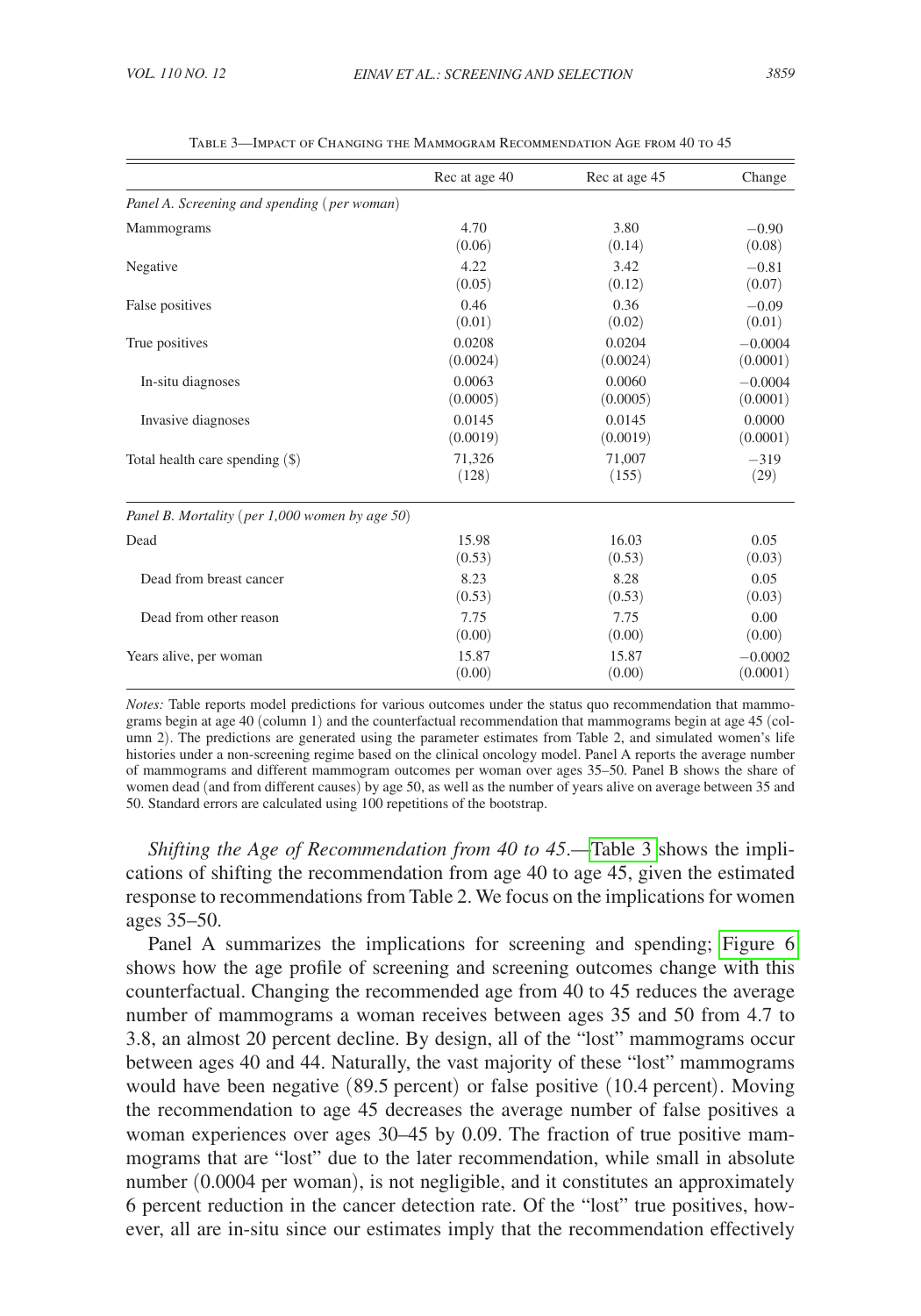<span id="page-24-0"></span>

Panel B. Share of mammograms that are true positive



Panel C. Share of diagnoses that are in-situ



Figure 6. Impact of Changing the Mammogram Recommendation Age from 40 to 45, by Age

*Notes:* Figure reports the model predictions, by age, for mammogram rates, mammogram outcomes, and the share of diagnoses that are in-situ, based on the parameter estimates from Table 2. As in Table 3, we report the model predictions both under the status quo recommendation that mammograms begin at age 40 and the counterfactual recommendation that mammograms begin at age 45.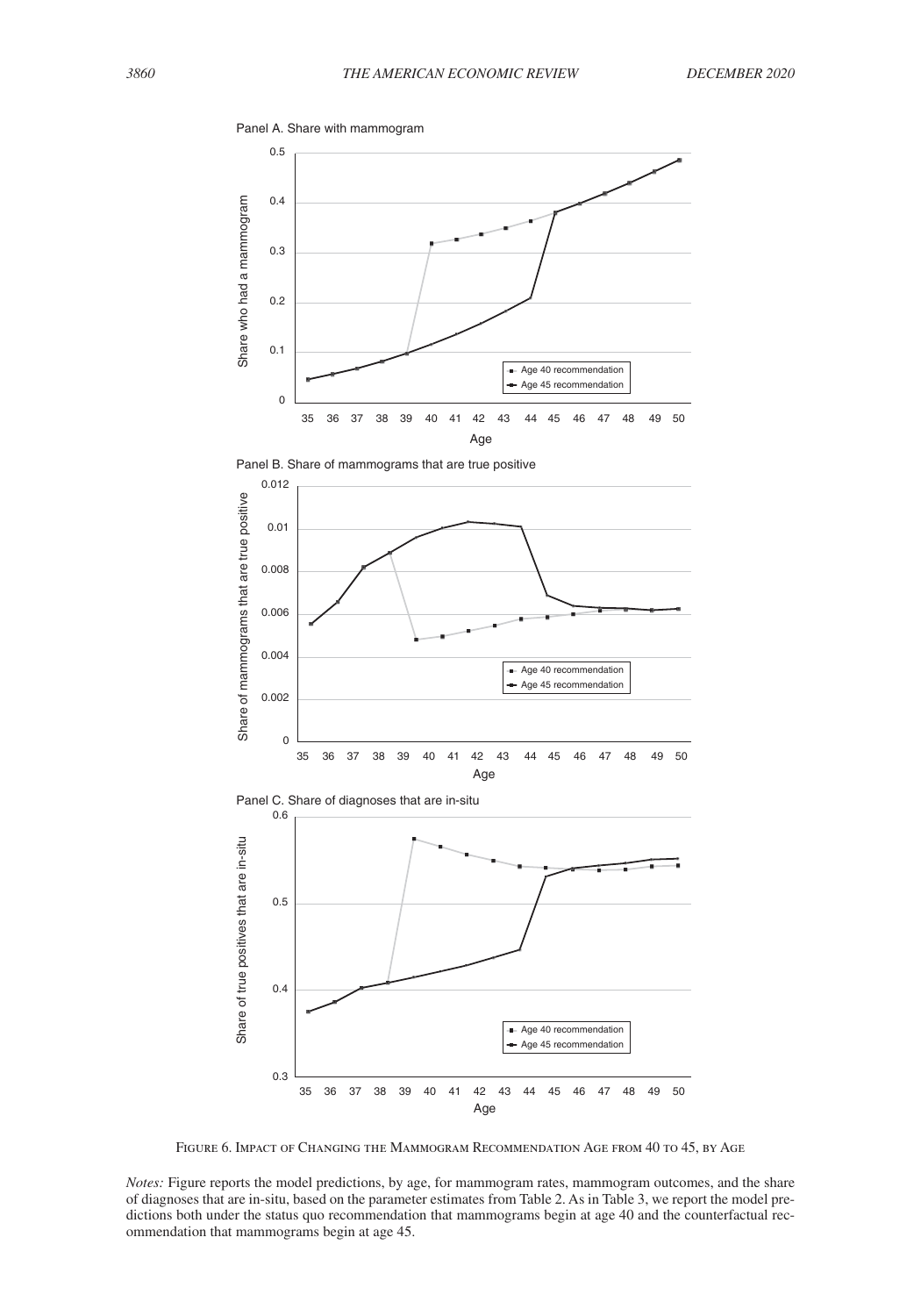induces no additional women with invasive cancer to get screened. Thus, any changes in mortality are due to in-situ tumors that go unscreened and later become invasive.

The last row of panel A shows that changing the recommendation age to 45 reduces total health care spending over ages 35–50 per woman by about \$320, or about half a percent. This reduction in spending arises from a combination of a level and composition effect. The dominant factor is naturally the decline in the overall number of mammograms. We estimate that women who have a mammogram in a given year are expected to spend approximately \$570 more (on average, averaging over ages 40–44) over the subsequent 12 months relative to women with no mammograms, and that moving the recommendation age to 45 results in 0.9 fewer mammograms per woman. This would mechanically result in approximately \$510 lower spending. The estimated spending reduction is lower (\$320) because of selection. The "lost" mammograms are disproportionately negative or false positive, and the true positive mammogram results are associated with, by far, the highest expected subsequent spending (see online Appendix Figure A.2b). True-positive mammograms account for a larger share of mammograms in the counterfactual scenario (0.53 percent, relative to 0.44 percent under the age-40 recommendation).

Panel B documents the implications of this counterfactual for health outcomes. The lower detection rate of cancers is associated with 5 more women per 100,000 who are dead by the age of 50; all of this increase in deaths comes from increased breast cancer mortality. The results thus suggest that, relative to an age-45 recommendation, an age-40 recommendation increases spending by about \$32 million per 100,000 women (during the ages of 35–50), and prevents about 5 additional deaths by age 50 per 100,000 women; the cost per life saved is thus about \$6 million.

Naturally, these mortality implications are driven by the assumptions in the clinical oncology model, about which there is a range of views (Clarke et al. 2006, Welch and Passow 2014). In addition, our analysis considers only the costs in terms of health care spending, and does not consider the disutility of stress and anxiety created by false positives or additional medical care. For both reasons, our goal here is not to emphasize a specific estimate of the cost per life saved per se, but rather to examine whether and how this type of counterfactual policy exercise can be affected by the nature of selection into mammograms in response to the recommendation, a question we turn to in the next section.

*Consequences of Selection Patterns in Response to Mammogram*.[—Table 4](#page-26-0) illustrates the importance of selection in response to the recommendation. To do so, panel A replicates the results from Table 3, while Panels B and C contrast them with what the results would be under alternative selection responses to the recommendation. Under both alternative selection models, we maintain our estimated selection associated with the "organic" mammogram decision, but vary the nature of selection into mammograms in response to the recommendation. One case (panel B) assumes no selection, which is conceptually consistent with the idea of using estimated mammogram treatment effects from randomized experiments to inform the recommendation policy (as in, for example, Welch and Passow 2014); in practice we do this by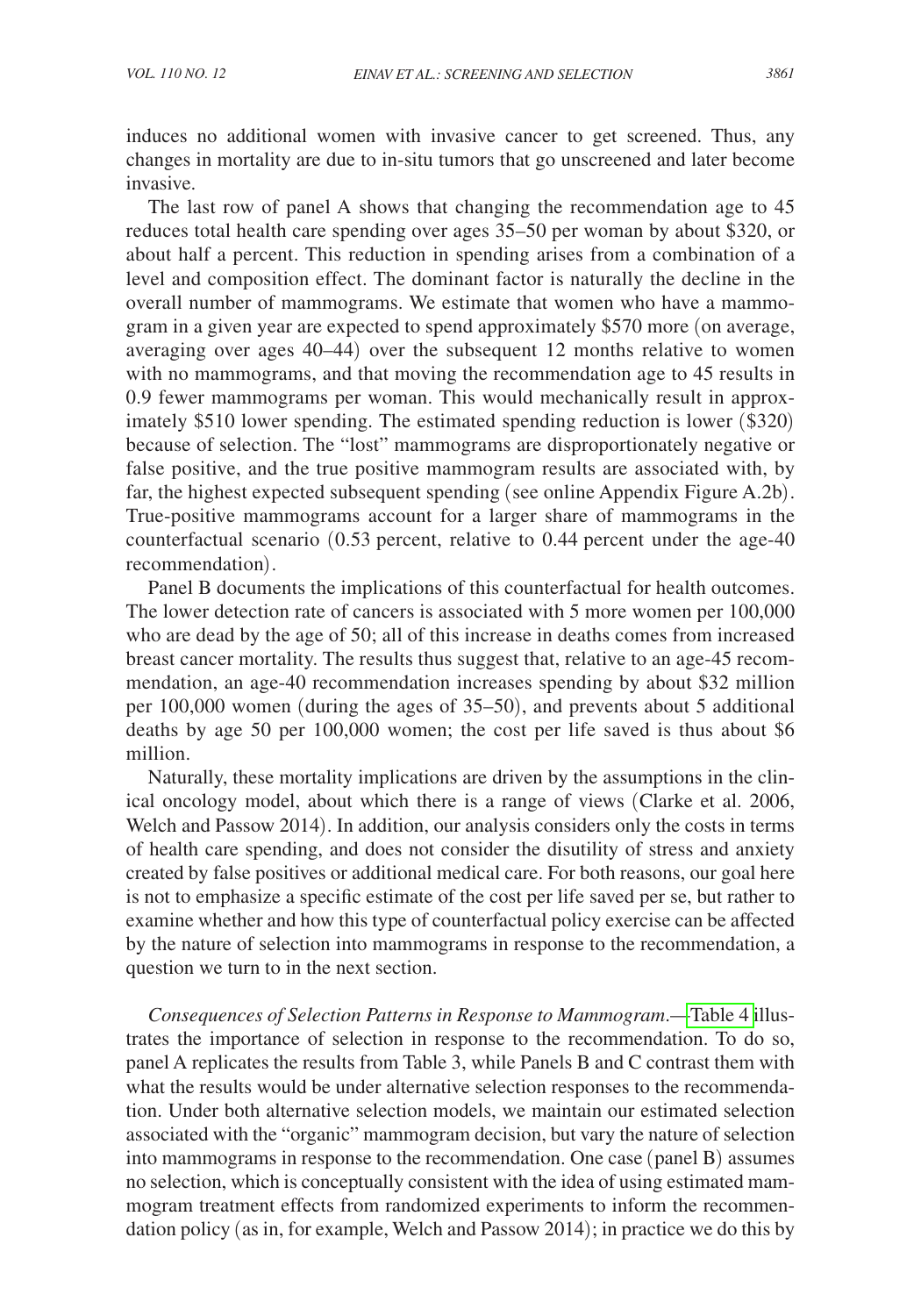<span id="page-26-0"></span>

|                                           | Recommendation at |        |            |
|-------------------------------------------|-------------------|--------|------------|
|                                           | Age 40            | Age 45 | Difference |
| Panel A. Estimated selection              |                   |        |            |
| Mammograms (per woman)                    | 4.70              | 3.80   | $-0.90$    |
|                                           | (0.06)            | (0.14) | (0.08)     |
| Total health care spending (\$ per woman) | 71,326            | 71,007 | $-319$     |
|                                           | (128)             | (155)  | (29)       |
| Dead by age 50 (per 1,000 women)          | 15.98             | 16.03  | 0.05       |
|                                           | (0.53)            | (0.53) | (0.03)     |
| Panel B. No selection                     |                   |        |            |
| Mammograms (per woman)                    | 4.70              | 3.80   | $-0.90$    |
|                                           | (0.06)            | (0.14) | (0.08)     |
| Total health care spending (\$ per woman) | 71,364            | 71,024 | $-340$     |
|                                           | (111)             | (147)  | (37)       |
| Dead by age $50$ (per $1,000$ women)      | 15.84             | 16.02  | 0.18       |
|                                           | (0.47)            | (0.53) | (0.06)     |
| Panel C. Consistent selection             |                   |        |            |
| Mammograms (per woman)                    | 4.70              | 3.80   | $-0.90$    |
|                                           | (0.06)            | (0.14) | (0.08)     |
| Total health care spending (\$ per woman) | 71,450            | 71,068 | $-382$     |
|                                           | (87)              | (134)  | (48)       |
| Dead by age 50 (per 1,000 women)          | 15.54             | 15.99  | 0.45       |
|                                           | (0.39)            | (0.52) | (0.13)     |

Table 4—Spending Differences for Different Components of Spending

*Notes:* Table reports model predictions under the status quo recommendation that mammograms begin at age 40 (column 1) and the counterfactual recommendation that mammograms begin at age 45 (column 2). Each panel reports results under different assumptions about the nature of selection both in the absence and presence of a recommendation. Panel A reports results based on the estimated selection patterns; these results repeat findings shown previously in Table 3. Panel B repeats the same exercises as in Panel A, but instead of using the estimated selection (i.e., the  $\delta^o$  and  $\delta^r$  parameters shown in Table 2), we instead assume "no selection" (i.e., we set  $\delta^o = \delta^r = 0$ ). Panel C also repeats the exercises in panel A but now assumes "consistent selection" (i.e., we set  $\delta^r$  equal to our estimates of  $\delta^o$  in Table 2). In both panel B and C, we hold the overall mammogram rate fixed at panel A's predicted age-specific mammogram rates (which of course varies in column 1 and column 2), so that the counterfactuals across panels consider differences in selection, not in levels. To do this we adjust the intercept  $\alpha_r$  for each age and counterfactual to match the age-specific mammogram rates in panel A, assuming the simulated life histories and cancer status remains constant. The small differences in mammograms in panel A and panel C are due to changes in the denominator of simulated life histories. Specifically, since fewer women die in panel C, there are more years where they could potentially obtain a mammogram. Standard errors are calculated using 100 repetitions of the bootstrap.

assuming that  $\delta^r = 0.22$  $\delta^r = 0.22$  The other case (panel C) assumes that selection in response to the recommendation is positive, and is the same as in the "organic" decision; we implement this counterfactual by assuming that  $\delta^r$  is equal to our estimated  $\delta^o$ .

In both counterfactual selection cases we consider, we adjust the model to maintain the same age-specific mammogram rates under a given recommendation regardless of the assumed selection, so that only the nature of selection changes; online Appendix Section E provides more detail. By design, therefore, the mammogram

<span id="page-26-1"></span> $2<sup>22</sup>$  Note that here we have in mind a conceptual randomized experiment with full compliance. Of course, in practice, full compliance is rare, and the complier population to the experiment is itself not random, although it may be differentially selected from the complier population to the recommendation. In a recent paper, Kowalski (2019) argues that in practice the women most likely to receive mammograms when encouraged to do so in a randomized clinical trial are healthier, and hence benefit less from mammograms.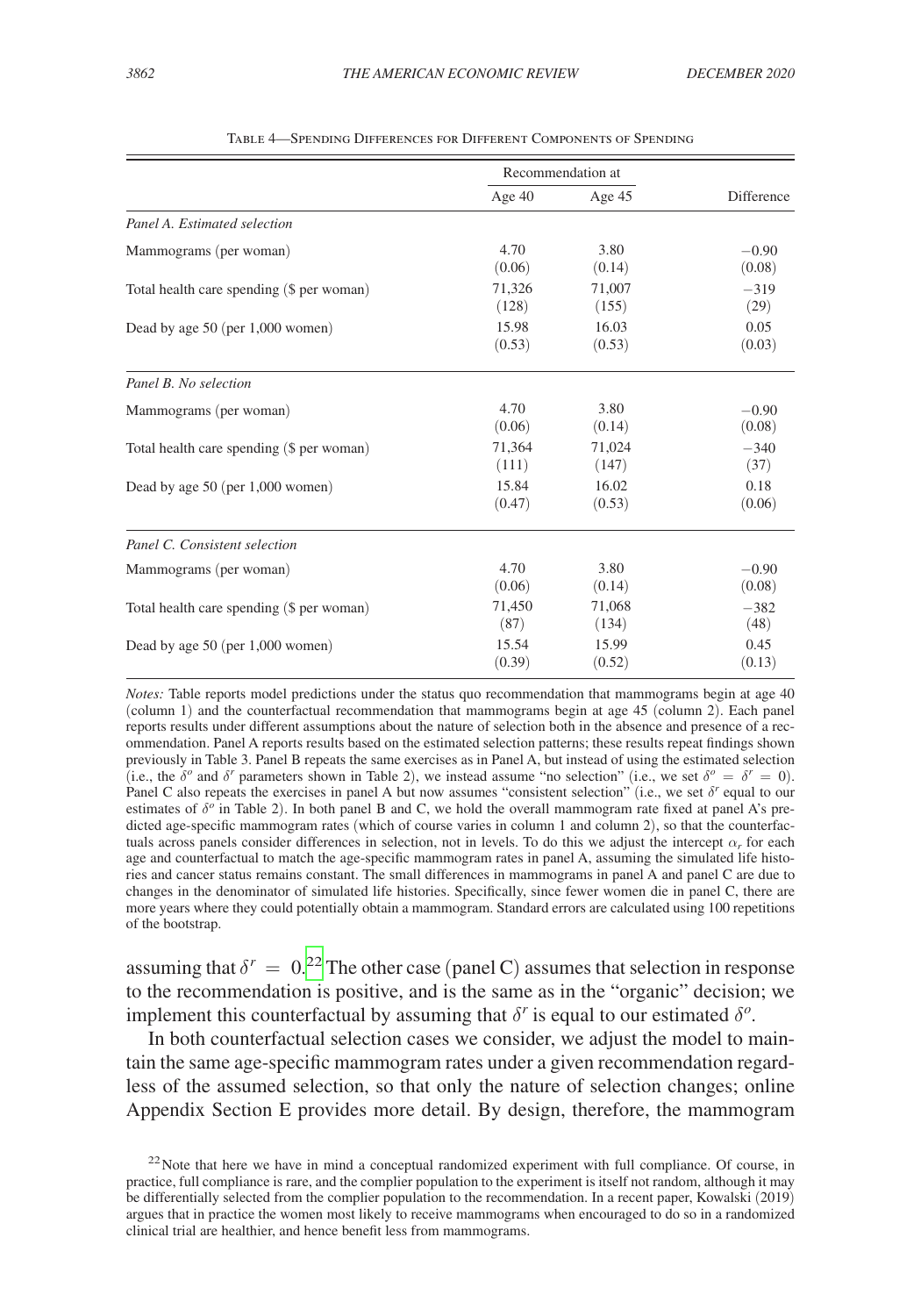rates (first row of each panel) remain almost the same across all three selection models,<sup>[23](#page-27-0)</sup> and therefore the spending effect associated with each of these cases also remains almost identical (second row of each panel). In contrast, the importance of selection is shown in the third row of each panel: different patterns of selection affect the reduction in deaths from moving the recommendation to age 40 compared to age 45. For example, while our estimates that are based on observed selection imply that moving the recommendation from 45 to 40 saves 5 additional lives (by age 50) per 100,000 women, which corresponds to a cost of about \$6.3 million per life saved, random selection would imply over three times as many lives saved (18 per 100,000), corresponding to a cost of about \$1.9 million per life saved. At a more extreme case of selection, assuming that the strong positive selection associated with "organic" selection would also apply to the selection in response to the recommendation, would imply almost nine times as many lives saved (45 per 100,000 women), corresponding to a cost per life saved of about \$0.86 million.

The qualitative results are intuitive. As selection associated with the recommendation is more negative (i.e., women who respond are less likely to have cancer), the recommendation for earlier mammograms is less effective in finding tumors that would have not been found otherwise or tumors that would otherwise be found only later. However, if the selection associated with the recommendation were very positive (i.e., women who respond are more likely to have cancer), an earlier recommendation would be more effective. Thus, out of the three selection scenarios considered, earlier recommendation is most beneficial if the selection response to the recommendation is the same as under "organic" selection, which was highly positive (panel C). While it is not immediately clear how in practice to achieve such strong positive selection in response to the recommendation, this result suggests that better targeting of the recommended mammogram to women with higher a priori risk of cancer could, if feasible, have dramatic effects on the mortality benefits from the recommendation.<sup>24</sup> The comparison between our estimated selection (panel A) and the "no selection" case (panel B) is an intermediate case. Because we estimate negative selection for invasive tumors, an earlier recommendation is more effective (i.e., more women with cancer would be screened) under random selection, and the cost per life saved is therefore lower.

*Sensitivity*.—The data allow us to estimate characteristics of always-takers and compliers, and to see that compliers have a lower incidence of cancer than always-takers (see panel A of Figure 2, and panel A of Figure 3). However, our counterfactuals require us to also estimate the cancer status of never-takers, as well as how cancer would evolve if (counterfactually) screening occurred at a later age. For both of these endeavors, we relied heavily on the underlying natural history

<span id="page-27-0"></span><sup>&</sup>lt;sup>23</sup>Although not seen in the table due to rounding, the mammogram rates are not exactly the same across the panels because the nature of selection leads to differential mortality (discussed below), which in turn (slightly) affects the set of women "eligible" for a screening mammogram.

<span id="page-27-1"></span><sup>&</sup>lt;sup>24</sup>The potential benefits of personalizing breast cancer screening recommendations have highlighted in the medical literature (e.g., Schousboe et al. 2011), and current breast cancer screening recommendations often differ across average-risk and high-risk women (where the latter is, e.g., women with a family history of breast cancer). But to the best of our knowledge our point about selection responses to recommendations has not been made previously. Our consistent selection model is one way of illustrating the potential gains from recommendation designs that affect take-up of mammograms based on unobservables.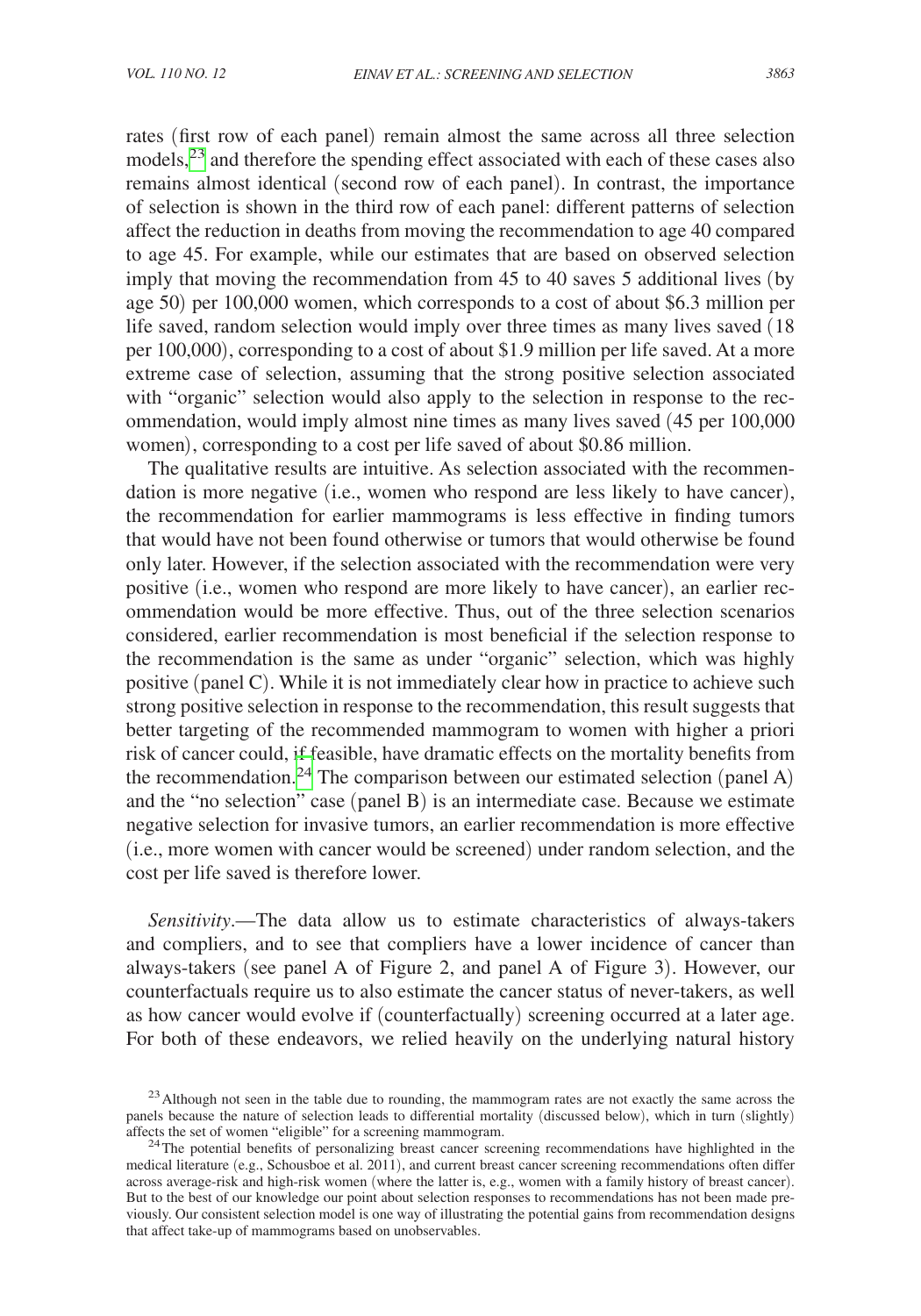("clinical") model of breast cancer. We therefore examine the sensitivity of our conclusions to changing key features of this model, such as the underlying incidence rate of cancer, the share of in-situ tumors that will become invasive if not treated, and the share of tumors that are non-malignant, i.e., have no potential to be invasive and therefore would never result in a breast cancer mortality.

This sensitivity analysis serves to highlight a point we have tried to emphasize throughout: the reader should not place much (or any) weight on our particular, quantitative estimates of the cost per life saved of recommending that mammography begin at 40 instead of at 45; these are quite sensitive to the assumptions underlying the clinical model. By contrast, the qualitative result we focus on, how the nature of the selection response to the recommendation affects any estimate of the impact of an earlier recommendation, is quite robust to alternative assumptions in the underlying clinical model. Online Appendix Section F discusses the specifics of how we implement the sensitivity analysis and presents the results in detail.

#### **V. Summary and Possible Policy Implications**

The debate over whether and when to recommend screening for a particular disease involves a host of empirical and conceptual challenges with which the existing literature has grappled, including how to estimate the "health" return to early screening, how to measure non-health benefits or costs, and how to monetize all of these factors (Humphrey et al. 2002, Nelson et al. 2009, Marmot et al. 2013, Welch and Passow 2014, Ong and Mandl 2015). We make no pretense of "resolving" these issues. Instead, we suggest an additional important and largely overlooked factor that can, and should, be considered: the nature of selection in response to the recommendation.

We illustrate this point in the specific context of the (controversial) recommendation that women should begin regular mammogram screenings at age 40. We document that this recommendation is associated with a sharp (25 percentage point) increase in mammogram rates, and that those who respond to the recommendation have substantially lower rates of cancer incidence than those who choose to get mammograms in the absence of the recommendation (i.e., before age 40). Conditional on having cancer, women who respond to the recommendation also have lower rates of the more lethal invasive cancer, relative to the less lethal in-situ cancer. These data speak directly to the relative cancer risks of women who select mammograms in the absence and presence of a recommendation. To further assess how the cancer risk of those who select mammograms when recommended compares to those who do not select mammograms even when recommended, we draw on a clinical oncology model to estimate the underlying cancer incidence in the non-screened population (since this is not directly observed). These results suggest that those who choose mammograms in the absence of a recommendation have substantially higher rates of both invasive and in-situ cancer than women who do not get screened; women who choose mammograms in response to the recommendation have similar rates of in-situ cancer to unscreened women but much lower rates of invasive cancer than unscreened women.

To illustrate the potential consequences of these selection responses to recommendations, we write down a stylized model of the mammogram decision, which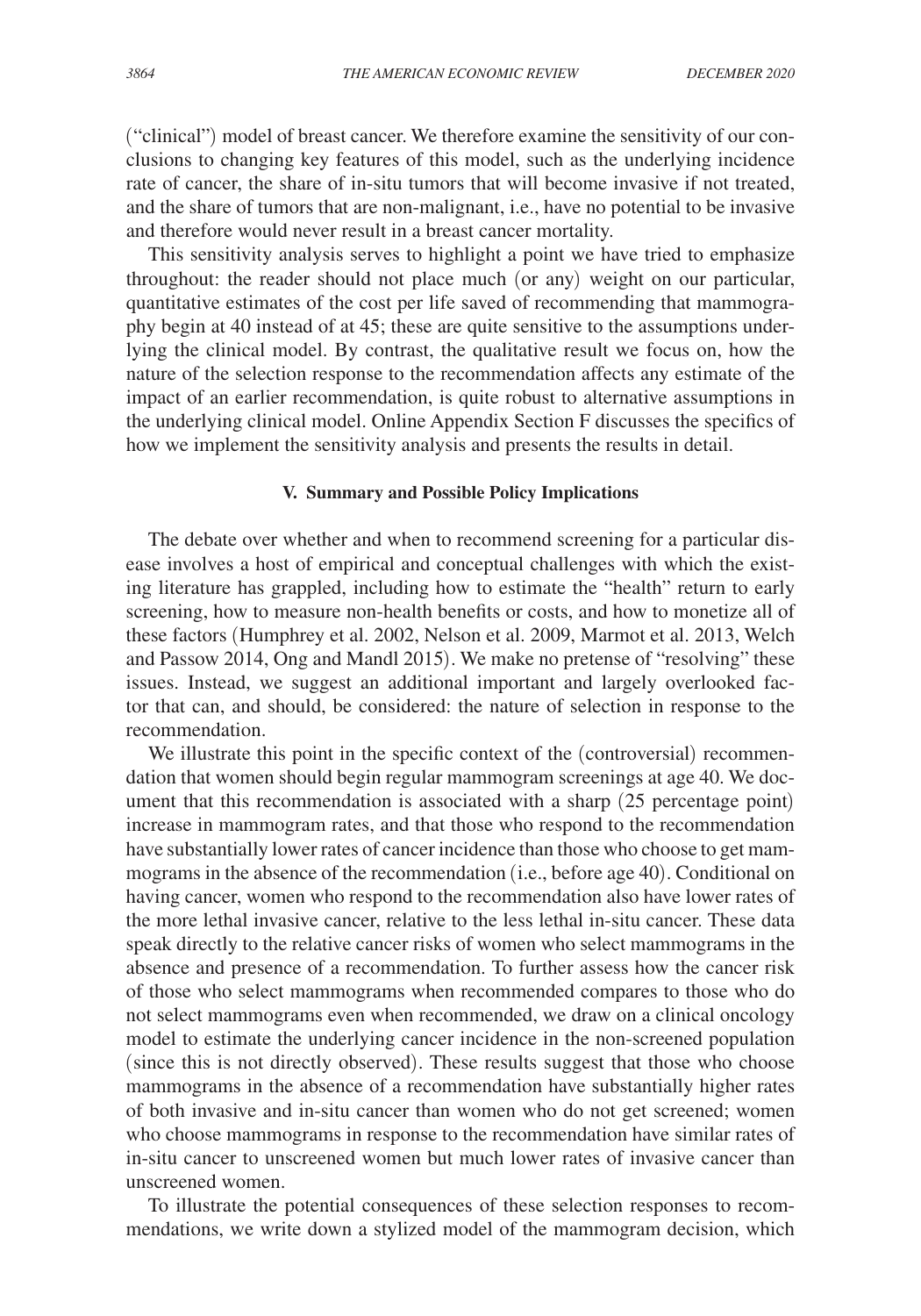depends on age, cancer status, and recommendation. We estimate this model using the observed empirical patterns combined with the clinical oncology model, the latter of which provides both the underlying incidence of cancer and the (counterfactual) tumor evolution in the absence of detection. We then apply the model to assess the implications for spending and mortality of changing the recommended age for beginning mammograms from 40 to 45. The specific numbers that we estimate will naturally be sensitive to the modeling assumptions; moreover, our estimates do not attempt to measure all of the potential impacts of mammograms, such as stress.

Our focus instead is on the consequences of the selection response to the recommendation, which our estimates suggest are nontrivial. Specifically, we consider the impact of moving the recommended age of beginning mammography from 45 to 40, and how this varies under alternative selection responses to the recommendation. We hold the change in mammogram rates (and consequently the cost increase) from changing the recommended age constant, and show that the mortality implications from earlier recommended mammograms vary markedly with selection patterns. For example, under the observed selection pattern, the number of lives saved by moving the recommendation from age 45 to 40 is less than one-third of what it would be if those who responded to the recommendation were instead drawn at random from the population. This difference arises because we estimate that those who respond to the recommendation have much lower rates of invasive cancer. Conversely, our results also suggest that if it were feasible to target the recommendations to those with higher rates of cancer, shifting the recommendation from age 45 to 40 would save substantially more lives than either the observed selection patterns or random selection.

These findings suggest that the ongoing debates over whether and when to recommend screening for a disease should consider not only average costs and benefits from screening, but also the nature of selection associated with those who respond to the recommendation. They also suggest that future work exploring the impact of existing policy instruments or the design of potential new ones should consider not just aggregate impacts on mammography rates, but also the cancer incidence for compliers.

While our empirical focus has been on recommendations, these are of course only one part of a broader set of policy efforts that have been deployed or discussed for increasing disease screening. In the case of mammograms, another widely used instrument has been lowering the financial costs of screenings. For example, in 1991 the federal government launched the National Breast and Cervical Cancer Early Detection Program to provide free screenings to women below 250 percent of the federal poverty line (Lee et al. 2014). In the same year, Medicare expanded its coverage to include bi-annual screening mammograms; subsequently, in 1998, Medicare expanded coverage further to include annual screening mammograms and to waive the deductible (O'Sullivan et al. 1997, Kelaher and Stellman 2000, Habermann et al. 2007). On the private insurance side, a number of states have mandated that insurance plans must cover mammography (Bitler and Carpenter 2016). Beyond these financial levers, there are also policy efforts to reduce nonfinancial barriers to mammograms. These include, for example, increasing ease of access to mammograms through programs such as mobile mammography clinics (Vang, Margolies, and Jandorf 2018), and outreach efforts designed to educate women about the benefits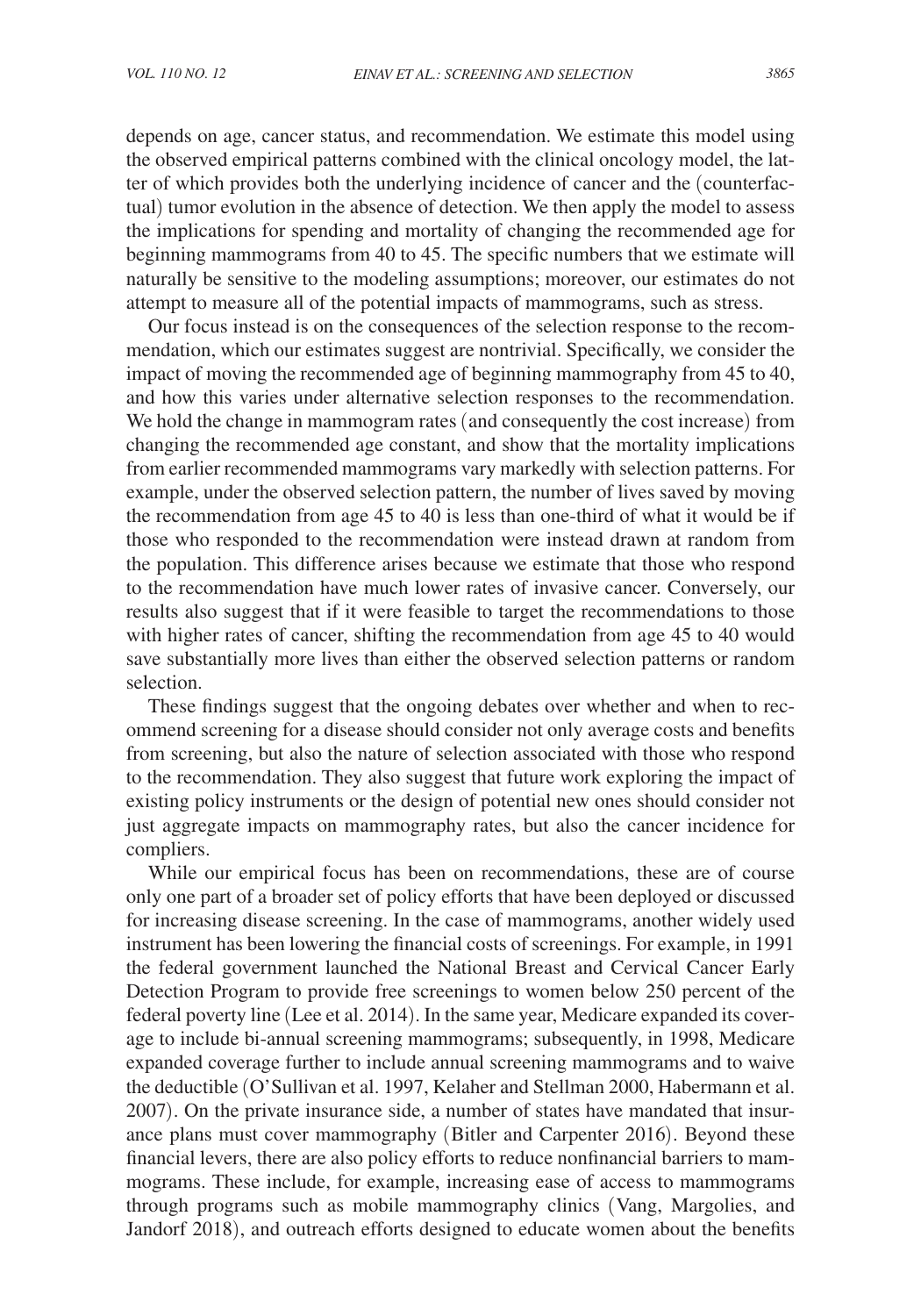of mammograms and informing them of the services available to them (Levano et al. 2014).

Related to these efforts, an existing literature has studied the impact of various policy instruments on mammography rates. It has found, for example, that lowering out-of-pocket financial costs increases mammogram rates (Kelaher and Stellman 2000, Habermann et al. 2007, Finkelstein et al. 2012, Fedewa et al. 2015, Mehta et al. 2015, Bitler and Carpenter 2016, Cooper et al. 2017, Kim and Lee 2017), while increasing the distance a woman must travel to get a mammogram decreases mammogram rates (Lu and Slusky 2016). Only a few of these studies have examined differential responses to the policy by underlying health characteristics. This existing work suggests that, like our findings on the response to guidelines, those who get mammograms in response to a lower price and those who comply with assignment to mammogram treatment in a clinical trial tend to be healthier than never-takers and always-takers (Bitler and Carpenter 2016, Kim and Lee 2017, Kowalski 2019). While one of course must be careful in generalizing too much from a few studies, our read of this existing literature is that these alternative interventions are not obviously better targeted than recommendations in terms of the compliers, at least in the context of mammograms.

The combined evidence therefore highlights the importance of trying to better target the existing instruments. This is challenging since underlying cancer incidence, tumor stage, and tumor size are not observable without screening. However, our descriptive analyses in Section II, comparing compliers to never-takers on a host of observable characteristics, suggest that never-takers are also less likely than compliers to engage in other recommended health behaviors, such as flu shots and Pap tests. This finding is consistent with the idea that those who comply with recommendations tend to exhibit other positive health behaviors (Oster 2020). It also suggests that coordinated efforts, which attempt to draw in women who otherwise would not engage in any preventive health behaviors, could be high-value. If we are willing to extrapolate our qualitative results from breast cancer to these related contexts, our findings suggest that trying to get such women to undertake a slew of recommended health behaviors might be well-targeted at reaching women at higher risk of not only breast cancer, but perhaps also cervical cancer and the flu.

Recent analyses by clinical researchers also suggest other observables that might be useful in targeting mammograms to higher-risk groups, instead of (or in conjunction with) age-based screening recommendations. For example, Evans et al. (2019) describe the results of a randomized trial that begins regular mammograms at age 34 for women with a mother or sister who has been diagnosed with breast cancer, and an ongoing trial is investigating the impact of risk-based screening relative to standard annual screening (Esserman et al. 2017). Motivated by such work, researchers have proposed that the recommended age of beginning mammography should be based on individual risk factors such as age of first birth, number of children, and breast density (Evans, Howell, and Howell 2020; Mukama et al. 2020). Our findings underscore the potential value of such targeting, given that compliance with the existing recommendation is only about one-third, and compliers appear to be disproportionately low-risk for cancer. They also suggest the importance of analyzing the impact of targeted instruments, not only for recommendations but also for price subsidies and other policy instruments.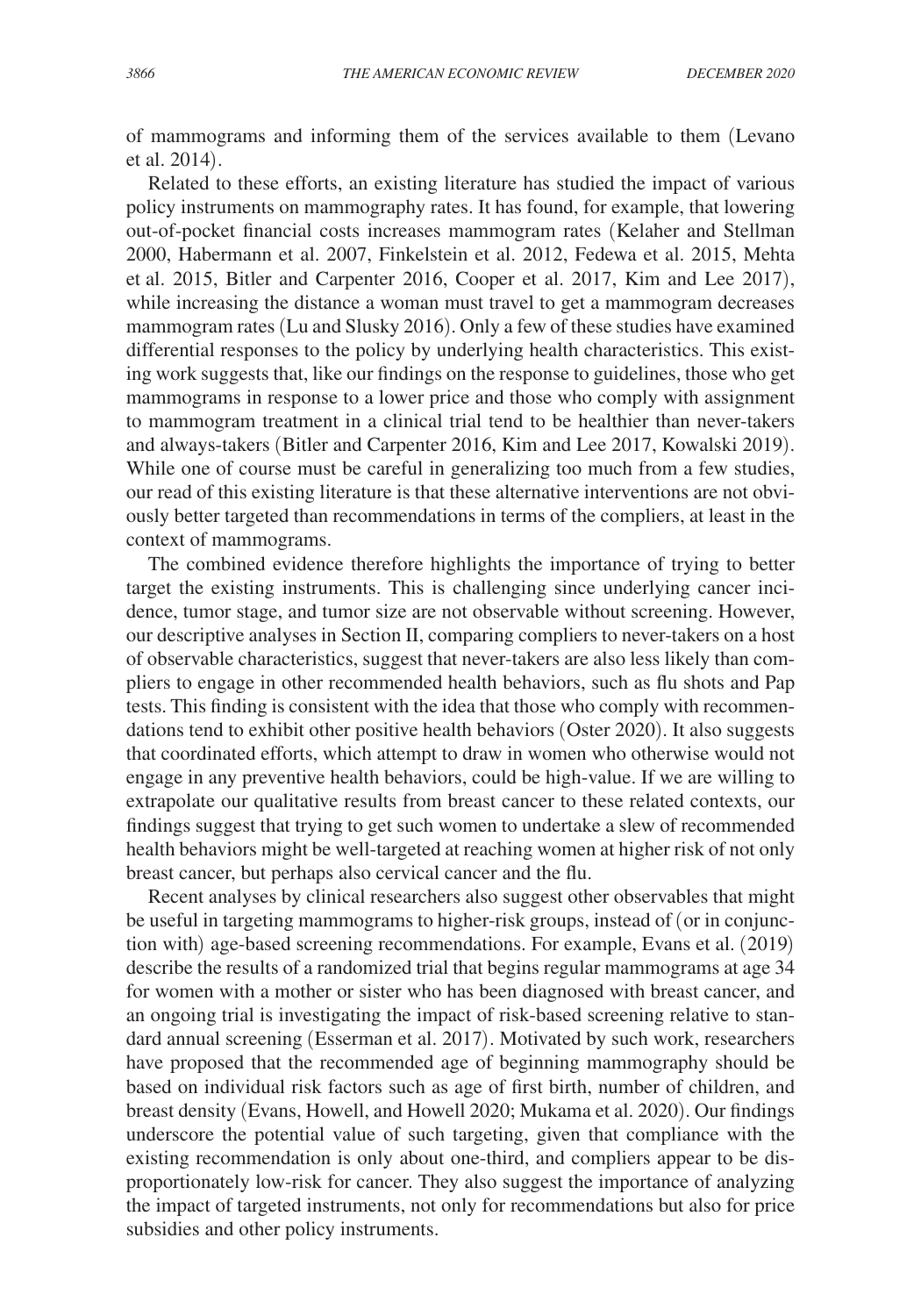More broadly, our findings suggest that considering and improving selection into screening is a first-order factor in an effective design and analysis of interventions to increase screenings. However, the extent to which we can generalize our findings in this paper, in the context of mammograms, to other types of screening and preventive medicine remains an open question. The controversy surrounding the recommendation that mammography start at age 40 may generate stronger selection than in other, less controversial settings (e.g., flu shots). Whether this is true is an important question that we leave for future work.

#### **REFERENCES**

- **Abadie, Alberto.** 2002. "Bootstrap Tests of Distributional Treatment Effects in Instrumental Variable Models." *Journal of the American Statistical Association* 97 (457): 284–92.
- **Abadie, Alberto.** 2003. "Semiparametric Instrumental Variable Estimation of Treatment Response Models." *Journal of Econometrics* 113 (2): 231–63.
- **Abaluck, Jason, Leila Agha, Chris Kabrhel, Ali Raja, and Arjun Venkatesh.** 2016. "The Determinants of Productivity in Medical Testing: Intensity and Allocation of Care." *American Economic Review* 106 (12): 3730–64.
- **Alexander, F. E., T. J. Anderson, H. K. Brown, A. P. M. Forrest, W. Hepburn, A. E. Kirkpatrick, B. B. Muir, R. J. Prescott, and A. Smith.** 1999. "14 Years of Follow-Up from the Edinburgh Randomised Trial of Breast-Cancer Screening." *Lancet* 353 (9168): 1903–08.
	- **American Cancer Society.** 2017a. "Breast Cancer Facts & Figures 2017–2018." American Cancer [Society, Inc. https://www.cancer.org/content/dam/cancer-org/research/cancer-facts-and-statistics/](https://www.cancer.org/content/dam/cancer-org/research/cancer-facts-and-statistics/breast-cancer-facts-and-figures/breast-cancer-facts-and-figures-2017-2018.pdf) breast-cancer-facts-and-figures/breast-cancer-facts-and-figures-2017-2018.pdf.
	- **American Cancer Society.** 2017b. "Limitations of Mammograms." https://www.cancer.org/cancer/ [breast-cancer/screening-tests-and-early-detection/mammograms/limitations-of-mammograms.](https://www.cancer.org/cancer/breast-cancer/screening-tests-and-early-detection/mammograms/limitations-of-mammograms.html) html.
	- **American Cancer Society.** 2018. "History of ACS Recommendations for the Early Detection of Cancer in People without Symptoms." https://www.cancer.org/health-care-professionals/americancancer-society-prevention-early-detection-guidelines/overview/chronological-history-of-acsrecommendations.html.
- **Angrist, Joshua D., Guido W. Imbens, and Donald B. Rubin.** 1996. "Identification of Causal Effects Using Instrumental Variables." *Journal of the American Statistical Association* 91 (434): 444–55.
- **Anwar, Shamena, and Hanming Fang.** 2006. "An Alternative Test of Racial Prejudice in Motor Vehicle Searches: Theory and Evidence." *American Economic Review* 96 (1): 127–51.
- **Berry, Donald A.** 2013. "Breast Cancer Screening: Controversy of Impact." *Breast* 22: S73–76.
- **Bitler, Marianne P., and Christopher S. Carpenter.** 2016. "Health Insurance Mandates, Mammography, and Breast Cancer Diagnoses." *American Economic Journal: Economic Policy* 8 (3): 39–68.
- **Bjurstam, Nils, Lena Björneld, Jane Warwick, Evis Sala, Stephen W. Duffy, Lennarth Nyström, Neil Walker, et al.** 2003. "The Gothenburg Breast Screening Trial." *Cancer* 97 (10): 2387–96.
- **Bleyer, Archie, and H. Gilbert Welch.** 2012. "Effect of Three Decades of Screening Mammography on Breast-Cancer Incidence." *New England Journal of Medicine* 367 (21): 1998–2005.
- **Block, Lauren D., Marian P. Jarlenski, Albert W. Wu, and Wendy L. Bennett.** 2013. "Mammography Use among Women Ages 40–49 after the 2009 U.S. Preventive Services Task Force Recommendation." *Journal of General Internal Medicine* 28 (11): 1447–53.
- **Blustein, Jan.** 1995. "Medicare Coverage, Supplemental Insurance, and the Use of Mammography by Older Women." *New England Journal of Medicine* 332 (17): 1138–43.
- **Brett, J., C. Bankhead, B. Henderson, E. Watson, and J. Austoker.** 2005. "The Psychological Impact of Mammographic Screening. A Systematic Review." *Psycho-Oncology* 14 (11): 917–38.
- **Clarke, Lauren D., Sylvia K. Plevritis, Rob Boer, Kathleen A. Cronin, and Eric J. Feuer.** 2006. "A Comparative Review of CISNET Breast Models Used to Analyze U.S. Breast Cancer Incidence and Mortality Trends." *Journal of the National Cancer Institute, Monographs* (36): 96–105.
- **Cooper, Gregory S., Tzuyung Doug Kou, Avi Dor, Siran M. Koroukian, and Mark D. Schluchter.** 2017. "Cancer Preventive Services, Socioeconomic Status, and the Affordable Care Act." *Cancer* 123 (9): 1585–89.
- **Cronin, Kathleen A., Diana L. Miglioretti, Martin Krapcho, Binbing Yu, Berta M. Geller, Patricia A. Carney, Tracy Onega, et al.** 2009. "Bias Associated with Self-Report of Prior Screening Mammography." *Cancer Epidemiology, Biomarkers and Prevention* 18 (6): 1699–705.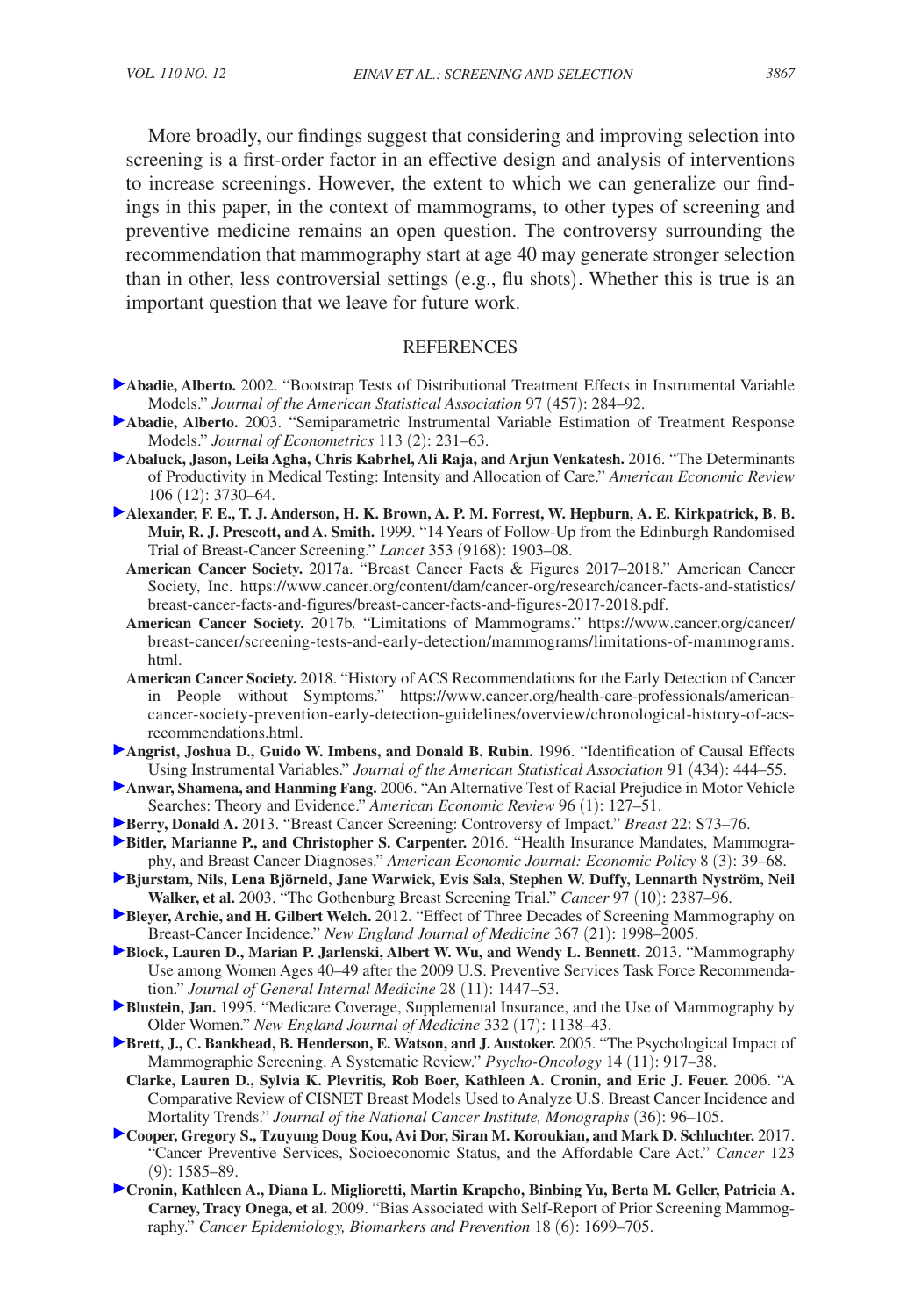- **Cutler, David M.** 2008. "Symposium: Health Care: Are We Finally Winning the War on Cancer?" *Journal of Economic Perspectives* 22 (4): 3–26.
	- **Einav, Liran, Amy Finkelstein, Tamar Oostrom, Abigail Ostriker, and Heidi Williams.** 2020. "Replication Data for: Screening and Selection: The Case of Mammograms." American Economic Association [publisher], Inter-university Consortium for Political and Social Research [distributor]. https:// doi.org/10.3886/E120217V1.
- **Einav, Liran, Amy Finkelstein, Stephen P. Ryan, Paul Schrimpf, and Mark R. Cullen. 2013. "Selection"** on Moral Hazard in Health Insurance." *American Economic Review* 103 (1): 178–219.
- **Elmore, Joann G.** 2016. "Solving the Problem of Overdiagnosis." *New England Journal of Medicine* 375 (15): 1483–86.
- **Esserman, Laura J., Yiwey Shieh, and Ian Thompson.** 2009. "Rethinking Screening for Breast Cancer and Prostate Cancer." *Journal of the American Medical Association* 302 (15): 1685–92.
- **Esserman, Laura J., and the WISDOM Study and Athena Investigators.** 2017. "The WISDOM Study: Breaking the Deadlock in the Breast Cancer Screening Debate." *npj Breast Cancer* 3 (1): 34.
- **Evans, D. Gareth, S. Thomas, J. Caunt, A. Burch, A. R. Brentnall, L. Roberts, A. Howell, et al.** 2019. "Final Results of the Prospective FH02 Mammographic Surveillance Study of Women Aged 35–39 at Increased Familial Risk of Breast Cancer." *EClinicalMedicine* 7: P39–46.
- **Evans, D. Gareth, Sacha J. Howell, and Anthony Howell.** 2020. "New Evidence Confirms that Reproductive Risk Factors Can Be Used to Stratify Breast Cancer Risks: Implications for a New Population Screening Paradigm." *European Journal of Cancer* 124: 204–206.
- **Fedewa, Stacey A., Michael Goodman, W. Dana Flanders, Xuesong Han, Robert A. Smith, Elizabeth M. Ward, Chyke A. Doubeni, et al.** 2015. "Elimination of Cost-Sharing and Receipt of Screening for Colorectal and Breast Cancer." *Cancer* 121 (18): 3272–80.
- **Finkelstein, Amy, Sarah Taubman, Bill Wright, Mira Bernstein, Jonathan Gruber, Joseph P. Newhouse, Heidi Allen, et al.** 2012. "The Oregon Health Insurance Experiment: Evidence from the First Year." *Quarterly Journal of Economics* 127 (3): 1057–106.
- **Habbema, J. D., G. J. van Oortmarssen, D. J. van Putten, J. T. Lubbe, and P. J. van der Maas.** 1986. "Age-Specific Reduction in Breast Cancer Mortality by Screening: An Analysis of the Results of the Health Insurance Plan of Greater New York Study." *Journal of the National Cancer Institute* 77 (2): 317–20.
- **Habermann, Elizabeth B., Beth A. Virnig, Gerald F. Riley, and Nancy N. Baxter.** 2007. "The Impact of a Change in Medicare Reimbursement Policy and HEDIS Measures on Stage at Diagnosis among Medicare HMO and Fee-For-Service Female Breast Cancer Patients." *Medical Care* 45 (8): 761– 66.
- **Harding, Charles, Francesco Pompei, Dmitriy Burmistrov, H. Gilbert Welch, Rediet Abebe, and Richard Wilson.** 2015. "Breast Cancer Screening, Incidence, and Mortality across US Counties." *JAMA Internal Medicine* 175 (9): 1483–89.
- **HCCI** (**Health Care Cost Institute**)**.** 2012. "2011 Health Care Cost and Utilization Report." https:// healthcostinstitute.org/annual-reports/2011-health-care-cost-and-utilization-report.
- **Hubbard, Rebecca A., Karla Kerlikowske, Chris I. Flowers, Bonnie C. Yankaskas, Weiwei Zhu, and Diana L. Miglioretti.** 2011. "Cumulative Probability of False-Positive Recall or Biopsy Recommendation after 10 Years of Screening Mammography: A Cohort Study." *Annals of Internal Medicine* 155 (8): 481–92.
- **Humphrey, Linda L., Mark Helfand, Benjamin K. S. Chan, and Steven H. Woolf.** 2002. "Breast Cancer Screening: A Summary of the Evidence for the U.S. Preventive Services Task Force." *Annals of Internal Medicine* 137 (5 Part 1): 347–60.
- **Jacobson, Mireille, and Srikanth Kadiyala.** 2017. "When Guidelines Conflict: A Case Study of Mammography Screening Initiation in the 1990s." *Women's Health Issues* 27 (6): 692–99.
- **Jørgensen, Karsten Juhl, and Peter C. Gøtzsche.** 2009. "Overdiagnosis in Publicly Organised Mammography Screening Programmes: Systematic Review of Incidence Trends." *BMJ* 339 (7724): 206– 209.
- **Jørgensen, Karsten Juhl, Peter C. Gøtzsche, Mette Kalager, and Per-Henrik Zahl.** 2017. "Breast Cancer Screening in Denmark." *Annals of Internal Medicine* 167 (7): 524.
- **Kadiyala, Srikanth, and Erin C. Strumpf.** 2011. "Are United States and Canadian Cancer Screening Rates Consistent with Guideline Information Regarding the Age of Screening Initiation?" *International Journal for Quality in Health Care* 23 (6): 611–20.
- **Kadiyala, Srikanth, and Erin C. Strumpf.** 2016. "How Effective Is Population-Based Cancer Screening? Regression Discontinuity Estimates from the US Guideline Screening Initiation Ages." *Forum for Health Economics & Policy* 19 (1): 87–139.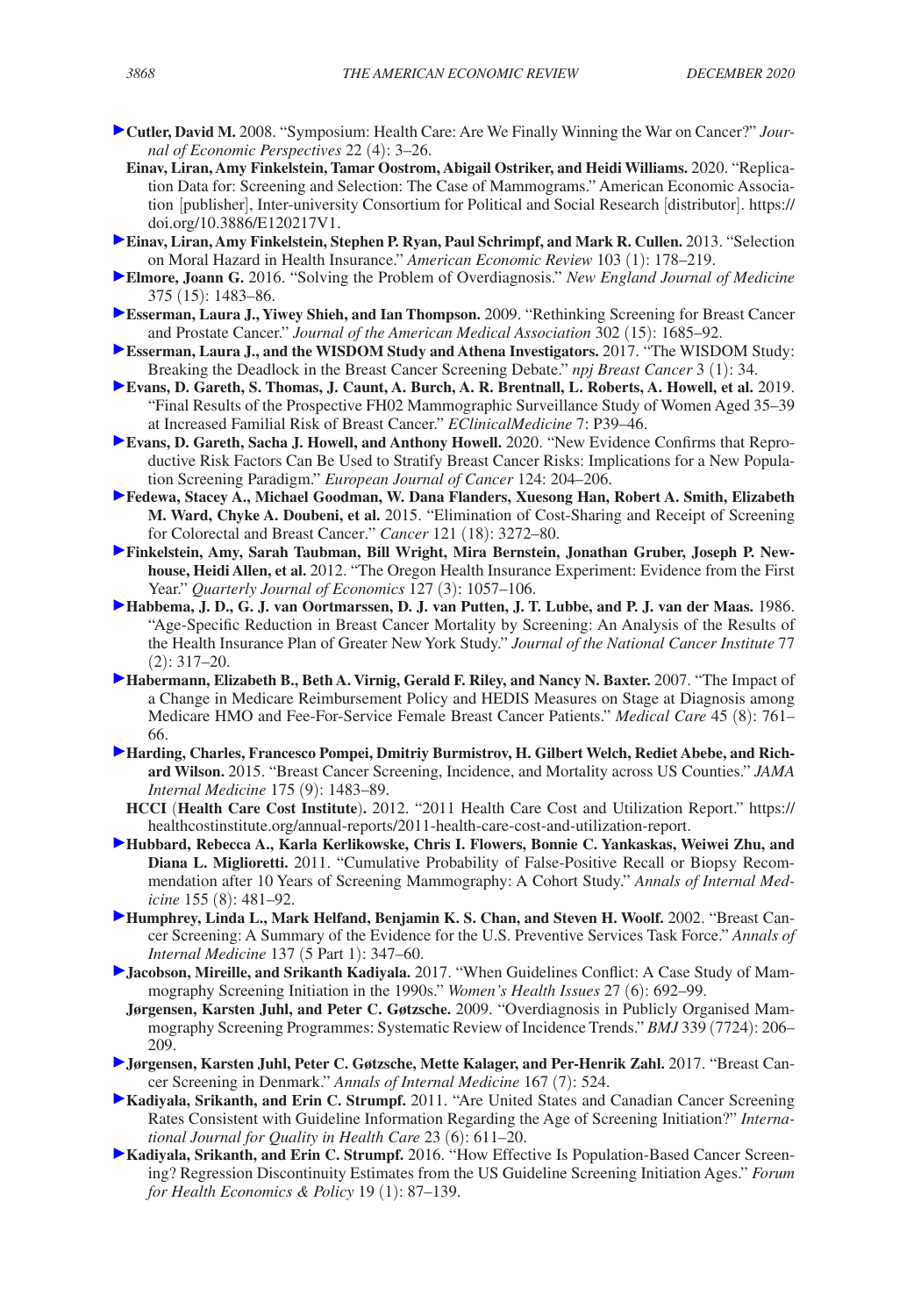- **Kelaher, M., and Jeanne Mager Stellman.** 2000. "The Impact of Medicare Funding on the Use of Mammography among Older Women: Implications for Improving Access to Screening." *Preventive Medicine* 31 (6): 658–64.
- **Kim, Hyuncheol Bryant, and Sun-Mi Lee.** 2017. "When Public Health Intervention Is Not Successful: Cost Sharing, Crowd-Out, and Selection in Korea's National Cancer Screening Program." *Journal of Health Economics* 53: 100–116.
- **Kowalski, Amanda E.** 2019. "Behavior within a Clinical Trial and Implications for Mammography Guidelines." NBER Working Paper 25049.
- **Lee, Nancy C., Faye L. Wong, Patricia M. Jamison, Sandra F. Jones, Louise Galaska, Kevin T. Brady, Barbara Wethers, and George-Ann Stokes-Townsend.** 2014. "Implementation of the National Breast and Cervical Cancer Early Detection Program: The Beginning." *Cancer* 120 (S16): 2540– 48.
- **Levano, Whitney, Jacqueline W. Miller, Banning Leonard, Linda Bellick, Barbara E. Crane, Stephenie K. Kennedy, Natalie M. Haslage, et al.** 2014. "Public Education and Targeted Outreach to Underserved Women through the National Breast and Cervical Cancer Early Detection Program." *Cancer* 120 (S16): 2591–96.
- **Lu, Yao, and David J. G. Slusky.** 2016. "The Impact of Women's Health Clinic Closures on Preventive Care." *American Economic Journal: Applied Economics* 8 (3): 100–124.
- **Maciosek, Michael V., Ashley B. Coffield, Thomas J. Flottemesch, Nichol M. Edwards, and Leif I. Solberg.** 2010. "Greater Use of Preventive Services in U.S. Health Care Could Save Lives at Little or No Cost." *Health Affairs* 29 (9): 1656–60.
- Marmot, M. G., D. G. Altman, D. A. Cameron, J. A. Dewar, S. G. Thompson, M. Wilcox, and The Inde**pendent UK Panel on Breast Cancer Screening.** 2013. "The Benefits and Harms of Breast Cancer Screening: An Independent Review." *British Journal of Cancer* 108 (11): 2205–40.
- **Mehta, Shivan J., Daniel Polsky, Jingsan Zhu, James D. Lewis, Jonathan T. Kolstad, George Loewenstein, and Kevin G. Volpp.** 2015. "ACA-Mandated Elimination of Cost Sharing for Preventive Screening Has Had Limited Early Impact." *American Journal of Managed Care* 21 (7): 511–17.
- **Miller, Anthony B., Teresa To, Cornelia J. Baines, and Claus Wall.** 2000. "Canadian National Breast Screening Study-2: 13-Year Results of a Randomized Trial in Women Aged 50–59 Years." *Journal of the National Cancer Institute* 92 (18): 1490–99.
- **Miller, Anthony B., Teresa To, Cornelia J. Baines, and Claus Wall. 2002. "The Canadian National"** Breast Screening Study-1: Breast Cancer Mortality after 11 to 16 Years of Follow-up: A Randomized Screening Trial of Mammography in Women Age 40 to 49 Years." *Annals of Internal Medicine* 137 (5 Part 1): 305–12.
- **Moss, Sue M., Howard Cuckle, Andy Evans, Louise Johns, Michael Waller, Lynda Bobrow, and Trial Management Group.** 2006. "Effect of Mammographic Screening from Age 40 Years on Breast Cancer Mortality at 10 Years' Follow-Up: A Randomised Controlled Trial." *Lancet* 368 (9552): 2053–60.
- **Mukama, Trasias, Mahdi Fallahad, Yu Tian, Kristina Sundquist, Jan Sundquist, Hermann Brenner, and Elham Kharazmi.** 2020. "Risk-Tailored Starting Age of Breast Cancer Screening Based on Women's Reproductive Profile: A Nationwide Cohort Study." *European Journal of Cancer* 124: 207–13.
- **Nelson, Heidi D., Kari Tyne, Arpana Naik, Christina Bougatsos, Benjamin Chan, Peggy Nygren, and Linda Humphrey.** 2009. "Screening for Breast Cancer: Systematic Evidence Review Update for the US Preventive Services Task Force." *Annals of Internal Medicine* 151 (10): 727–W242.
- **[N](http://pubs.aeaweb.org/action/showLinks?pmid=11918907&crossref=10.1016%2FS0140-6736%2802%2908020-0&citationId=p_55)yström, Lennarth, Ingvar Andersson, Nils Bjurstam, Jan Frisell, Bo Nordenskjöld, and Lars Erik Rutqvist.** 2002. "Long-Term Effects of Mammography Screening: Updated Overview of the Swedish Randomised Trials." *Lancet* 359 (9310): 909–19.
- **[O](http://pubs.aeaweb.org/action/showLinks?crossref=10.1001%2Fjama.2015.12783&citationId=p_56)effinger, Kevin C., Elizabeth T. H. Fontham, Ruth Etzioni, Abbe Herzig, James S. Michaelson, Ya-Chen Tina Shih, Louise C. Walter, et al.** 2015. "Breast Cancer Screening for Women at Average Risk: 2015 Guideline Update from the American Cancer Society." *Journal of the American Medical Association* 314 (15): 1599–614.
- **Ong, Mei-Sing, and Kenneth D. Mandl.** 2015. "National Expenditure for False-Positive Mammograms and Breast Cancer Overdiagnoses Estimated at \$4 Billion a Year." *Health Affairs* 34 (4): 576–83.
- **Oster, Emily.** 2020. "Health Recommendations and Selection in Health Behaviors." *American Economic Review: Insights* 2 (2): 143–60.
	- **O'Sullivan, Jennifer, Celinda Franco, Beth C. Fuchs, Bob Lyke, Richard Price, and Kathleen S. Swendiman.** 1997. "Medicare Provisions in the Balanced Budget Act of 1997." CRS Report for Con[gress 97-802. https://www.everycrsreport.com/files/19970818\\_97-802\\_0347a1fe70af1b6bbce038](https://www.everycrsreport.com/files/19970818_97-802_0347a1fe70af1b6bbce038af2c217186942cd7cc.pdf) af2c217186942cd7cc.pdf.